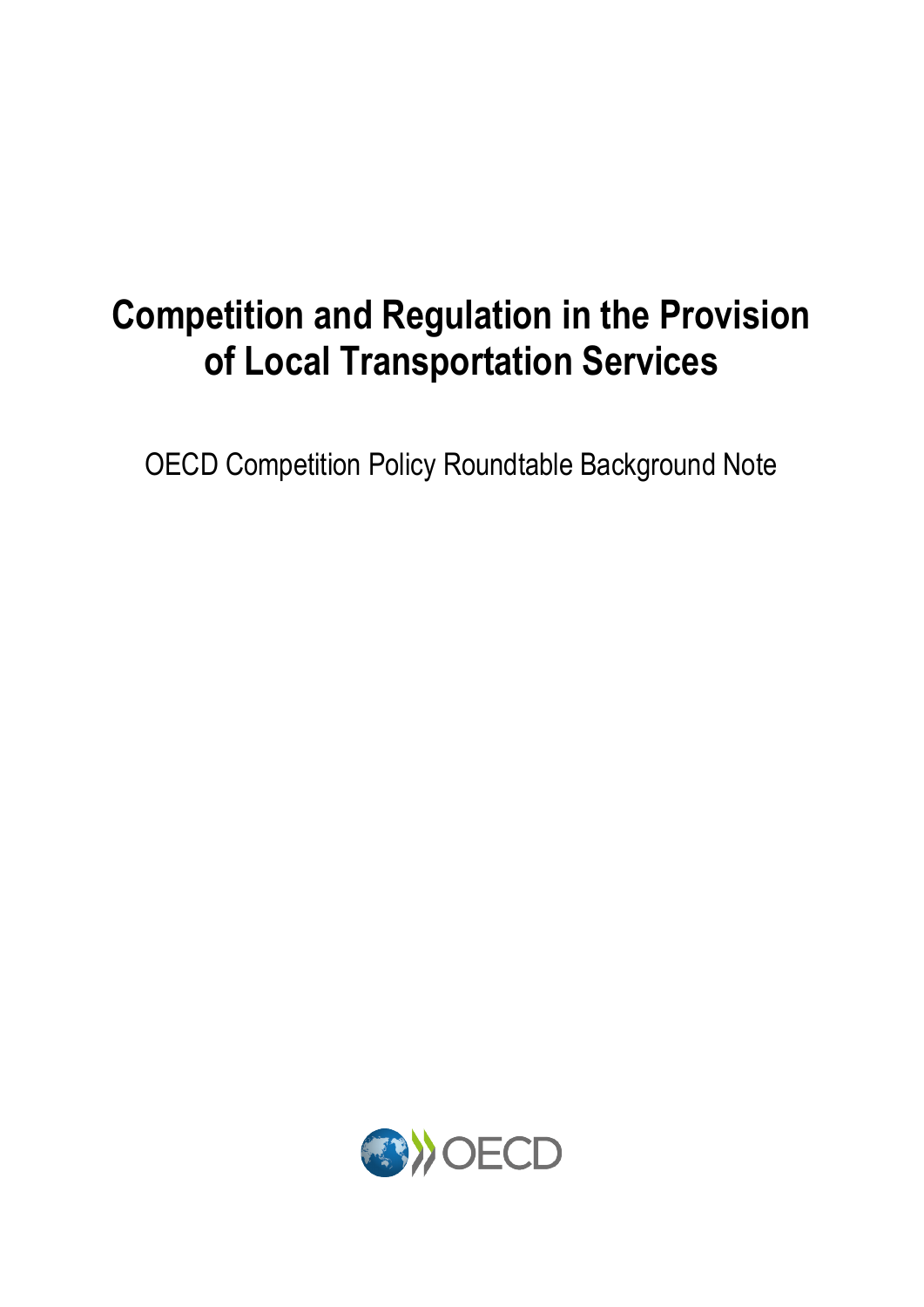*Please cite as: OECD (2022), Competition and Regulation in the Provision of Local Transportation Services, OECD Competition Policy Roundtable Background Note[, www.oecd.org/daf/competition/competition-and](http://www.oecd.org/daf/competition/competition-and-regulation-in-the-provision-of-local-transportation-services-2022.pdf)[regulation-in-the-provision-of-local-transportation-services-2022.pdf.](http://www.oecd.org/daf/competition/competition-and-regulation-in-the-provision-of-local-transportation-services-2022.pdf)* 

Cover illustration: © chombosan | Getty Images

This document, as well as any data and map included herein, are without prejudice to the status of or sovereignty over any territory, to the delimitation of international frontiers and boundaries and to the name of any territory, city or area.

© OECD 2022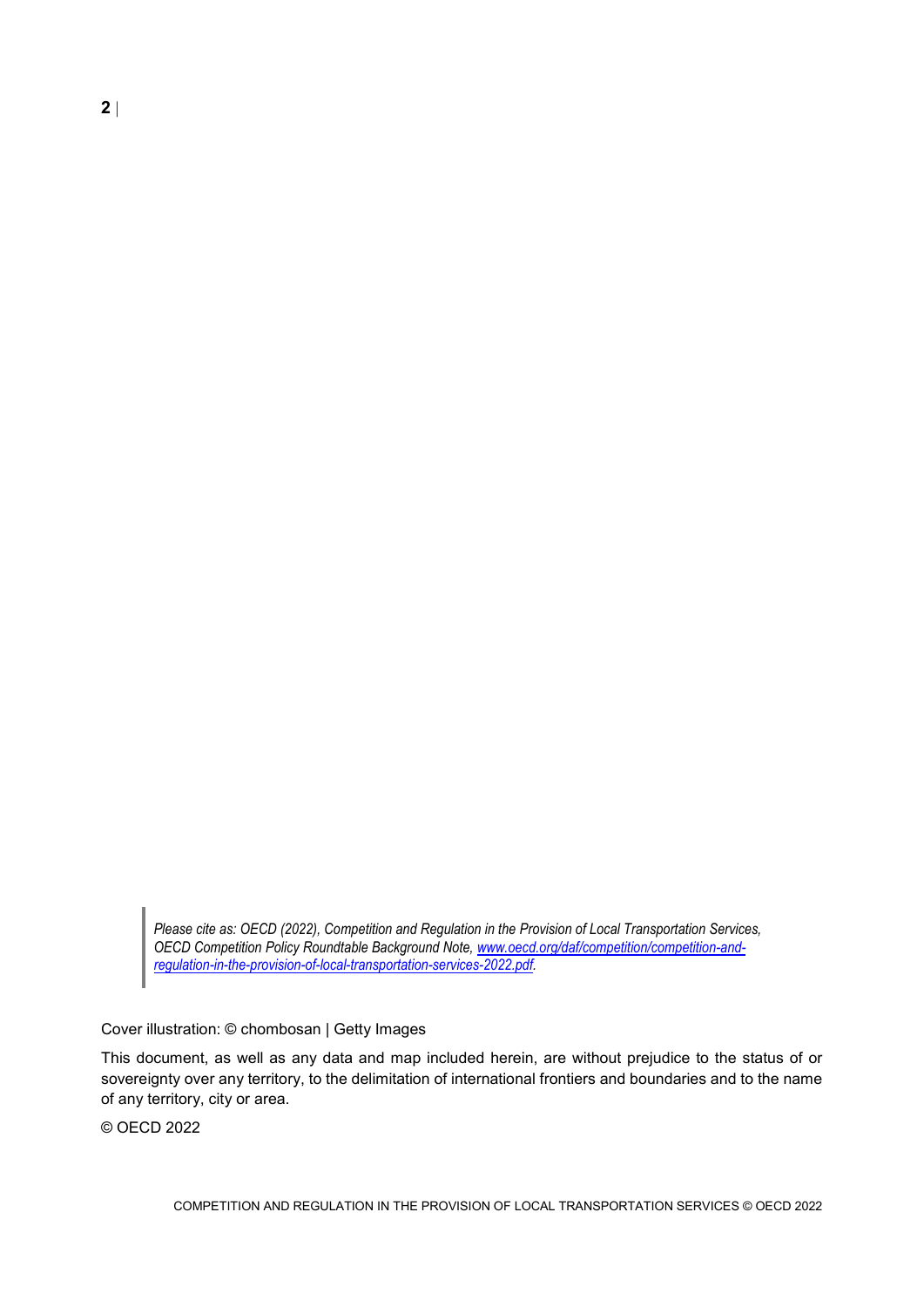### <span id="page-2-0"></span>**Foreword**

While competition *for* the market is traditionally considered the best model for the provision of local urban transport, launching tenders is not sufficient as such to secure the benefits of strong competition. Regulators and public transport authorities need to ensure sufficient competition at the tender stage, by reducing barriers to entry arising from asset ownership, definition of the lots subject to tenders or the duration of concessions, in particular when an incumbent public transport operator is present. The development of technologies, in particular *Mobility as a Service* platforms, has expanded the room for multimodal and intermodal competition. However, given the nascent nature of this market and the presence of fragile business models, competition authorities need to be particularly careful to avoid that market entry regulations and anticompetitive practices, in particular those involving access to and sharing of data by the incumbents, hamper their development and stifle innovation.

This note was written by Gaetano Lapenta of the OECD Competition Division, with helpful comments and inputs from Federica Maiorano, Ori Schwartz and Antonio Capobianco (OECD Competition Division) as well as from Rex Deighton-Smith and Orla McCarthy (International Transport Forum).

It was prepared as a background note for discussions on "Competition and Regulation in the Provision of Local Transportation Services" taking place at the June 2022 session of the OECD Competition Committee's Working Party No. 2 on Competition and Regulation, *[https://www.oecd.org/daf/competition/competition](https://www.oecd.org/daf/competition/competition-and-regulation-in-the-provision-of-local-transportation-services.htm)[and-regulation-in-the-provision-of-local-transportation-services.htm.](https://www.oecd.org/daf/competition/competition-and-regulation-in-the-provision-of-local-transportation-services.htm)* The opinions expressed and arguments employed herein are those of the authors do not necessarily reflect the official views of the Organisation or of the governments of its member countries.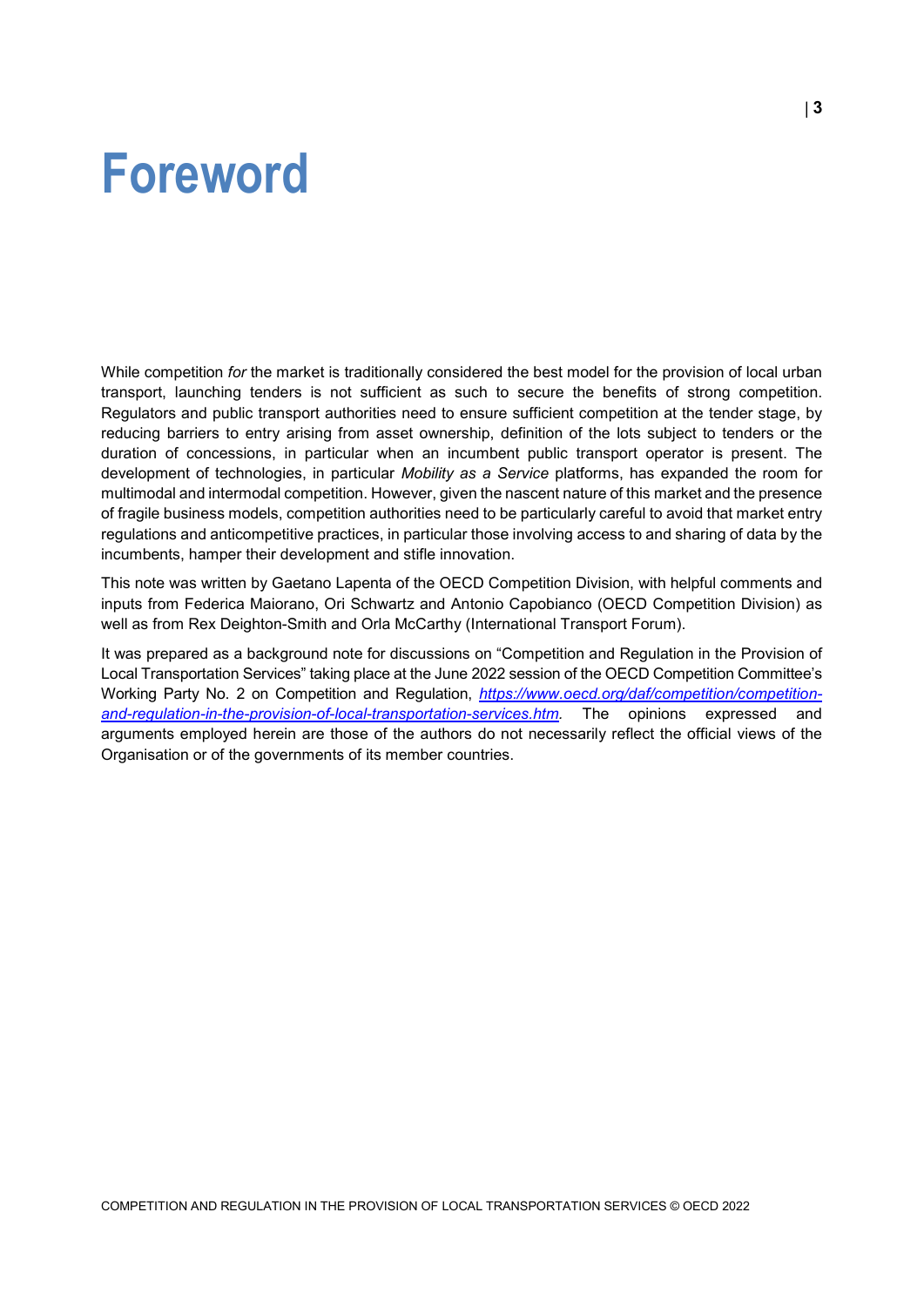## **Table of contents**

| Foreword                                                                                                                                                                                                                                                                                                                                                               | 3                                      |
|------------------------------------------------------------------------------------------------------------------------------------------------------------------------------------------------------------------------------------------------------------------------------------------------------------------------------------------------------------------------|----------------------------------------|
| 1. Introduction                                                                                                                                                                                                                                                                                                                                                        | 6                                      |
| 2. Governance and institutional aspects<br>2.1. Challenges related to governance and institutional set-up<br>2.2. Models to leverage private expertise and complement public authorities' resources                                                                                                                                                                    | 8<br>9<br>10                           |
| 3. Competition in the market and the opportunities brought by new technologies<br>3.1. Competition in and for the market<br>3.2. What is Mobility as a Service?<br>3.3. Regulations and market entry<br>3.4. Possible competition concerns and the role of competition authorities<br>3.4.1. Access and sharing of data<br>3.4.2. Access to public operators' services | 13<br>13<br>15<br>18<br>19<br>19<br>20 |
| 4. Competition for the market: ensuring a competitive bidding process and reducing<br>barriers to entry<br>4.1. Assets and human capital as barriers to entry and exit<br>4.1.1. Model with public ownership<br>4.1.2. Model with private ownership<br>4.2. Size of the lots<br>4.3. Timing of the tenders<br>4.4. Determining the right duration of concessions       | 22<br>23<br>24<br>25<br>27<br>30<br>32 |
| 5. Conclusions                                                                                                                                                                                                                                                                                                                                                         | 35                                     |
| <b>Endnotes</b>                                                                                                                                                                                                                                                                                                                                                        | 36                                     |
| <b>References</b>                                                                                                                                                                                                                                                                                                                                                      | 38                                     |
| <b>Tables</b>                                                                                                                                                                                                                                                                                                                                                          |                                        |
| Table 1. Asset ownership models in transport contracts                                                                                                                                                                                                                                                                                                                 | 24                                     |

| Table 1. Asset ownership models in transport contracts |     |
|--------------------------------------------------------|-----|
| Table 2. Geographic structure models                   | 29. |
| Table 3. Payment and risk models                       | 33  |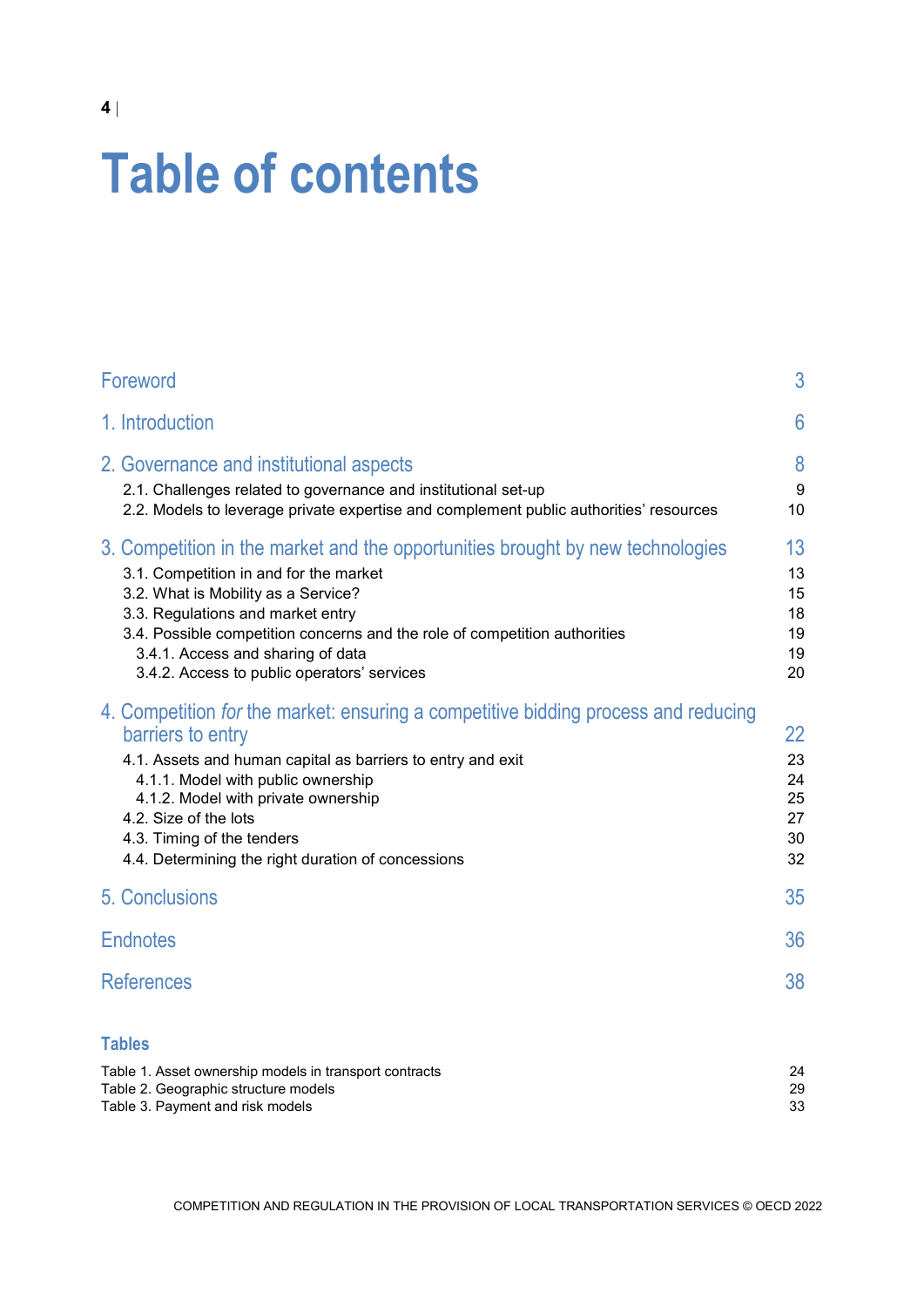#### **Figures**

| Figure 1. Framework on the levels of planning and control in public transport<br>Figure 2. Models for the provision of MaaS<br>Figure 3. The new model for the provision of bus transport services in Santiago (Chile) (2021) | 10<br>17<br>27 |
|-------------------------------------------------------------------------------------------------------------------------------------------------------------------------------------------------------------------------------|----------------|
| <b>Boxes</b>                                                                                                                                                                                                                  |                |
| Box 1. Norway and the UK: quality partnerships and public-private co-operation in local transport                                                                                                                             | 11             |
| Box 2. Competition and innovation in land transport                                                                                                                                                                           | 16             |
| Box 3. Bottom-up approach: the example of Helsinki                                                                                                                                                                            | 17             |
| Box 4. Top-down approach: the example of Vienna                                                                                                                                                                               | 18             |
| Box 5. ACM's conditional clearance of the joint venture between Dutch Railways NS and Pon                                                                                                                                     | 20             |
| Box 6. ACM's conditional clearance of the joint venture between Dutch Railways NS and public transport                                                                                                                        |                |
| companies in Amsterdam, Rotterdam, and The Haque                                                                                                                                                                              | 21             |
| Box 7. Santiago (Chile): overview of the historical evolution of bus transport service provision                                                                                                                              | 25             |

Box [8. The choice of the contracting model for the provision of high-quality local public transport](#page-32-1) 33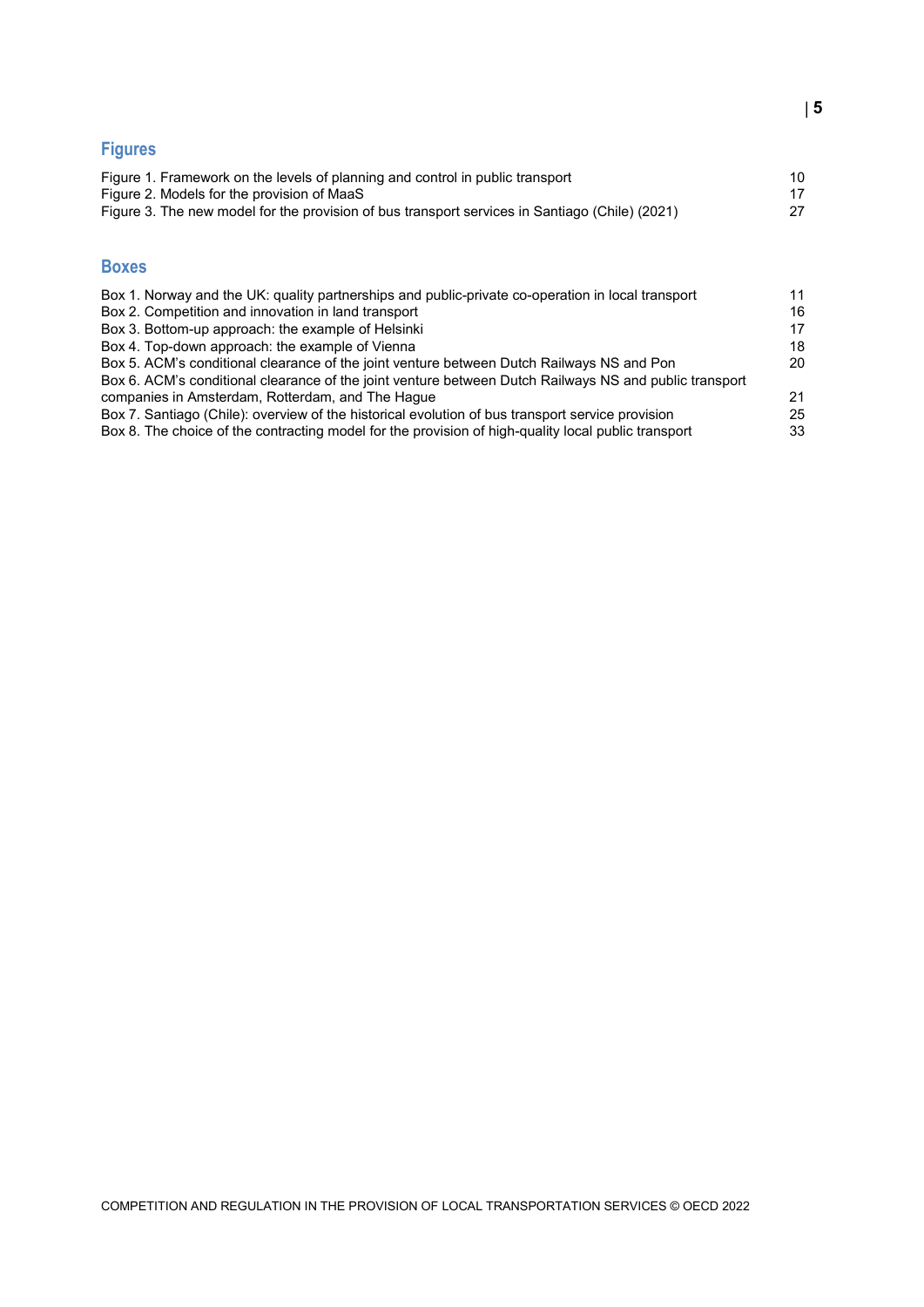<span id="page-5-0"></span>

Efficient transport services are crucial for many aspects of citizens' daily lives. They have an impact on labour markets, for example by increasing or reducing the geographic radius of workers' mobility, on real estate markets, through their accommodation prices, or on traffic congestion as they affect the use rate of cars and other private transport modes. In addition, since transport is a major contributor to  $CO<sub>2</sub>$  emissions, efficient transport services also play an essential role in meeting climate change and environmental goals. $^{\rm 1}$  $^{\rm 1}$  $^{\rm 1}$ 

Working Party No. 2 (WP2) has already examined the topic of transportation services on several occasions. In 2013, it discussed features of local bus transport services that make competition *for* the market more appropriate than competition *in* the market (OECD, 2013[1]). The debate focussed on designing tender procedures, reducing barriers to entry (such as long and large-scale contracts, asset ownership, and risk allocation), defining ways to minimise likelihood of collusion, and strengthening advocacy efforts by competition authorities. In 2016, WP2 held a roundtable on innovation in land transport, discussing how new technologies could affect land passenger and freight transport by road and rail (OECD, 2016<sub>[2]</sub>).

However, recent developments, including technological advancements and policy changes make a reexamination of the topic of urban transport timely. Many cities still struggle to find ways to ensure costefficient high-quality services that help meet climate change and environmental goals. Furthermore, the Covid-19 pandemic had a significant impact on local mobility and service providers, many of which already encountered economic difficulties in meeting public expectations and fulfilling contracts while ensuring profitability. Its potential (though still uncertain) long-term impact on mobility patterns and service profitability could be a determinant factor in future tenders. Finally, the sharing economy and the development of new technologies such as *Mobility as a service* (MaaS) has brought (or expanded the use of) new transport services into the market that could either complement or compete against traditional public transport.

To adapt the provision of transportation services to these challenges, regulators have different models at their disposal. They can provide them directly or task a private or public operator with their provision. The latter can be an in house firm or an external service provider, selected via different methods. Generally, as also discussed in (OECD, 2013[1]), competition *for* the market in which tenders are organised to select one or more service providers is deemed the most appropriate means of ensuring efficient provision of transport services, compared to direct awards with strict regulations of operators or competition in the market among several firms. Indeed, provided that there is a sufficient number of qualified and non-collusive bidders, a market solution to award a contract to the lowest price bidder is a way to obtain results similar to those achieved through competition in the market, thus reducing monopoly profits without the shortcomings arising from direct and detailed regulations (Demesetz, 1968[3]).

However, even when competition for the market is preferred, it does not as such eliminate the need for regulations with a view to ensuring effective competition (Williamson, 1976<sub>[4]</sub>). This is due to a number of reasons:

• There are often uncertainties with respect to future local demand and supply conditions, costs, inflation or technology, which make it challenging to draft comprehensive long-term contracts that take into account all existing uncertainties susceptible of having an impact on prices;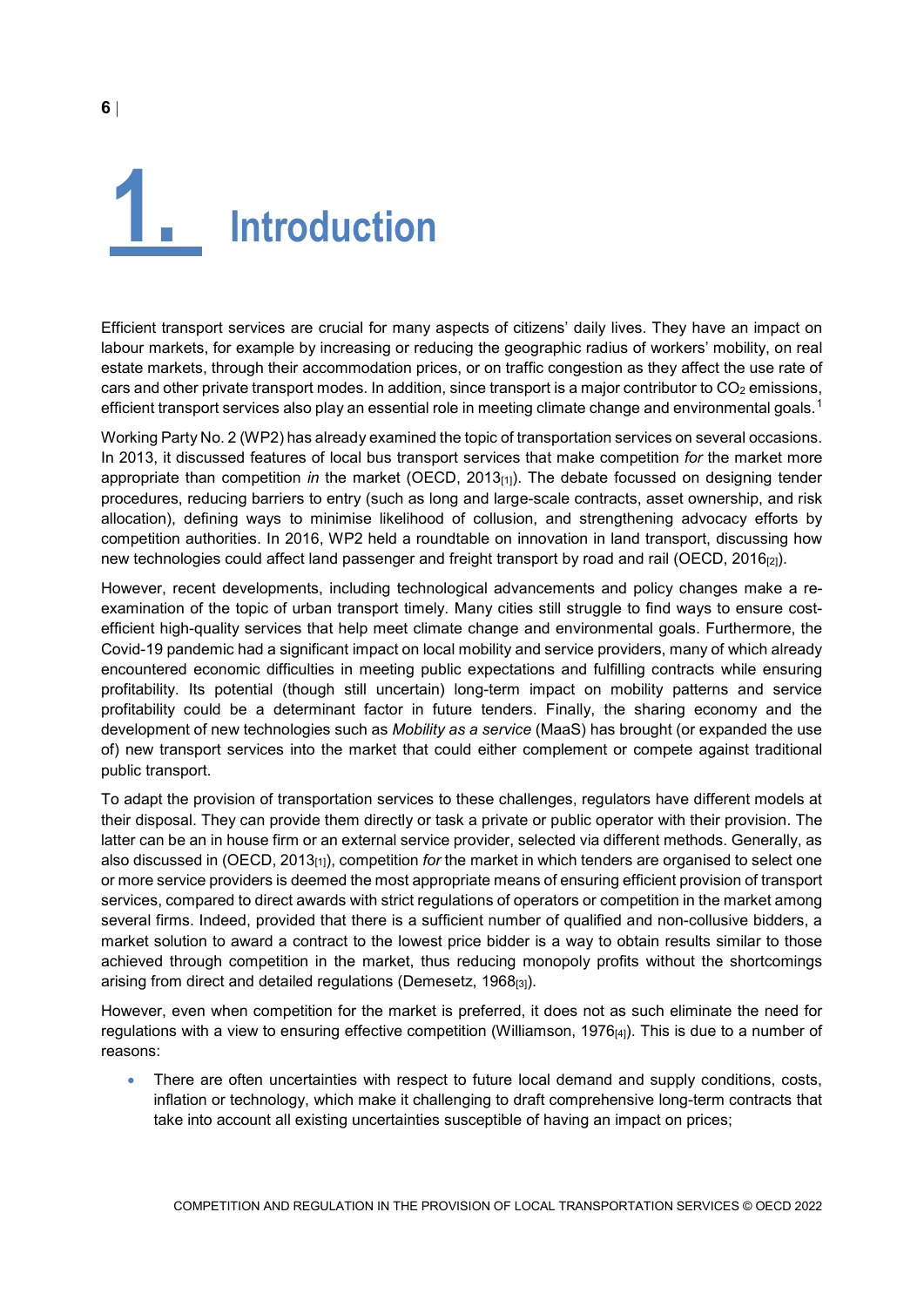- Concluding long-term contracts with the supplier that offers the lowest price does not as such impose any actual commitment upon the latter in the absence of well-defined quality obligations that limit the incentives to reduce quality to cut costs;
- Winners of original tenders might have an advantage (e.g. information, equipment, experience, sunk costs and investments already realised) over prospective new bidders at the stage of contract renewal. Hence, whenever the assumption of parity among bidders does not translate into reality (which is likely to be the case at the stage of contract renewal, in the absence of specific regulations (Section [4.](#page-21-0) below)), meaningful competition among bidders after an initial competitive round may be upset and not deliver the advantages expected from competitive bidding.

For these reasons, State intervention through regulations that delimit the action of and provide incentives to efficiency-oriented actors may still be necessary to ensure that competition for the market delivers the expected advantages.

However, recent technological changes have blurred this clear theoretical framework. The development of new technologies and in particular *Mobility as a Service* (MaaS) applications that combine different (public and private) mobility services, tailoring transport solutions to the customer's preferences and needs, has broadened the room for multimodal transport and inter-modal competition, thus enabling to a certain extent stronger competition *in* the market. Furthermore, these technologies have facilitated monitoring of service quality, both by authorities and customers.

Based on such considerations and recent developments, this background note will discuss competition issues in the market for the provision of transportation services (bus, metro, tramway) at the urban level.

Section [2.](#page-7-0) will discuss the aspect of governance and the institutional framework for the management of local transportation services. The development of new technologies and MaaS apps have raised challenges for current institutional frameworks, which are often fragmented by activity or mode of transport. In order to benefit from complementarity, authorities need to plan transport services in a co-ordinated manner, expanding their remit and enhancing their financial and human resources. National experiences show different models to support authorities' expertise and complement their resources, in particular by establishing public-private quality partnerships. While these hybrid and private-public co-operative institutional settings are important to ensure that public transport contributes to broader public policy objectives (such as reduction of pollution and traffic congestion), they may also give rise to antitrust concerns.

Sectio[n 3.](#page-12-0) will discuss how new technologies and in particular *Mobility as a Service* (MaaS) have expanded the room for competition *in* the market between different modes of transport (inter-modal competition), enhancing cross-modal complementarities and eroding some of the reasons whereby competition *for* the market is deemed preferable. While they have facilitated multi-modal transport and enhanced inter-modal competition, MaaS markets are still at an early stage of development, thus competition authorities must be particularly vigilant to detect anticompetitive practices that would hamper a vibrant nascent market. While this section will discuss competitive issues related to the upstream MaaS platforms, it will not cover issues related to downstream services such as taxis and ride-sourcing that were already discussed by Working Party No. 2 in 2018 (OECD, 2018[5]).

Finally, Section [4.](#page-21-0) will discuss issues related to competition *for* the market in the provision of urban public transport services, in particular barriers to entry at the tender stage. While competition for the market is generally the preferred model for the provision of public transportation services, merely organising tenders is not sufficient to ensure effective competition, especially when an incumbent public transport operator is present. Hence, public authorities need to introduce specific measures to reduce barriers to entry and ensure intensity of competition.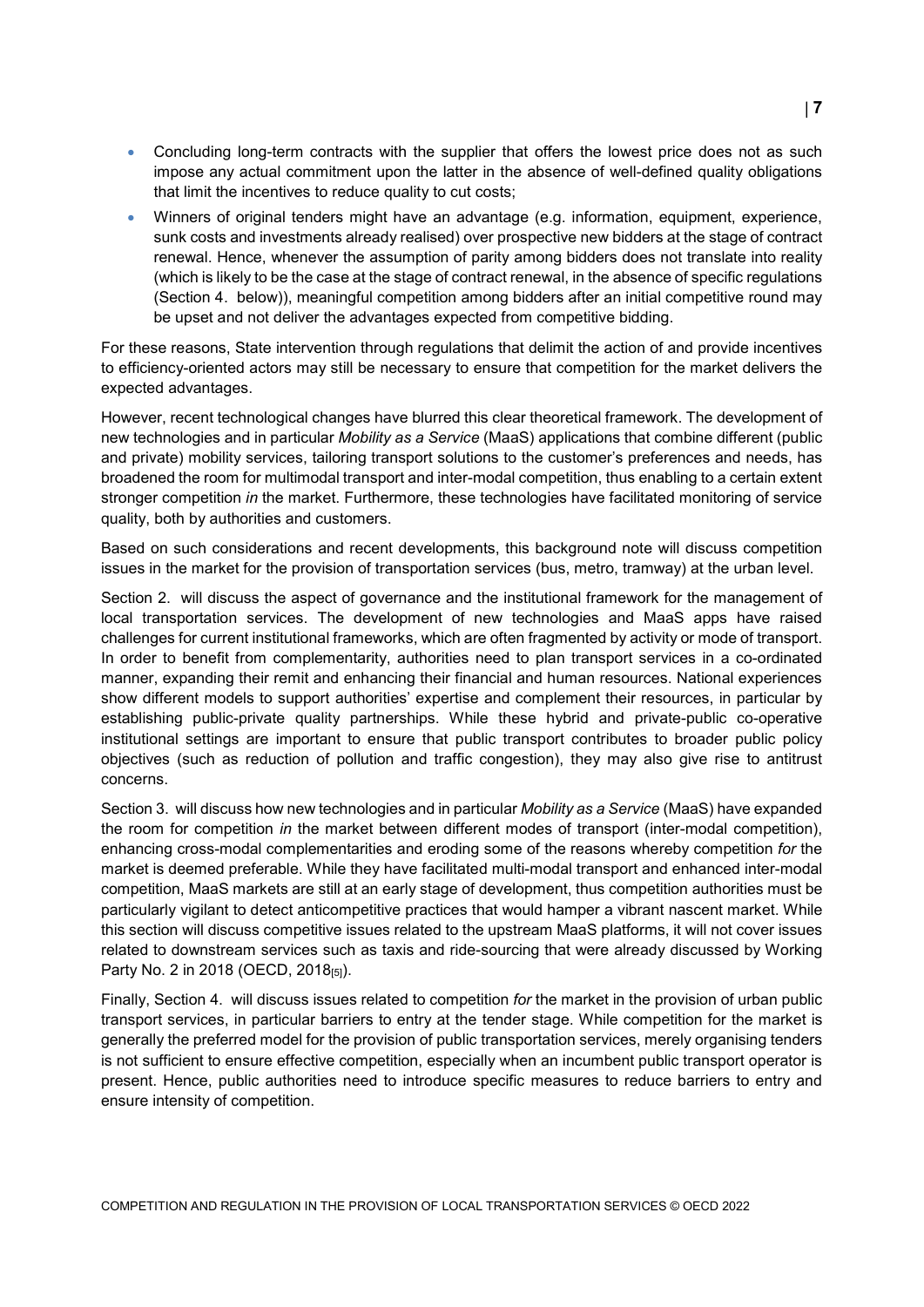### <span id="page-7-0"></span>**2. Governance and institutional aspects**

The institutional set up and the governance of the local transport sector are key to ensure that competition (in the form chosen by the regulators, see section [3.1\)](#page-12-1) in local transport services brings benefits to consumers and contributes to achieving broader public policy objectives. The authorities' role is not only to define and plan transport services but more generally, to ensure that private or public operators deliver good quality services in an efficient way and that they contribute to achieving broader public goals such as reduction of congestion or pollution, or the provision of minimum services to all citizens.

Jurisdictions have different options at their disposal when defining their institutional set up for local transport, involving multiple national departments or agencies at distinct levels of governments.

- They can task a municipal authority to regulate and organise local public transport services, without any direct close supervision by other regional or national authorities (e.g. Transport for London). Such authority can have full independence in defining the infrastructure, the scope of services (coverage, frequency, schedules) and the prices. Its regulatory responsibilities can possibly cover also competing or complementary modes of transport. Municipalities can then provide the public service directly, establish a fully owned operator or run tenders to select the private service provider.
- Rather than tasking municipal authorities with regulatory functions, regional or inter-municipal authorities can be in charge of managing transport at local level (e.g. in France through the *autorités organisatrices de la mobilité* that can be responsible for transport within *and* between different municipalities; or in Oslo, where since 2007 Ruter is the public transport authority responsible for buses, metro and trams in the municipality as well as the surrounding county).
- There may be a national transport authority with the role of enforcing national legislation, issuing regulations and assisting municipalities in the organisation of local transport services, including the organisation of tenders (e.g. Ireland, $^2$  $^2$  or Italy $^3$  $^3$ ).

Furthermore, the development of new sharing economy modes of transport multiplies the crossroads between these and other regulators (e.g. those responsible for managing public space and roads).

Although this is a purely institutional decision and thus outside the scope of this note, an optimal allocation of competences between local, regional and national authorities can help ensure both competitive markets and efficient systems of local transport in several ways. *First*, it helps ensure a level playing field, addressing potential issues of regulatory capture or conflicts of interests that may arise for instance when municipalities are at the same time regulators and shareholders of the local transport operators (AGCM, 2016, p. 64[6]). *Second*, in light of authorities' different goals and the crosscutting importance of transport for different aspects of citizens' lives, defining the right distribution of competences facilitates co-ordination and planning and helps ensure that operators provide minimum affordable good quality services to all citizens without undermining other policy objectives, such as reduction of pollution and congestion. *Finally,*  setting the right boundaries between different authorities avoids excessive regulatory fragmentation while ensuring that they possess the necessary expertise to carry out their tasks.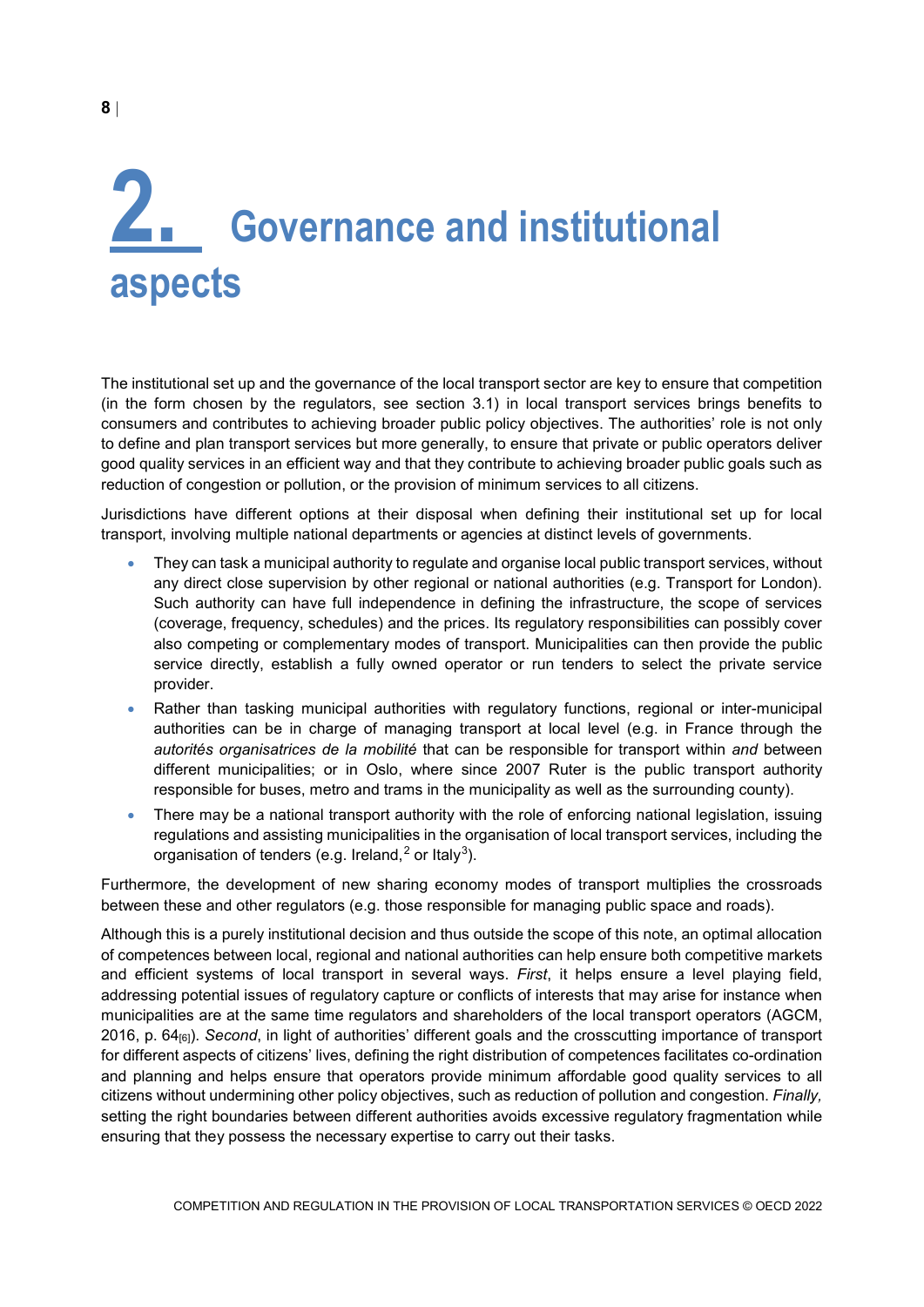Building on discussions on governance and institutional structure in previous roundtables, this section briefly explores how public authorities complement their expertise by involving private operators in the design and planning of transport systems. It also explores potential antitrust risks brought about by these models.

#### <span id="page-8-0"></span>**2.1. Challenges related to governance and institutional set-up**

Previous roundtables (OECD, 2013[1]) (OECD, 2016[2]) discussed selected issues related to governance, including risks of regulatory capture, conflicts of interests due to ownership of transport service providers by local administrations, and the lack of sufficient expertise by small local authorities to organise tenders and to provide and monitor incentives for high-quality services. Delegates discussed the need for national regulators in a system where the management of urban public transport has been often decentralised to local authorities.

When considering the institutional framework for public transport, one of the main issues that was not discussed concerns the authorities' financial and human resources. Authorities need to have sufficient expertise to plan transport services, organise tenders, supervise service delivery, or ensure compliance with pre-defined quality obligations. To this aim, some jurisdictions have developed innovative institutional models that leverage private operators' expertise to complement authorities' resources. (OECD, 2016[2]) already noted that in the near future innovative partnerships "*between the public and private sectors going beyond today's simple supplier-client relationship may become more usual*." The remainder of Section [2.](#page-7-0)  builds on such prior OECD work and explores how public authorities have found new ways to complement their expertise by involving private operators in the decision-making, which is an issue that affects in several ways the intensity of competition.

Another institutional issue, which however will not be analysed in detail in this note, is the remit of transport authorities with regards to different modes of transport and their complementarity, and whether the authorities' current regulatory boundaries allow them to plan transport in an integrated manner, especially in light of recent technological developments. As it will be analysed in depth below (section [3.1\)](#page-12-1), the development of new technologies has blurred the boundaries between public and private transport and has widened the scope for inter-modal and multi-modal competition. In particular, the development of micro-mobility services and of *Mobility as a Service* (MaaS) platforms that allow combining public and private modes of transport in a one-stop-shop app has increased the opportunities for passengers to complement public transport with other mobility services and to use transport solutions that are adjusted to their preferences and needs at any given time.<sup>[4](#page-35-4)</sup> However, these technological developments also create challenges for the very organisation of the institutions that deal with local public transport. Regulations are often fragmented, e.g. by mode of transport, nature of the service (e.g. public vs private) or by activity (e.g. transport services vs management of road infrastructure and public space). Thus, while passenger transport moves towards multi-modality, transport authorities' tasks often remain mostly limited to public transport, reducing the possibility to plan transport services in a user-centric multimodal manner. For this reason, some commentators call for a transformation of public transport authorities into multimodal mobility authorities (MMA) (Crozet, 2020 $\eta$ ). This requires an "outward" expansion of their scope to extend their remit to new missions beyond public transport. As noted below (section [3.2\)](#page-14-0), public transport authorities can play a major role in developing MaaS and ensuring that it brings benefits to customers and contributes to public policy goals more broadly. An expansion of their mandate would allow them to organise new and old transport services, for example running tenders for the provision of special transport services (e.g. new on-demand transport services for persons with reduced mobility), managing public space to ensure fair access to all competitors in the market or planning a local transport system integrating all possible complementarities.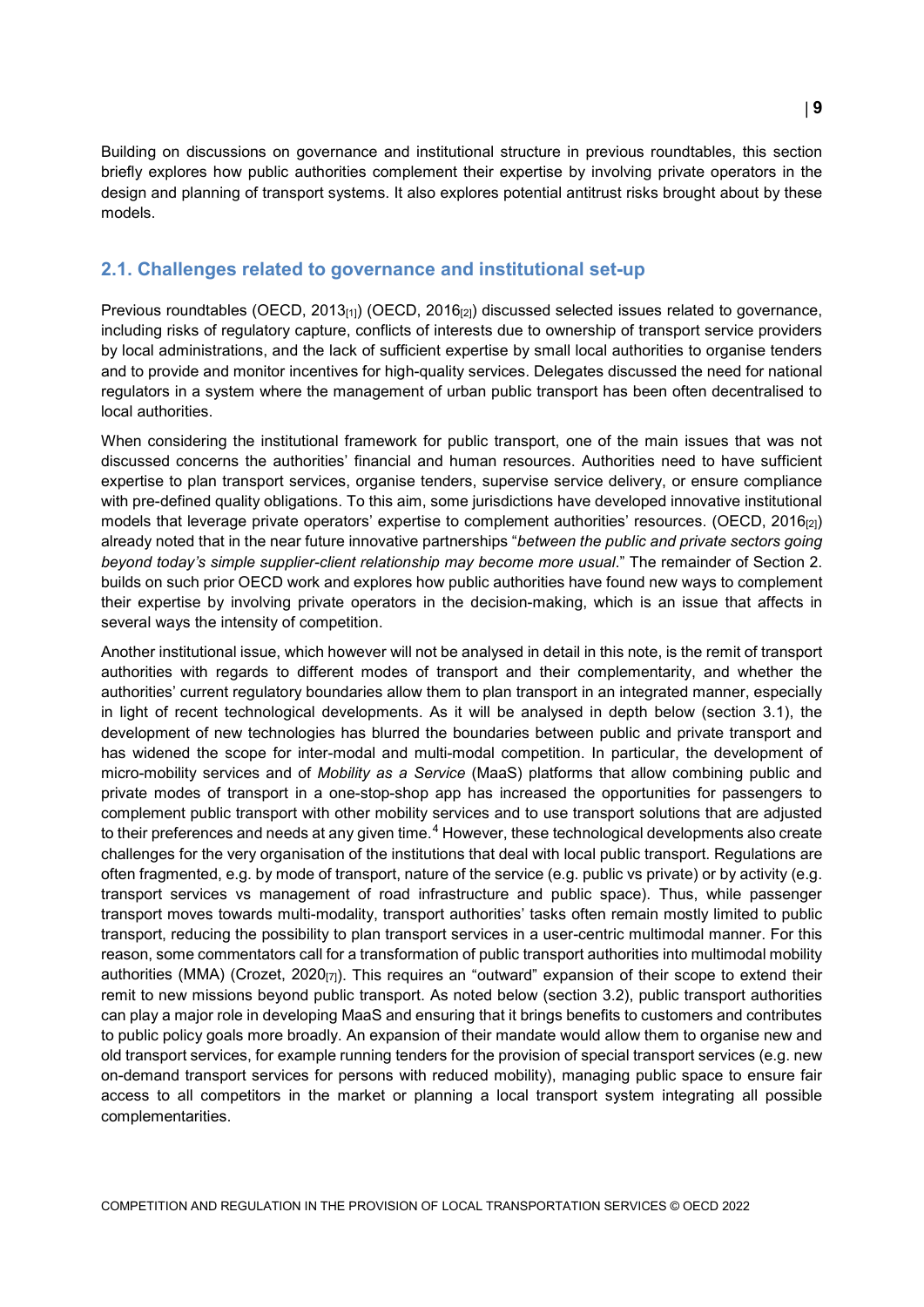#### <span id="page-9-0"></span>**2.2. Models to leverage private expertise and complement public authorities' resources**

Organising competitive tenders, selecting the transport operators and/or monitoring their activities require significant human and financial resources. The effectiveness, efficiency and expertise of public authorities in providing, regulating and/or monitoring transport services can in turn significantly affect the level of competition in the market.

Empirical studies, comparing urban public transport in France and the UK, have shown that weak public authorities' expertise and control coupled with excessive discretionary powers result in lower intensity of competition in public transport markets, with consequences on prices and quality (Amaral, Saussier and Yvrande-Billon, 2009[8]) (AGCM, 2016, p. 106[6]). Furthermore, as explained in detail in Section [4.4 below,](#page-31-0) the availability of financial and human resources within public authorities affects the choice of the contract model for public transport, which in turn has an impact on operators' incentives to minimise costs and provide high-quality services.

In light of the importance of transport authorities' expertise to ensure intensity of competition with a view to decreasing prices towards efficiency prices and increasing service quality, several regulators have tried to leverage private operators' experience and involve them in the decision-making as a way to complement their own resources. The goal of public-private co-operative partnerships is, on the one hand, to facilitate authorities' tasks, and, on the other hand, to align private operators' incentives with those of transport authorities.

At the outset and before looking at national experiences on this point, it is useful to define the "levels" of decision-making in which different public and private actors could theoretically be involved. (Van de Velde, 1999<sub>[9]</sub>) developed a framework to capture the different activities and levels of decision-making in public transport with regards to the creation, conception and provision of transport services.<sup>[5](#page-35-5)</sup> [Figure](#page-9-1) 1 provides a graphical overview of this framework.



#### <span id="page-9-1"></span>**Figure 1. Framework on the levels of planning and control in public transport**

Source: (Van de Velde, 1999[9]).

#### **10** |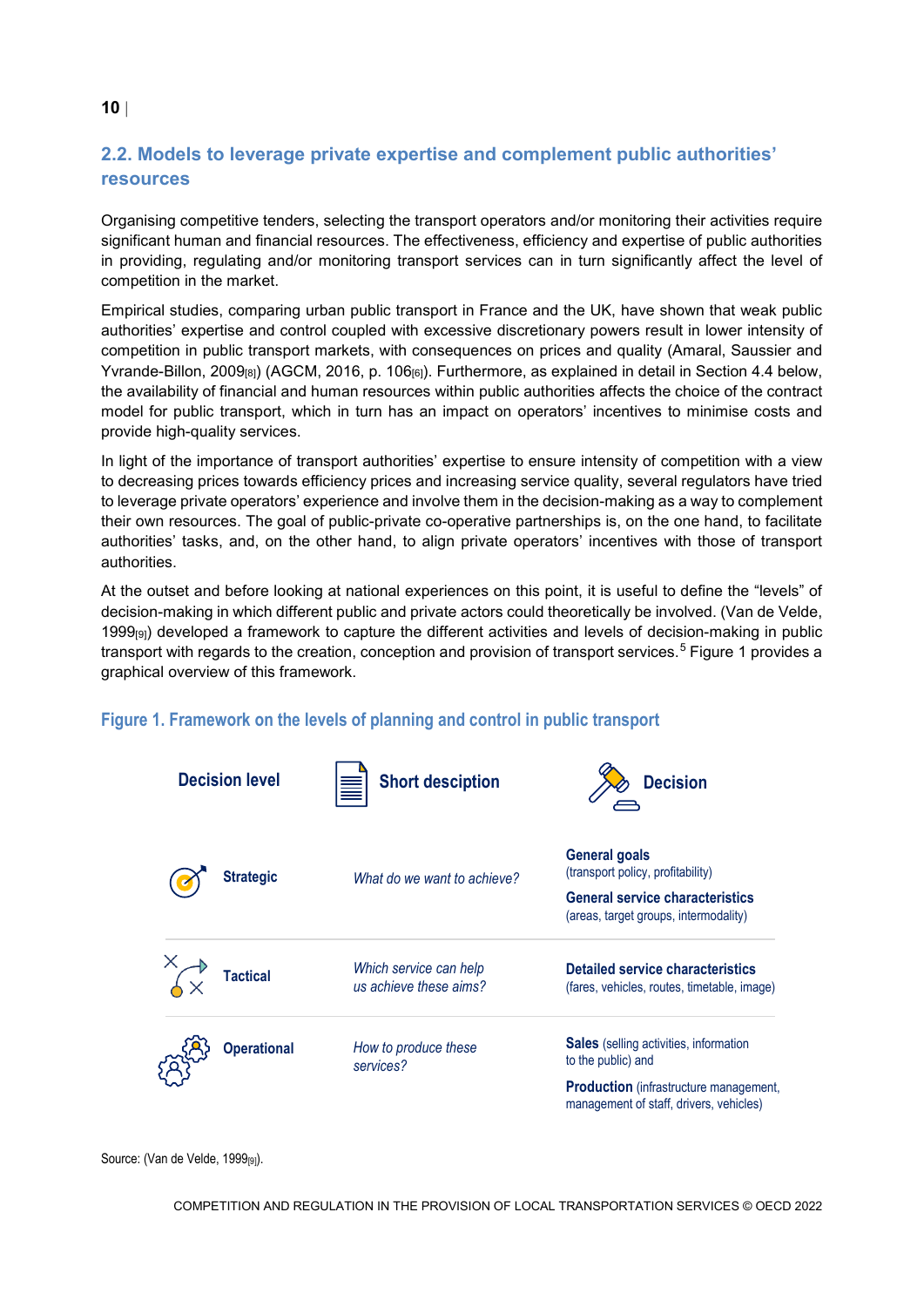For the purposes of this note, this framework identifies three main levels of planning and decision-making to provide transport services:

- A strategic level, which concerns the identification of goals and the means to achieve them. This level includes decisions on which services to provide, the definition of the area of supply and of the target groups, taking into account substitutability and complementarity between different modes of transport (inter-modality), or setting broader public policy goals such as fighting against climate change and reducing  $CO<sub>2</sub>$  emissions;
- The tactical level involves decisions on the acquisition of means of transport and how to use them efficiently, or decisions on routes, timetables, and fares;
- The operational level is about delivering the service and monitoring it, e.g. managing drivers and assets.

Regulators may decide to complement their expertise by involving private operators to different extents at each level of decision-making. For example, a public transport authority may decide to set only the general strategic goals (strategic level), leaving their implementation to the awarding bidder, or it can shape precisely the structure of the transport network by defining sub-areas of service or even routes (tactical level). Similarly, focussing on the tactical level, national regulators may grant local transport authorities the power to define autonomously fares, routes and timetables, or to discuss, define and agree them with private operators.

Rather than defining "black and white" solutions, in which each (public or private) actor is entrusted with the full power to adopt a decision independently, recent national experiences show that hybrid models involving both public stakeholders and private service providers at each decision-making level may yield positive results. The advantages of such models are twofold. On the one hand, they allow authorities to complement their expertise, and define and monitor their roles and objectives with the help of operators on the ground. On the other hand, hybrid decision-making in which private service providers have a say to minimise the risk of unrealistic expectations may contribute to avoiding the traditional shortcomings of competitive tendering, in which bidders tend to under-estimate future uncertainties that may affect their chances to win the tender, and over-emphasise their ability to deliver high-quality cost-efficient services.

The experiences of the UK and Norway with co-operative agreements and quality partnerships between public transport authorities and bus operators are enlightening [\(Box](#page-10-0) 1).

#### <span id="page-10-0"></span>**Box 1. Norway and the UK: quality partnerships and public-private co-operation in local transport**

In the UK, informal quality partnerships between local public transport authorities and bus operators developed spontaneously, before being first regulated by the Transport Act of 2000. The latter introduced more formal arrangements known as Statutory Quality Partnerships (SQPs) in which authorities specified minimum standards for operators and vehicles, that could be higher than those laid down in the law (White,  $2018_{[10]}$ ). Besides quality partnership schemes, the reform of the Bus Services Act 2017 added the following complementary instruments:

• Advanced Quality Partnerships (AQPs), which lay down precise obligations to provide passenger information or define maximum fares for specific routes, frequencies and timetables. As a safeguard against unrealistic conditions imposed upon operators, AQPs can only enter into force if the relevant operators do not raise any admissible substantiated objection.<sup>[6](#page-35-6)</sup>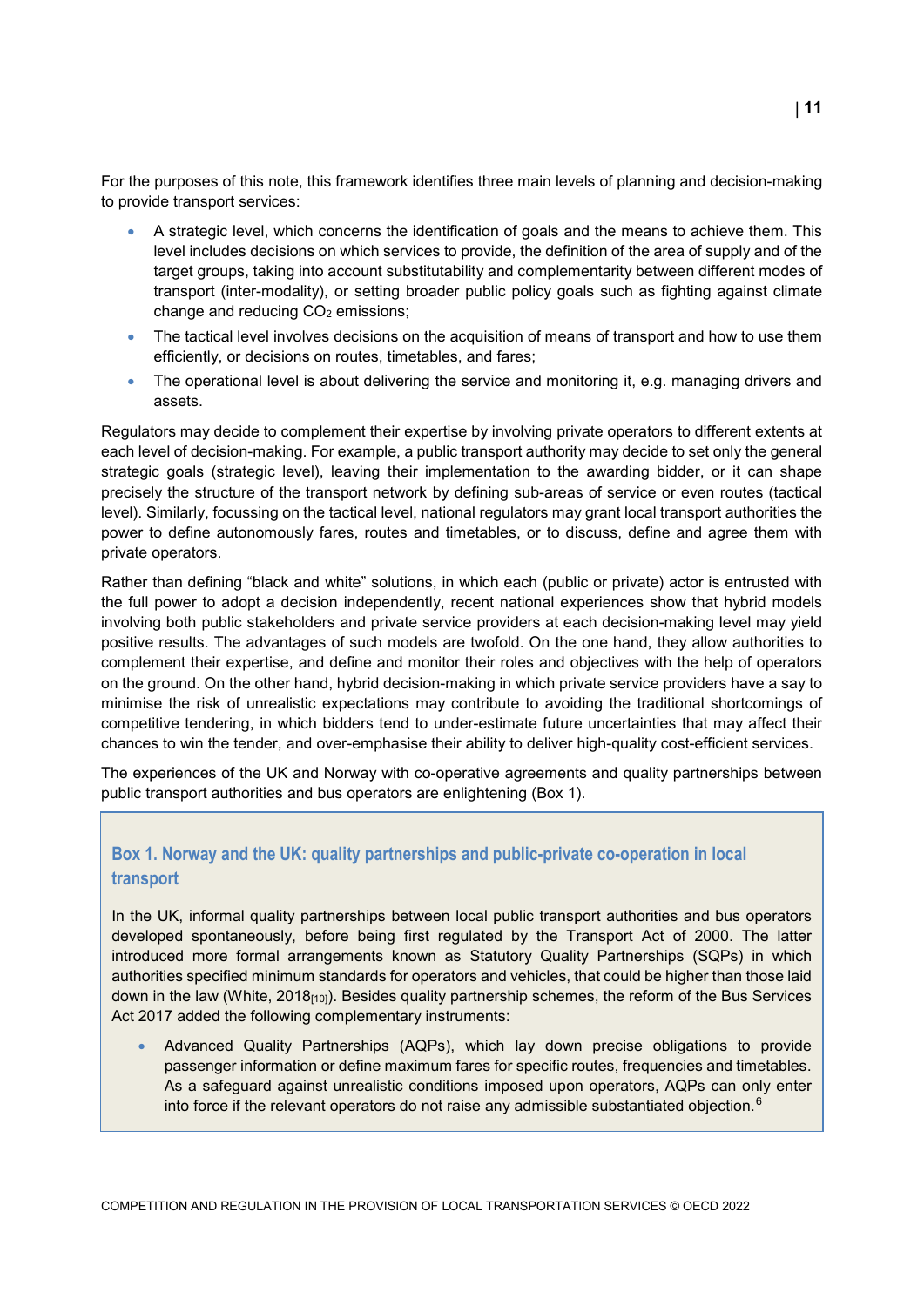• Enhanced Partnerships (EPs) that can set bus improvement objectives, emission standards for vehicles or obligations on their appearance.

Norway is another interesting case study, in particular the experience of Ruter (the government-owned company responsible for planning, co-ordinating and marketing public transport in Oslo) with publicprivate co-operation. Ruter notes that "*innovative public procurement requires closer dialog between the client and different market participants than a default public administration procurement process prepares for*."[7](#page-35-7) This is why competitive tenders provide operators with several opportunities to discuss with Ruter. In the pre-qualification phase, potential bidders can ask questions to Ruter; then, once prequalified, bidders are invited to a conference with Ruter to better inform their bids and have a tour of the depots that they will use once awarded the bid. Finally, once they have won the tender, Ruter holds monthly "co-operation meetings" to address service quality, compliance and performance metrics (ENO Center for Transportation and TransitCenter, 2017, pp. 64-65<sub>[11]</sub>).

Source: (White, 2018<sub>[10]</sub>) (ENO Center for Transportation and TransitCenter, 2017<sub>[11]</sub>).

However, while partnerships defining agreed objectives and outputs (on both public and private sides) can bring benefits to passengers, e.g. in terms of better integrated networks or information management, they may also raise antitrust risks (CMA, 2016 $_{[12]}$ ). The following should be duly taken into account.

- Risk of raising barriers to entry. While involving current operators in network planning can bring the above-mentioned benefits, it might affect competition if transport firms manage to limit the extent to which new or existing operators can provide new services and enter the market. For example, the authorisation of new operators or the approval of new services may be subject to a so-called test of non-impairment of the incumbent operator's services (AGCM, 2016, p.  $142_{[6]}$ ) (CMA,  $2016_{[12]}$ ), which may limit the deployment of innovative services. As part of this risk, the concern of setting too high entry requirements is particularly serious. For example, fixing high quality minimum standards for buses can benefit passengers in terms of service quality but may reduce the number of operators meeting the requirements to run local bus services;
- Risk of geographic segregation, if operators express an interest at the planning stage in running certain routes or "core territories", thus reducing the scope for potential or actual competition. Market sharing concerns may arise, for example, if entry requirements are different and tailored to each lot subject to tender;
- Risk of sharing commercially sensitive information between competitors. For example, defining multi-operator ticketing schemes requires exchange of certain minimum information on service frequency, time schedules, capacity and targeted discounts that may increase transparency and facilitate tacit collusion or monitoring of competitors' conduct.

The CMA has provided guidance to local transport authorities to strike an appropriate balance between competition and co-operation.<sup>[8](#page-35-8)</sup> It provides for a block exemption of multi-operator ticketing schemes, even when they cover aspects such as fare zones within a local area or common definition of passenger groups (e.g. students for discounted rates) provided that (i) they produce economic benefits outweighing the restriction; (ii) these benefits are shared with consumers; and (iii) they do not unnecessarily impose restrictions or give rise to the possible elimination of competition (CMA,  $2016_{[12]}$ ).

**12** |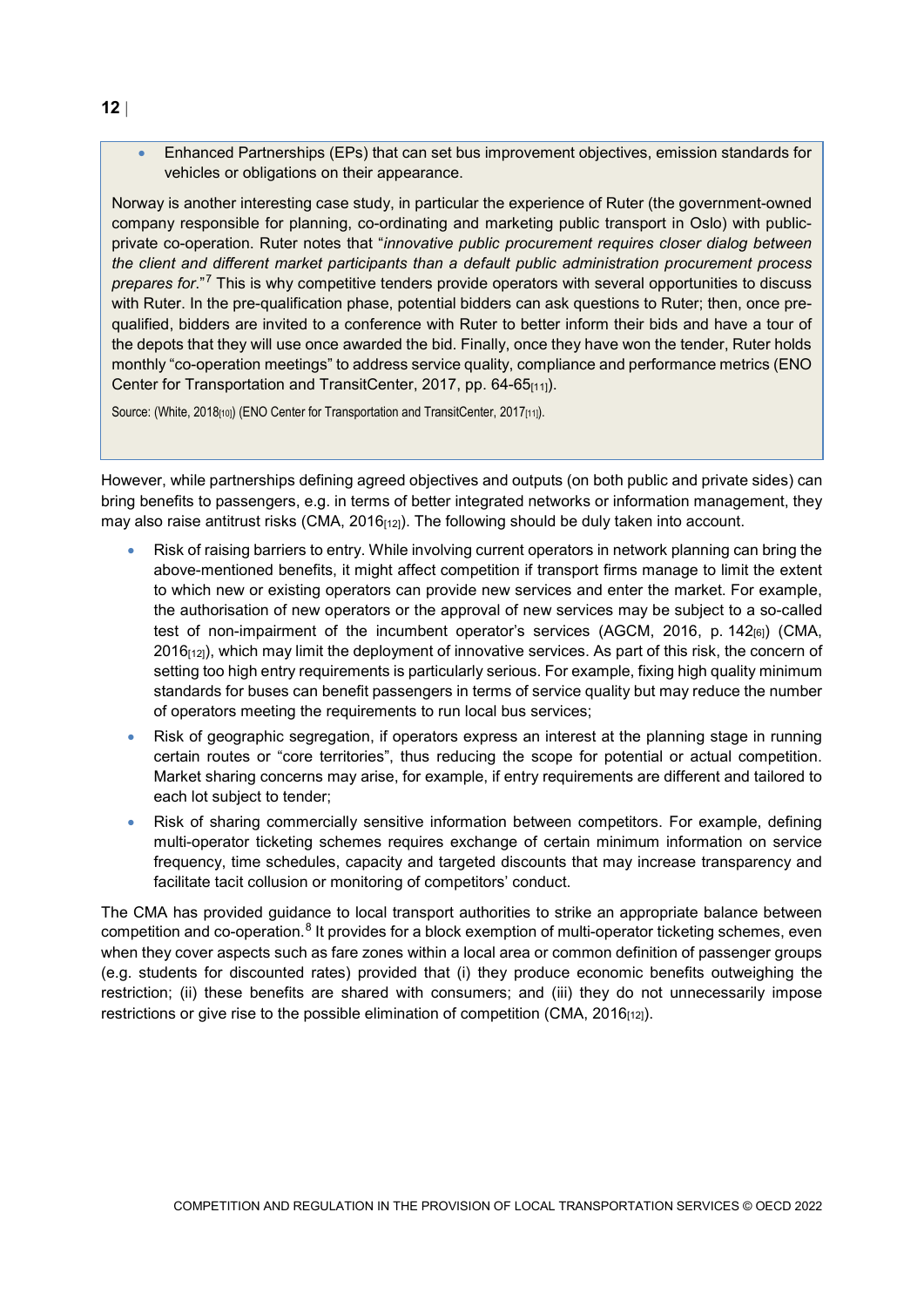### <span id="page-12-0"></span>**3. Competition in the market and the opportunities brought by new technologies**

With very few notable exceptions, <sup>[9](#page-35-9)</sup> most OECD jurisdictions have excluded competition *in* the market between different urban public transport service providers. The effectiveness of a public transport network with different operators competing in the market was discussed in depth at the OECD WP2 Roundtable in 2013 (OECD, 2013 $_{[1]}$ ). However, for the sake of completeness and without purporting to be exhaustive, this section provides a brief overview of the reasons why competitive tendering rather than competition in the market is often considered the most appropriate form of competition in this sector (Section [3.1\)](#page-12-1).

In the context of a discussion of competition *in* the market, the impact of new technologies and in particular aggregator apps and Mobility as a Service (MaaS) platforms on urban public transport warrants a more in depth analysis (Section [3.2\)](#page-14-0), with particular focus on regulatory considerations (Section [3.3\)](#page-17-0) and competition concerns (Section [3.4\)](#page-18-0). These new services are becoming more widespread, competing with or complementing traditional modes of transport. They bring the potential to reshape urban transport services and have attracted increasing scrutiny by competition authorities since the latest WP2 roundtable.

#### <span id="page-12-1"></span>**3.1. Competition in and for the market**

(OECD, 2013[1]) provided several arguments in support of competitive tendering for the provision of local public transport services.

*First*, transport fares are usually regulated and different service providers (e.g. competing bus companies) do not compete on price. Users of public transport services are often more interested in the timing of the service rather than other factors. This means that, to a certain extent, passengers will tend to use the first available service, irrespective of other factors (e.g. quality of the bus). Hence, introducing competition *in*  the market could potentially give rise to opportunistic behaviour by the operators instead of creating incentives for service differentiation and quality improvement. For example, competing bus operators would have an incentive to change their timetables, drive aggressively and arrive at the stations before their competitors in order to embark users; or they might have an incentive to stop outside pre-defined stops or skip stations when this is more profitable. At the extreme, some operators may even stop providing the service when demand is low, thus affecting the reliability of time schedules. Overall, it is adduced that competition in the market would create risks for safety and result in unreliability of public transport.

*Second*, the exclusion of competition in the market is often justified by the presence of natural monopoly elements in certain transport service markets, such as metro and tramways that require an extensive physical infrastructure. Due to the existence of economies of scale and scope (see section [4.2](#page-26-0) on economies of scale for local public transport), there might be room for only one service provider for reasons of efficiency (OECD, 2019 $_{[13]}$ ), which would explain recourse to competitive tendering to identify the sole operator.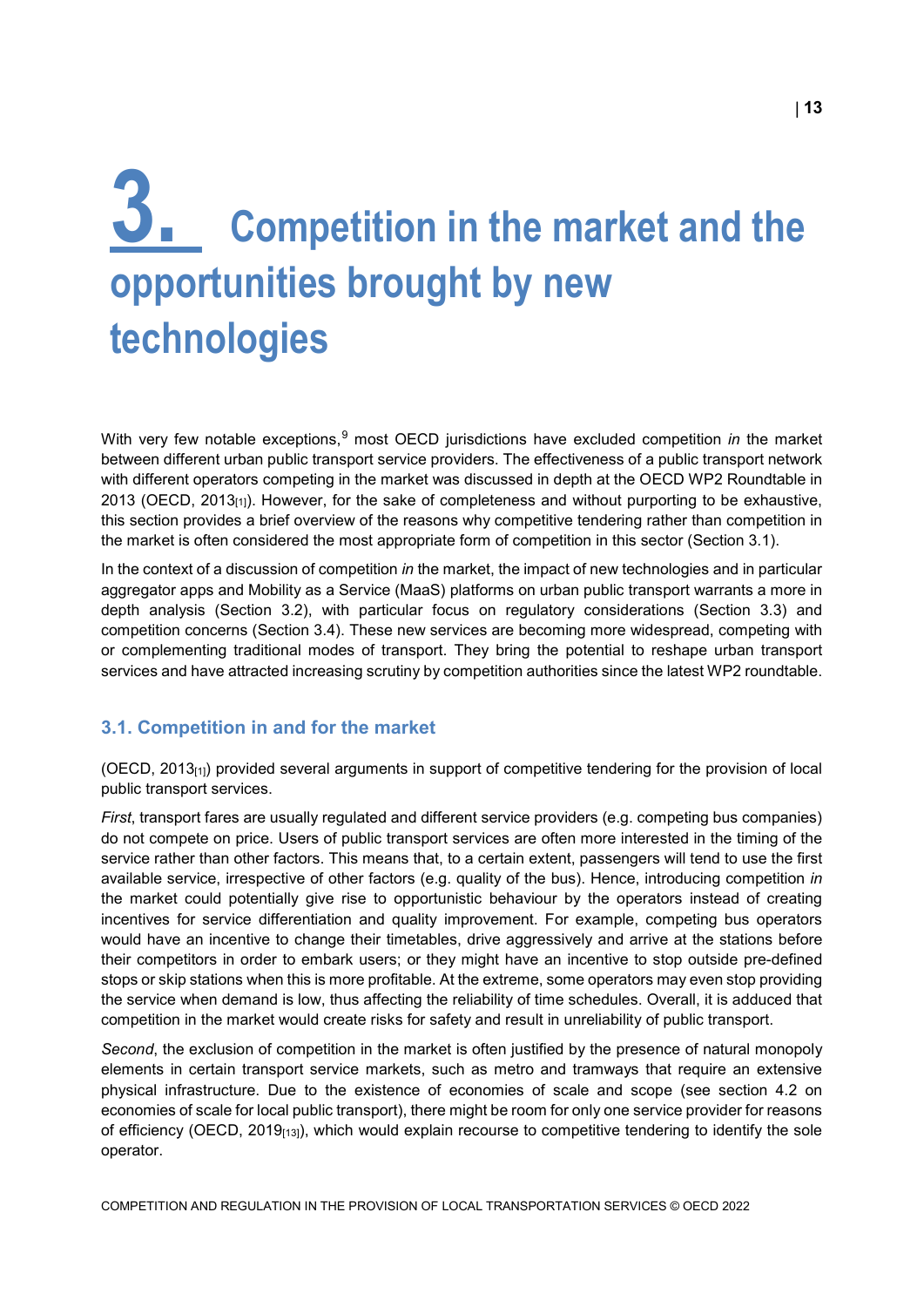#### **14** |

*Third*, providing transport services on certain routes, at certain hours or in certain low-density or peripheral urban areas may not be commercially viable. Yet, authorities need to ensure minimum services covering the whole urban area, given the importance of public local transport for citizens. This often requires State intervention through subsidies or compensation for services on non-commercial routes. However, when operator(s) receive public funds for non-economic segments of their activities, the introduction of competition in the market could entail a risk of cross-subsidisation of activities on commercially viable routes, with subsequent distortion of competition and sub-optimal use of public resources (OECD, 2019<sub>[13]</sub>).

*Fourth,* in the presence of non-profitable areas or routes, the introduction of competition in the market between operators may give rise to a risk of cream skimming or cherry picking, with operators providing services only on the most profitable routes or areas. In the presence of public service obligations to guarantee minimum services to all citizens, this commercially rational behaviour may however reduce the expected revenues (e.g. from ticket sales) for the operators subject to public service obligations and thus require increased public support, aggravating the financial burden on public authorities. For this reason, in an attempt to leave some room for a model with on-road competition instead of excluding it a priori, certain jurisdictions theoretically allow it but make it subject to the fulfilment of a so-called test of impairment of concessions, which requires new operators to show that their entry into the market will not affect expected revenues of operators tasked with public service obligations (AGCM, 2016, p. 142<sub>[6]</sub>). However, such a test, especially when highly discretionary, is tantamount to making it practically impossible for new operators to enter the market.

*Finally*, public transport produces positive and negative externalities. It can have a significant impact on labour markets (increasing or reducing the geographic radius of workers' mobility), real estate markets, or traffic congestion (Mocetti and Roma,  $2021_{[14]}$ ). Given these externalities, authorities may wish to keep control over public transport whereas introducing competition in the market may result, for example, in congestion of more profitable central areas, thus entailing broader consequences in terms of pollution.

Yet, although competitive tendering is usually deemed the most appropriate form of competition in urban public transport, there may still be room for competition *in* the market between different modes of public transport (buses, metro, and tramway) as well as between public transport and traditional modes of transport (e.g. taxis and private cars) or new app-based "private" transport services.

A first form of competition in the market takes place between different modes of urban public transport (inter-modal competition). This may be more or less significant, depending on context-specific factors, such as users' more or less ingrained habits or the coverage of the different networks. (Fearnley et al., 2018 $_{[15]}$ ) conducted a study on the degree of substitutability between different modes of transport at urban level, recording 174 different cross-elasticities estimates between public transport modes. They found "moderately robust insights" on cross-elasticities between buses and light rail for short trips, thus showing that some (though limited) substitutability exists from the point of view of users. Their study highlights that travel time is the most important factor for inter-modal competition, followed by fares, access and transfer time and the number of interchanges, whereas waiting time seems to be the least relevant criterion for users' choice.<sup>[10](#page-35-10)</sup>

Most importantly, the development of new technologies may have partially eroded the reasons justifying the preference for competitive tendering and may widen the scope of competition in the market.

Indeed, the development of new means of transport, such as shared e-bikes and free-floating scooters, has blurred the boundaries between private and public modes, with potentially opposite effects on public transport. Customers can use a vehicle without owning it, paying for their one-off use as they do when purchasing a bus or metro ticket; they have at their disposal door-to-door means of transport that often do not need a paid subscription. Empirical studies conducted in two mid-sized US cities (namely Raleigh, North Carolina and Portland, Oregon) show that half of micro-mobility trips (e.g. with e-scooters) are used to replace public transport or active modes of transport (e.g. cycling or walking), thus confirming that appbased mobility services represent a significant competitive threat to public transport rather than merely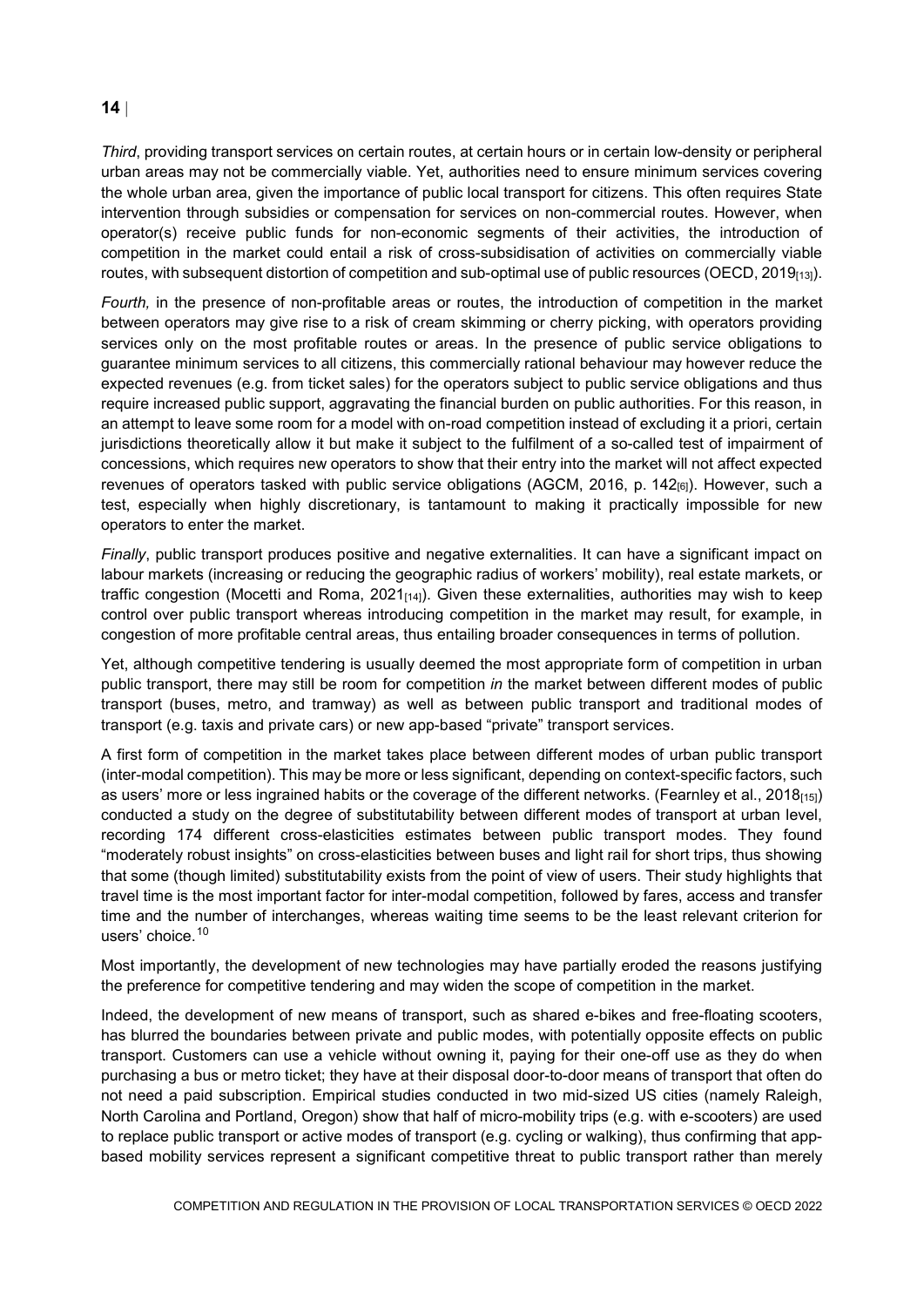being "add-ons" for first- and last-mile connections (Liao and Correira, 2020<sub>[16]</sub>) (Hollingsworth, Copeland and Johnson, 2019 $_{17}$ ). At the same time, new share mobility modes of transport may result in the abandonment of private car use and lead to an increased use of public transport combined with bikesharing or other mobility services for certain legs of the journey (OECD, 2016, p. 12 $_{[2]}$ ).

Furthermore, MaaS apps that combine different mobility services, tailoring transport solutions to the customer's preferences and needs at a given point in time, may enhance multimodal transport and intermodal competition, both between different public transport modes, and between the latter and the new app-based means of transport.

The adoption of MaaS apps by passengers may not only bring benefits to them but also to authorities in charge of public transport, eroding the reasons justifying the preference for competition for the market. For example, in the long-run, aggregator apps may reduce the need for subsidies of less commercially viable services, as they may enable the provision of on-demand services replacing regular pre-determined time scheduled services. They may also facilitate the monitoring and evaluation of public transport services through a customer rating system, reducing the above-mentioned risk of opportunistic behaviour (OECD, 2016, p. 14[2]). Potential advantages for public authorities are even more significant in the aftermath of the Covid-19 pandemic that has changed transport habits, certainly in the short term but with potential longterm impact on customers' transportation patterns (Mocetti and Roma,  $2021_{[14]}$ ). Changes in daily habits, such as the obligation to keep distance and the possibility to work from home, have resulted in higher use of private means of transport and have given workers more flexibility to determine their own individual daily schedules, possibly affecting congestion of public transport at peak hours. A recent survey conducted on 5 000 residents of major cities in the US, People's Republic of China, France, Germany, Italy, Spain and the UK shows that 30% of respondents expect to use public transport less frequently, reducing the centrality of the latter as the (almost exclusive) backbone of urban transport.<sup>[11](#page-35-11)</sup> Public authorities therefore will have to take such changes into account when planning public transport and urban mobility more generally, considering that a long-term move away from public transport may increase urban congestion and affect the achievement of public policy goals (e.g. sustainable urban mobility and climate-related objectives).

The following sub-sections will focus on the MaaS platforms that seek to enhance the transport system as a whole by facilitating seamless cross-modal aggregation and strengthening competition in the market while possibly responding to broader public policy objectives pursued by governments.

#### <span id="page-14-0"></span>**3.2. What is Mobility as a Service?**

Despite the existence of various models with different characteristics, it is possible to identify a shared core common to all *Mobility as a Service* (MaaS) platforms. The International Transport Forum has adopted the following definition:

*Mobility as a Service (MaaS) is a distribution model for mobility services that uses shared data and a digital interface to efficiently source and manage the provision of transport related services into a seamless offer. It is typically delivered via a MaaS app, which is a single, digital, customer interface that sources and manages travel related services and improves the ease of planning, booking and making journeys in a region. MaaS joins different transport, information and payment services into a smooth and reliable digital customer experience. It enables the integration of public transport (PT) modes, commercial transport services such as ridesourcing, bike and carsharing, and taxis into a comprehensive mobility offer (International Transport Forum, 2021[18]).*

Thus, at the core of MaaS is the provision of a one-stop-shop platform that combines public and private modes of transport, tailoring the service to the preferences and needs of the user at a given point in time. Besides providing information on the best combination of transport modes, MaaS can provide additional layers of services, allowing passengers to purchase their tickets or integrated subscriptions (to use with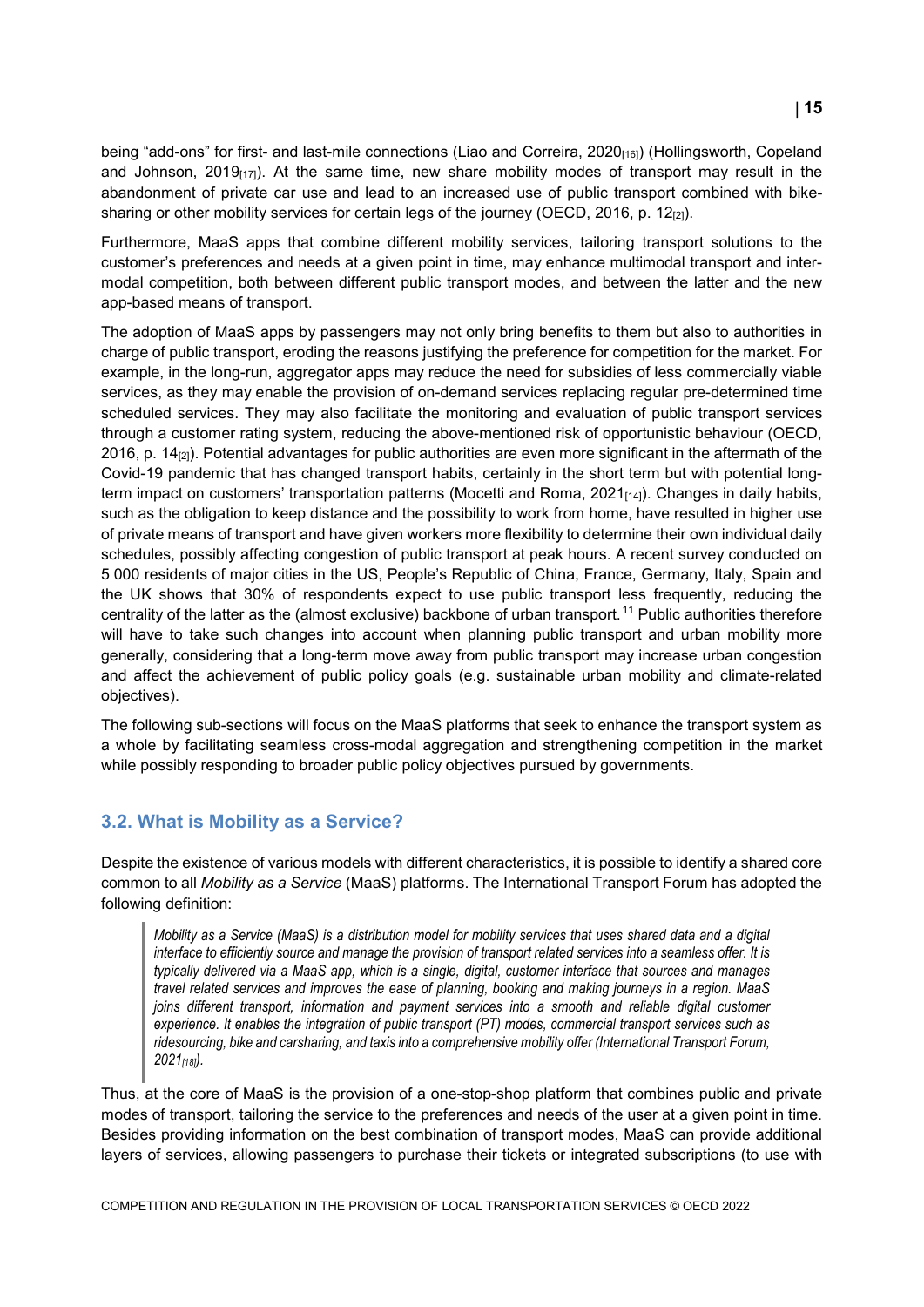#### **16** |

different mobility service providers) or even contributing to public policy objectives, for instance by taking into account environmental considerations when combining mobility services (Sochor et al., 2018[19]).

MaaS involves several actors at different levels, namely:

- A public authority, that regulates public transport, the use of public space and possibly the platform providing MaaS;
- Transport service providers, including public transport operators and private service providers, such as new mobility service providers;
- An aggregator digital platform, possibly provided by one of the above-mentioned stakeholders or a distinct entity.

Issues related to the first two points (e.g. regulatory capture and anticompetitive regulations raising barriers to entry for new mobility providers) were discussed by WP2 in 2016 (OECD, 2016<sub>[2]</sub>) and therefore will not be covered in depth here. [Box](#page-15-0) 2 provides a brief snapshot of the main issues discussed by WP2 in 2016 concerning innovation in land transport at urban level.

#### <span id="page-15-0"></span>**Box 2. Competition and innovation in land transport**

In a number of countries around the world technology-driven innovation in the public transport industry has encouraged multimodal transport as well as enabled monitoring performance and enhanced competition overall. At the same time, novel challenges for competition enforcement have arisen in these markets.

The introduction of new technology has seemingly expanded the room to introduce competition in the market as opposed to competition for the market, which is historically more common in this sector. While the latter was often preferred because it meant that market players competed in bids and tenders, ensuring that the best contender would provide less commercially viable services, possibly with the support of public funding, digitisation has introduced the possibility to create demand-based public transport services. These might potentially or at least partially ensure better allocation of resources, eliminating the need for one player to win a contract and provide commercially unattractive services with public financial support. Aspects such as security and quality are still maintained, as most sharing economy service-providers allow users to rate and evaluate their services.

In addition, technology can be used to monitor performance of local transport services. For instance, Singapore uses Wi-Fi based localisation in order to monitor and analyse local data within Mass Rapid Transit stations.

However, this evolution has also revealed a number of challenges. There are a number of barriers to entry, due to intrinsic characteristics of these markets but also to regulations. One of the main concerns, when it comes to the digital economy, is the advantages naturally granted to first movers, who may become gatekeepers of different markets, for example controlling access of mobility service providers to customers. Data protection concerns are also relevant in the digital economy. More broadly, regulations should be carefully considered; competition agencies may attempt to regulate the digital economy, but will often want to avoid over-intervention, which may hinder innovation. A similar challenge is developing an integrated transport network, as this requires interoperability standards, which are often challenging to set. Finally, competition authorities may have to balance the need to ensure the maintenance of a level playing field in this sector avoiding market tipping and the necessity to create sufficient incentives for operators to invest and benefit from economies of scale and scope.

Source: adapted from (OECD, 2016<sub>[2]</sub>).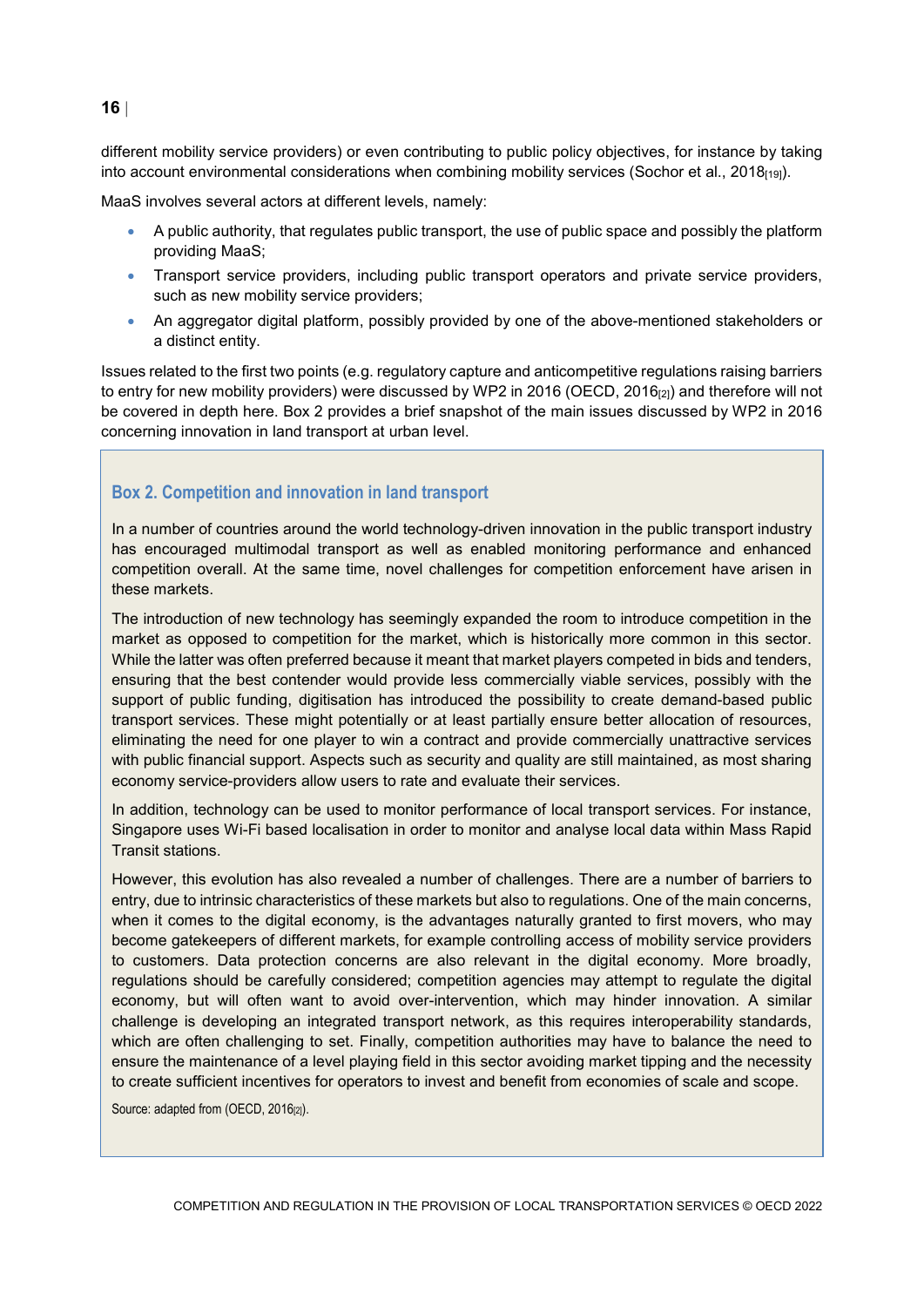<span id="page-16-0"></span>Different models exist for the design, provision and deployment of MaaS apps. They differ from each other for the level of involvement of public authorities as opposed to private market players, as shown i[n Figure](#page-16-0) 2.



**Figure 2. Models for the provision of MaaS**

Source: OECD Secretariat.

• Under a commercial integrator model (bottom-up approach), the MaaS platform is established and run by a private operator. The latter signs contracts with mobility service providers (possibly also with the public transport operator(s), which is fundamental to a successful MaaS platform), so as to show their services on the platform in response to a user's query. The public transport authority's involvement is very limited, both in terms of control and in terms of investment. This is the model adopted in Helsinki (Finland), where MaaS Global offers its own application (Whim) and has concluded agreements with transport operators [\(Box](#page-16-1) 3).

#### <span id="page-16-1"></span>**Box 3. Bottom-up approach: the example of Helsinki**

Whim is a MaaS application in the Helsinki region, developed and launched by a private firm (MaaS Global) in 2016-2017. Besides direct access to public transport, it integrates access to bike-sharing, car-sharing and even taxis and conventional rental cars. It also offers the possibility to book and pay directly via the application. In addition, the service offers several multimodal package offers, including a non-subscription formula, a basic subscription with fixed maximum charges per journey and a fullrange subscription with unlimited access to all integrated transport services.

A 2018 study of Whim service showed that its users had more frequent recourse to public transport and taxis than the population average.

Source: (CEREMA, 2019<sub>[20]</sub>), (Ramboll, 2019<sub>[21]</sub>).

• Under a public MaaS model (top-down approach), the transport authority sets up the platform. It can also decide to delegate its development and operation to the public transport operator (delegated MaaS model), as has been done in Hannover and in Vienna, where Wiener Lienen, the public transport operator, offers the MaaS WienMobil service. Yet, the local authority in Vienna was involved in building a database with information (e.g. pricing, timetables) on various mobility services, thus potentially allowing private operators to develop their own tools relying on the public database [\(Box](#page-17-1) 4).

COMPETITION AND REGULATION IN THE PROVISION OF LOCAL TRANSPORTATION SERVICES © OECD 2022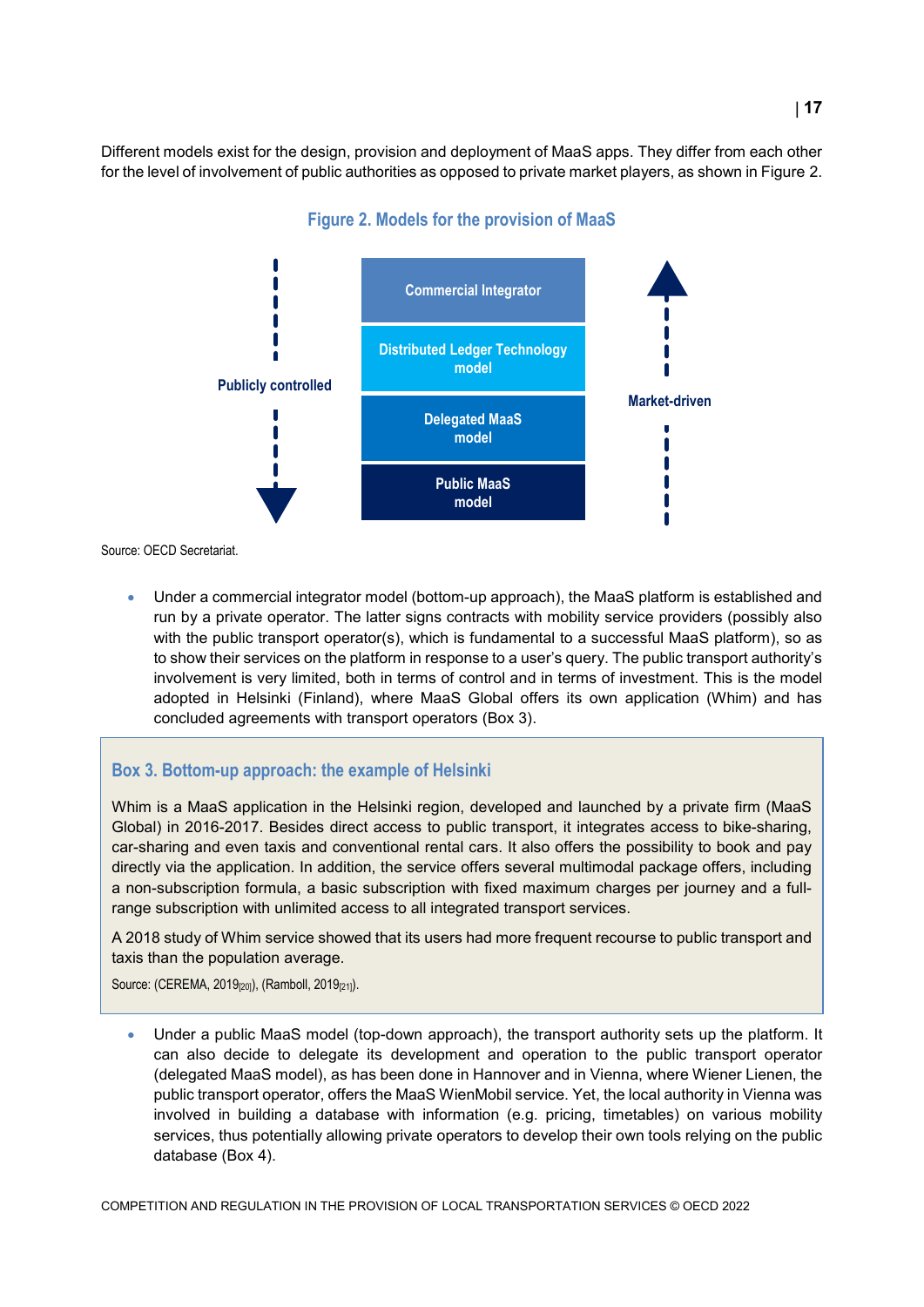#### <span id="page-17-1"></span>**Box 4. Top-down approach: the example of Vienna**

In Vienna, the local transport authority set up a database with data from various mobility services. Operators can use these data to develop their own app. Today, the local transport operator Wiener Linien has developed its own MaaS WienMobil Service, after establishing a subsidiary (Upstream Mobility) specifically dedicated to MaaS in 2016. The MaaS app today shows all means of transport in Vienna, including electric scooters, bike-sharing, car-sharing and taxis.

Source: (CEREMA, 2019[20])

• Finally, instead of creating a single platform that aggregates mobility service providers, operators can rely on a distributed ledger technology so that they can execute smart contracts directly between them as well as use other providers' resources and services to offer integrated tickets and billing to their own respective customers (International Transport Forum, 2021, p. 11 $_{[22]}$ ).

#### <span id="page-17-0"></span>**3.3. Regulations and market entry**

MaaS tools are two-sided platforms. In their simplest form,<sup>[12](#page-35-12)</sup> they offer users a (often) free service by providing information on combining different modes of transport in a manner tailored to their preferences and needs at a given point in time. They monetise data on users' preferences on the other side of the platform and offer mobility providers an additional advertising and sale channel for their services. The success of MaaS platforms and the value they bring to users and mobility providers largely depends on their scale, e.g. how many different services they can show and combine through the platform, and how important (in terms of access to additional customers) such a sale channel is for mobility providers.

Regulations on market entry play an essential role in ensuring a competitive environment with efficient MaaS providers. On the one hand, they should allow MaaS platforms to achieve a critical mass in order to benefit from network effects and economies of scale. On the other hand, they should ensure that the market remains competitive, avoiding barriers to entry, winner-takes-all or market tipping dynamics and the creation of a private gatekeeper that acts as a bottleneck controlling users' access to transport services (and vice versa). Furthermore, given the importance of urban transport services for broader public policy objectives (e.g. quality of life, environment), public authorities sometimes wish to avoid that MaaS platforms undermine them while prioritising their own commercial goals.

The OECD Competition Assessment Toolkit can provide useful guidance in balancing such conflicting interests. By urging regulators to adopt a pro-competitive stance, it recommends limiting restrictions of competition only to situations where it is necessary to achieve a public policy objective that cannot be effectively achieved in another less restrictive way (OECD,  $2019_{[23]}$ ). In light of this principle, one can ask, for example, whether an obligation to obtain a licence (which usually applies to mobility service providers in order to give regulators a means to manage public space) should also be extended to MaaS platforms that do not add new vehicles to the city. Some commentators argue that licensing MaaS platforms may constitute an unnecessary and potentially costly intervention in terms of impact on competition (International Transport Forum, 2021 $_{[22]}$ ). In light of these principles, certain jurisdictions have limited public intervention to the need to ensure innovation, competition and the achievement of public policy goals. An example is the *Flemish MaaS Agreement Framework*, developed under the Basic Accessibility Decree and approved by the Flemish government, which has the goal of ensuring basic accessibility and an open ecosystem, while granting flexibility on how these principles are implemented.

**18** |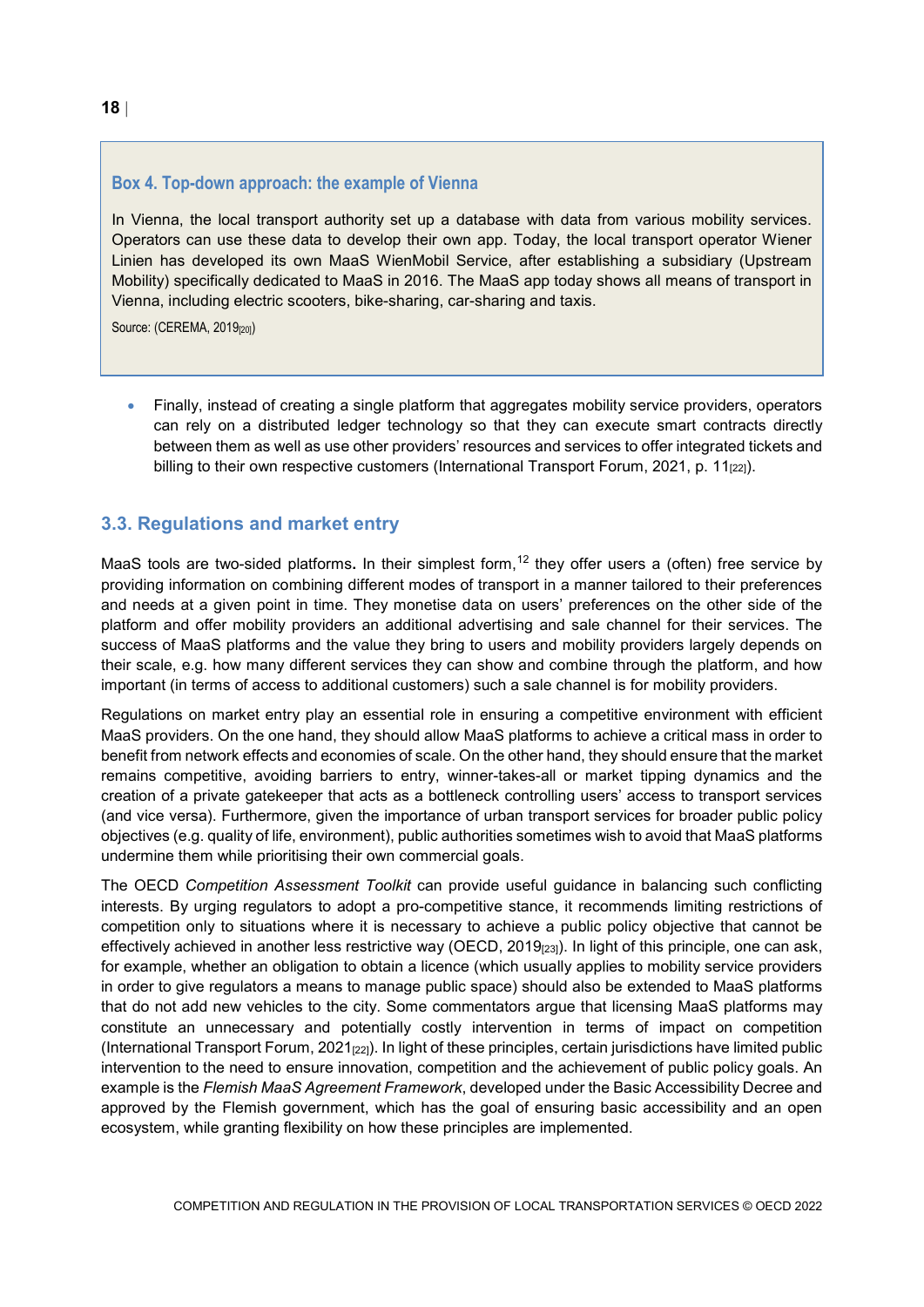More broadly, as MaaS is a nascent market that still sees the presence of fragile business models, a permissive regulatory approach with planned reviews of regulations and their outcomes seems opportune (International Transport Forum, 2021, p. 17<sub>[22]</sub>). As discussed in the following section, through advocacy and enforcement, competition authorities can play a major role in ensuring a regulatory and business environment supportive of competition and innovation.

#### <span id="page-18-0"></span>**3.4. Possible competition concerns and the role of competition authorities**

MaaS markets are still at an early stage of development but may have significant potential to promote a shift in urban mobility, with positive externalities for broader public policy objectives. Competition authorities must be particularly vigilant to detect anticompetitive practices that would hamper a vibrant nascent market. This sub-section briefly covers possible competition concerns and the (so far, very limited) competition authorities' decisional practice to address them.

#### <span id="page-18-1"></span>*3.4.1. Access and sharing of data*

A first group of competition concerns arises from access to and sharing of data. To provide the best multimodal transport solution, MaaS platforms heavily rely on data. In particular, data necessary for their effective functioning include:

- Static data, such as time schedules, standard fare structures of public transport and other mobility service providers, or bike sharing stations;
- Dynamic data, e.g. real-time data on circulation, disruptions, delays, cancellations, availability of bikes or scooters at stations or availability of parking space;
- Historical data, for example on customers' habits, or congestion levels of certain routes at peak hours.

While static data are essential for information and planning purposes before the trip, dynamic travel data enable platforms to provide the best solution at any point in time to ensure time saving. However, if MaaS platforms cannot access such data in a machine-readable and interoperable form, it becomes impossible to provide cost-effective and efficient services. This risk is particularly serious under a commercial integrator or delegated model, in which a vertically integrated public transport operator develops the MaaS platform and may have an incentive to deny access to its data to competing MaaS providers. Similarly, even in the absence of vertical integration, the public transport operator may deny access to its static and dynamic data to the extent that it perceives MaaS platforms and new mobility services as a competitive threat (which is often the case as explained above and noted by (Liao and Correira, 2020 $_{[16]}$ )). The seriousness of this concern was also highlighted by respondents to a recent call for evidence launched in the UK in the framework of the *Future of Transport Regulatory Review* (Department for Transport, 2020,  $p. 58<sub>[24]</sub>$ . In particular, respondents stressed the danger that refusal to share data would have for a level playing field and open market entry.

In light of this risk, certain jurisdictions, such as the EU, have already introduced regulatory obligations to set up national access points (databases, data warehouses, repositories or web portals) with a view to facilitating the exchange and re-use of data, thus enabling the provision of multimodal transport information and services.<sup>[13](#page-36-0)</sup> Finland has been a pioneer in this field, introducing comprehensive legislation that requires all mobility operators to make information on their services (as well as ticket sales interfaces) available to third parties in a standard format.<sup>[14](#page-36-1)</sup> Careful consideration should be given, however, to the risk that extensive sharing of sensitive information (e.g. on prices, availabilities, areas of activity) enhance the likelihood of collusion and price increases for consumers.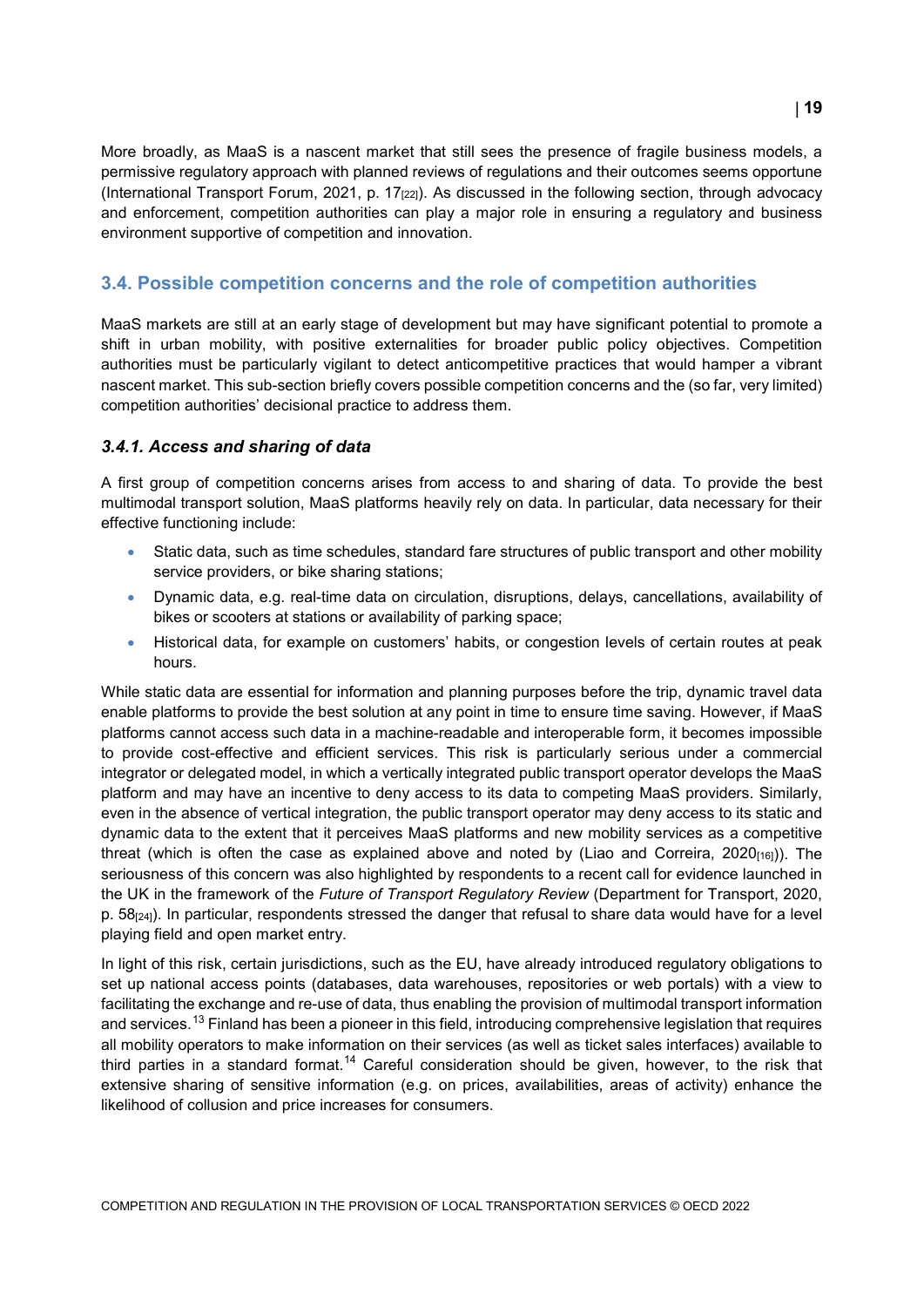#### **20** |

#### <span id="page-19-0"></span>*3.4.2. Access to public operators' services*

A second group of potential concerns for MaaS services may arise from refusing access to favourable rates or to the services offered by the public transport operator. In an urban context, the services of the latter will most likely constitute a substantial part of the MaaS offer, thus it is important that MaaS platforms can have access to them and possibly negotiate prices for the resale of their tickets if they wish to offer an integrated and attractive purchasing service. However, public transport operators may be unable or unwilling to negotiate the prices of their services. This might be the case because regulatory or contractual arrangements under which public transport providers operate restrict the terms on which they can offer access to their services (International Transport Forum, 2021, p. 56<sub>[18]</sub>). Some public transport operators also raise concerns that providing discounted rates on their transport services to MaaS platforms may undermine their revenue stream (Authority for Consumers & Markets, 2021 $_{125}$ ) or may result in diverting public funding towards private MaaS providers that manage to negotiate discounted rates, thus translating into an indirect subsidy to the latter (International Transport Forum, 2021, p. 21 $_{[22]}$ ). Such risks are exacerbated when the public transport operator is vertically integrated and has its own MaaS platform in addition to providing mobility services. In such a case, in order to attract customers on its own MaaS platform, it may have an incentive to refuse access to discounted rates for competing MaaS providers. As noted by (International Transport Forum, 2021, p. 105[18]), minimising these risks and maximising the potential for effective private sector competition to arise require sophisticated regulatory frameworks, in particular on separating MaaS and public transport activities within public transport operators and laying down clear competitive neutrality obligations. This risk was also one of the vertical foreclosure theories of harm developed in the Dutch Authority for Consumers and Markets (ACM)'s assessment of the JV between Pon Netherlands B.V and the Dutch rail operator NS Groep N.V. (see [Box](#page-19-1) 5).

#### <span id="page-19-1"></span>**Box 5. ACM's conditional clearance of the joint venture between Dutch Railways NS and Pon**

On 20 May 2020, the ACM cleared a joint venture between public transport operator Dutch Railways NS and mobility service provider Pon. The ACM assessed the transaction following a referral by the European Commission. The latter briefly assessed the transaction in January 2020, concluding that it might threaten competition in "the retail distribution of (MaaS) transport/mobility services" in certain cities in the Netherlands. Hence, it decided to refer the case to the ACM (Case M.9545 – NS GROEP/PON NETHERLANDS/JV).

The parties' activities overlapped in several markets, namely the local city markets for bike-sharing services, the national or local city markets for car-sharing services, and the national market for retail distribution of integrated mobility services through an application. While neither of the parties involved held a dominant position in any of those markets, ACM found that the transaction might give rise to effects on vertically related markets. This new company would indeed operate a MaaS application that allows consumers to plan and book multi-modal trips, combining different mobility services of both the parties and other firms. According to the ACM, a risk existed that the parties would foreclose access to their mobility services (which included train and bike-sharing services) by competing MaaS apps providers or offer them their transport services at higher prices or under conditions that are more unfavourable than those of their own joint venture. Therefore, the clearance was subject to the condition that NS offers access to its transport services to the new JV's competitors under the same terms and conditions, allowing them to create similar MaaS applications in the future. This condition would only become enforceable once the JV's application integrates these services itself.

Source: European Commission's decision in Case M.9545 – NS GROEP/PON NETHERLANDS/JV; ACM's decision ACM/20/038614 / Document Nr. ACM/UIT/534638, [https://www.acm.nl/sites/default/files/documents/2020-08/concentratiebesluit-pon-en-ns-mogen-onder](https://www.acm.nl/sites/default/files/documents/2020-08/concentratiebesluit-pon-en-ns-mogen-onder-voorwaarden-een-nieuwe-onderneming-starten.pdf)[voorwaarden-een-nieuwe-onderneming-starten.pdf.](https://www.acm.nl/sites/default/files/documents/2020-08/concentratiebesluit-pon-en-ns-mogen-onder-voorwaarden-een-nieuwe-onderneming-starten.pdf)

COMPETITION AND REGULATION IN THE PROVISION OF LOCAL TRANSPORTATION SERVICES © OECD 2022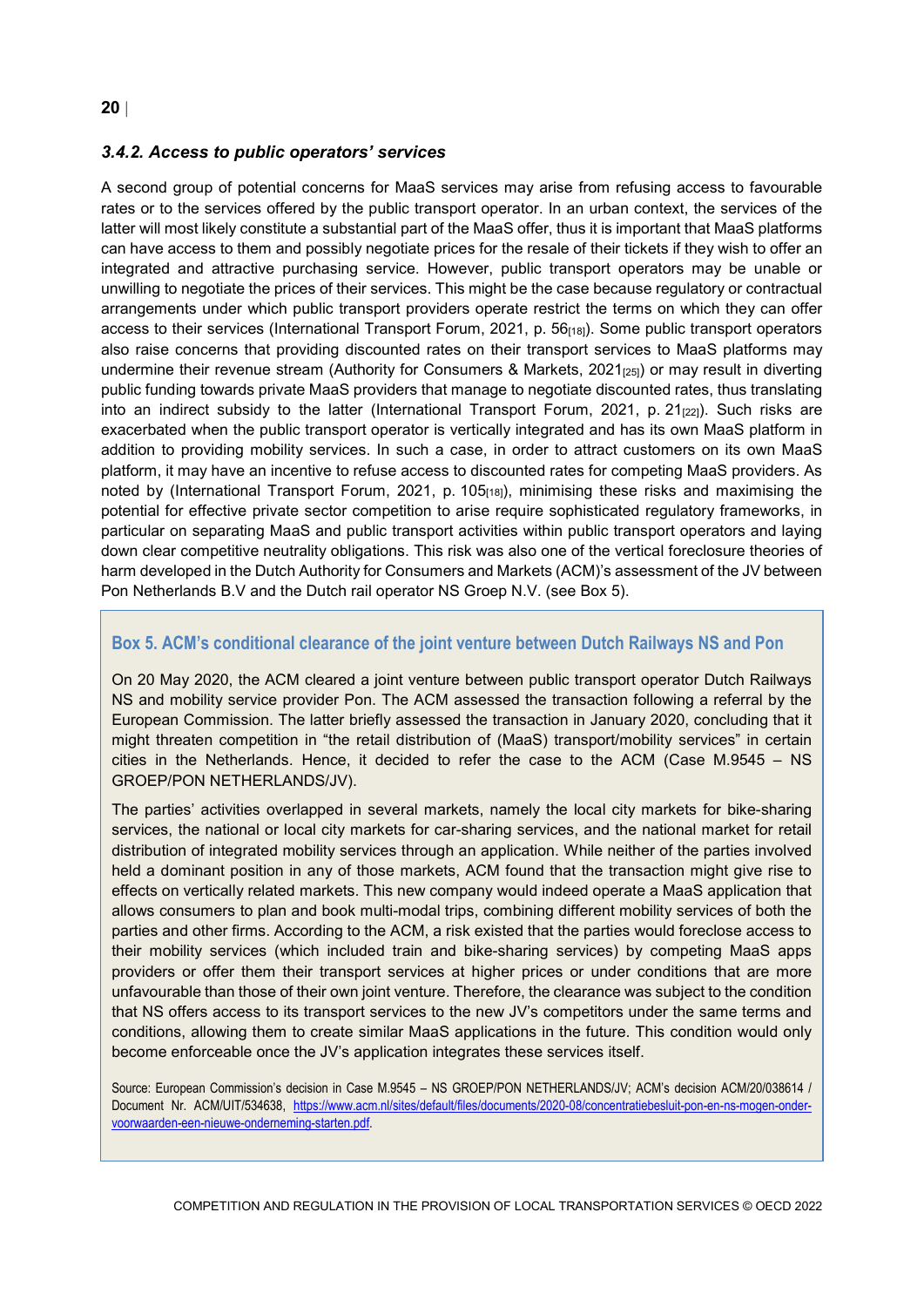Yet, if MaaS providers do not have access to the offer of public transport services or only have access to the most expensive fares offered by public transport operators (e.g. hourly or daily tickets), this may hinder their development and ability to offer attractive services. Eventually, the incentive for public transport operators to engage in negotiations and offer discounted rates to MaaS providers will largely depend on the revenues (more passengers) or cost savings (more efficient sales and distribution) they expect from having an additional sales channel compared to the costs they may have to bear (International Transport Forum, 2021, p.  $56_{[18]}$ ). Hence, at off-peak hours, the marginal costs they would bear for having more passengers thanks to the MaaS providers are likely to be very low, creating significant scope to offer discounted rates and increase their revenues. By contrast, because of capacity constraints, offering discounted rates at peak hours may not be profitable (International Transport Forum, 2021, p. 22<sub>[22]</sub>).

Finally, under a commercial integrator (bottom-up) model or (even more) a delegated MaaS model, the MaaS provider may have an incentive to foreclose potentially competing MaaS platforms or mobility services. This may be the case when the main MaaS provider imposes exclusivity obligations to mobility service providers, thus possibly foreclosing other MaaS platforms. The vertically integrated public transport operator may also have an incentive to discriminate against external mobility services and grant a more favourable treatment to its own mobility services (self-preferencing). This could be the case not only when the MaaS provider blatantly favours its own mobility services but also, for example, when competing mobility services (e.g. bike sharing, free floating scooters) are only treated as "add-ons" to the core public transport service offered by the operator running the MaaS platform. This issue was raised by the EC in its decision to refer to the ACM the assessment of the creation of a JV by Dutch Railways NS and the municipal public-transportation companies in the three largest Dutch cities (Amsterdam (GVB), Rotterdam (RET) and The Hague (HTM)). The EC observed that the MaaS service provider may have an incentive to discriminate or prevent competing mobility service providers from accessing its MaaS platform, especially when it is also active as a mobility provider (e.g. bikes, public transport).<sup>[15](#page-36-2)</sup> As explained in [Box](#page-20-0) 6, upon referral by the EC, the ACM conditionally cleared the establishment of the JV.

#### <span id="page-20-0"></span>**Box 6. ACM's conditional clearance of the joint venture between Dutch Railways NS and public transport companies in Amsterdam, Rotterdam, and The Hague**

In July 2020, the ACM conditionally cleared the establishment of a joint venture between Dutch Railway NS and public transport companies in the three Dutch cities of Amsterdam (Gemeente Vervoerbedrijf), Rotterdam (Rotterdamse Elektrische Tram), and The Hague (HTM Personenvervoer NV), allowing them to create a platform that aggregates mobility services of different transport market players for users. The case was referred to the ACM by the European Commission, that assessed the transaction in early 2020 and found that there may be risks of market foreclosure due to the position of the parties in the markets for public transport, namely through exclusivity practices.

The ACM granted clearance subject to the condition that the four market players offer other mobility providers as well as other MaaS providers access to the platform under equal conditions. The commitments also included a prohibition to impose exclusivity obligations on market players using their platform, and the obligation to make their traditional transport services (bus, tram, subway, and train) accessible to other MaaS app providers. Finally, to avoid anticompetitive exchanges of information, the ACM required the parties to ensure that undertakings using the platforms, including the four undertakings themselves, do not have access to commercially sensitive information.

Source: European Commission's decision in Case M.9250 – GVB/HTM/NS/RET/JV; ACM's decision ACM/20/039644 / Document Nr. ACM/UIT/537588, [https://www.acm.nl/sites/default/files/documents/2020-07/concentratiebesluit-gvb-htm-ns-ret-mogen-samen-onder](https://www.acm.nl/sites/default/files/documents/2020-07/concentratiebesluit-gvb-htm-ns-ret-mogen-samen-onder-voorwaarden-nieuwe-onderneming-starten.pdf)[voorwaarden-nieuwe-onderneming-starten.pdf.](https://www.acm.nl/sites/default/files/documents/2020-07/concentratiebesluit-gvb-htm-ns-ret-mogen-samen-onder-voorwaarden-nieuwe-onderneming-starten.pdf)

COMPETITION AND REGULATION IN THE PROVISION OF LOCAL TRANSPORTATION SERVICES © OECD 2022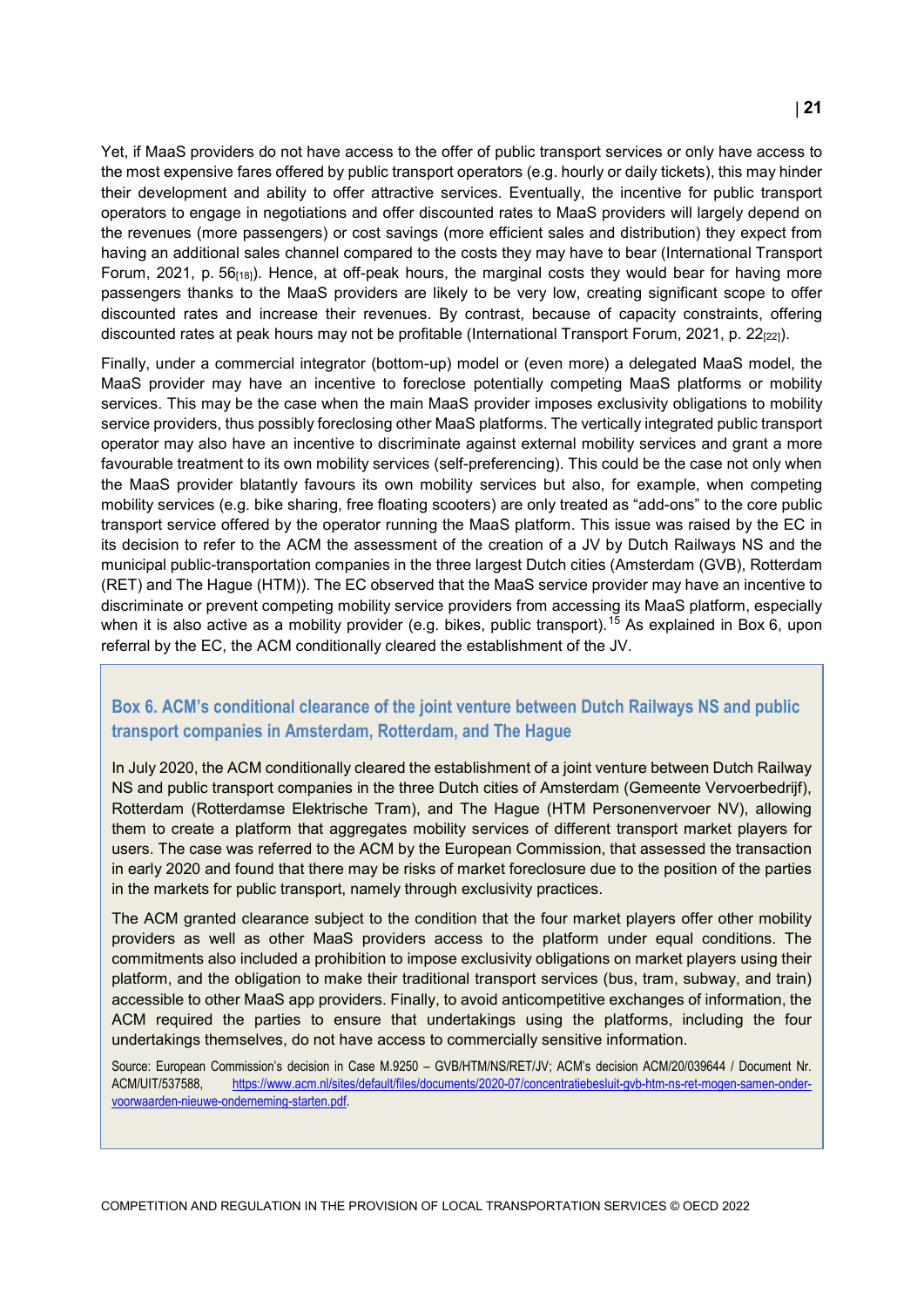### <span id="page-21-0"></span>**4. Competition** *for* **the market: ensuring a competitive bidding process and reducing barriers to entry**

As noted in Section [3.1 above,](#page-12-1) competition for the market is often deemed the most appropriate model for the provision of local *public* transport (OECD, 2013<sub>[1]</sub>). However, organising a tender is not sufficient to ensure that competition *for* the market brings the same intensity of rivalry and the same results as competition *in* the market.

Already (Williamson, 1976 $_{[4]}$ ) considered this issue and observed that, even when authorities run tenders, regulations are still needed for the following reasons:

- Once authorities have selected the winning bidder, they need to conclude a contract setting obligations on both sides, including measurements of service delivery and sanctions for noncompliance. However, there are often uncertainties with respect to future local demand and supply conditions, costs, or inflation. Hence, it is difficult to draft comprehensive long-term contracts that take into account all possible uncertainties susceptible of having an impact on service prices. In such circumstances, renegotiations of long-term concessions may be necessary but they may be unsatisfactory for authorities and consumers as they might sweep away the benefits of the initial competitive bidding.
- Concluding long-term contracts with the supplier that offers the lowest per-unit price does not impose any actual commitment upon the latter in the absence of well-defined quality obligations and associated measurements laid down in regulations. Indeed, in the absence of precisely defined quality obligations, concessions based on the lowest price provide concessionaires with an incentive to cut quality to reduce costs or, to put it in more general terms, "accords latitude to franchisees during contract execution" (Williamson, 1976, p. 82 $_{[4]}$ ). At the same time, determining quality obligations ex ante and ensuring effective monitoring procedures is not an easy task, especially when the above-mentioned uncertainties as well as information asymmetries between firms and authorities are present, for example with regards to actual costs or demand factors.
- Winners of original tenders might have an advantage (e.g. information, equipment, experience, sunk costs, investments already realised) over prospective new bidders at the stage of contract renewal. Hence, whenever the assumption of parity among bidders does not hold (which is likely to be the case at the stage of contract renewal, in the absence of specific regulatory countervailing measures), meaningful competition among bidders after an initial competitive round may not be realistic and therefore the tender would not deliver the advantages expected from competitive bidding.

The following sub-sections consider some of the main factors to take into account in order to ensure intense competition at the tender stage for the provision of local public transport services.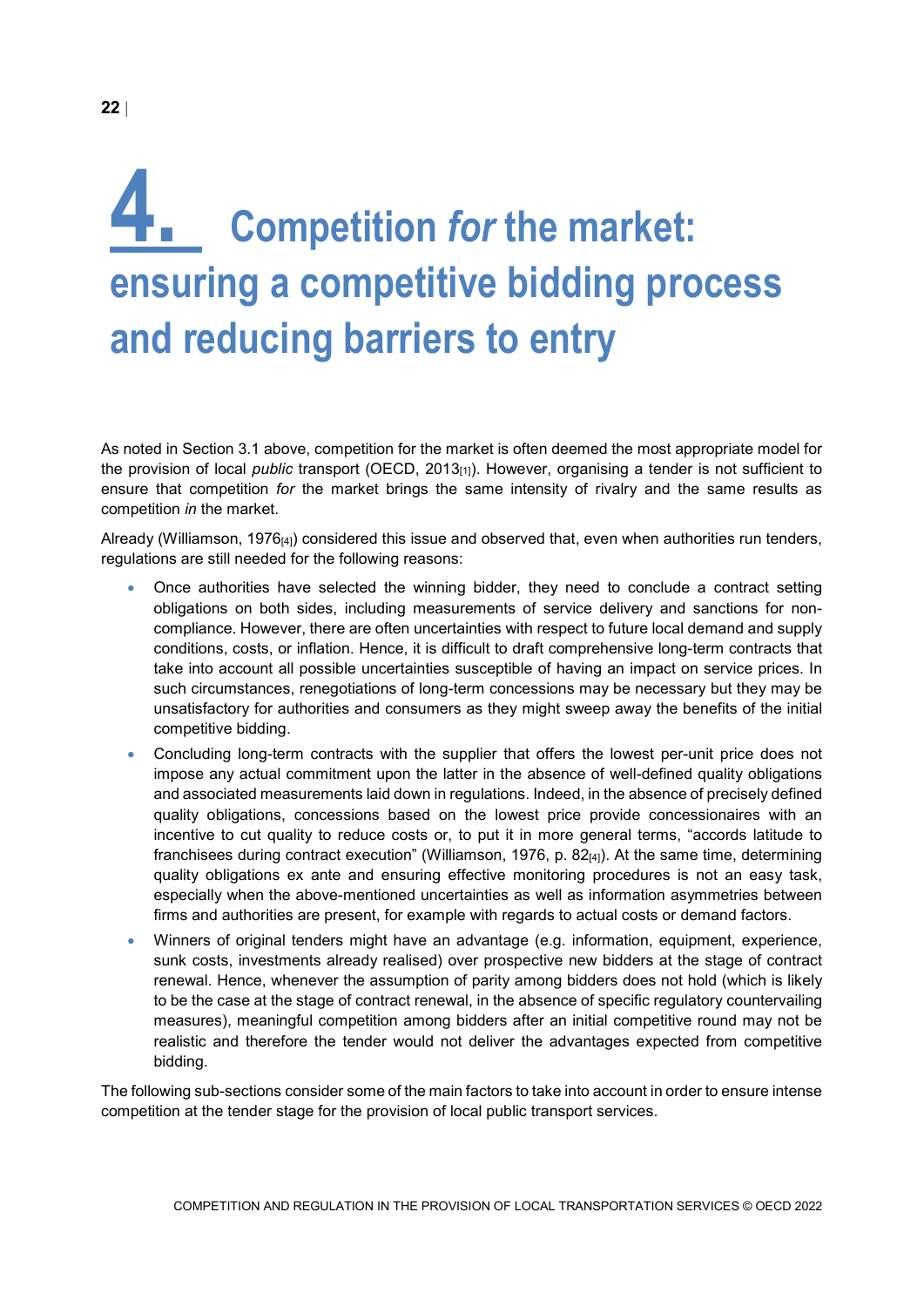#### <span id="page-22-0"></span>**4.1. Assets and human capital as barriers to entry and exit**

The ownership of assets (vehicles, depots, maintenance equipment, available drivers) is an important factor to ensure competition at the tender stage. Indeed, requiring bidders to own all the assets needed to provide transport services might raise significant barriers to entry. Yet, policy-makers need to balance the interest of ensuring wide participation in the tender with other objectives, including environmental goals and innovation incentives, which might steer decisions in the opposite direction.

The decision on asset ownership may give rise to obstacles for new potential bidders on two fronts. On the one hand, new bidders, faced with the intrinsic uncertainty on the future award of the tender, may not find it profitable to make significant investments in acquiring assets. On the other hand, once these investments have been made and the contract is awarded, the incumbent owning vehicles and other assets might enjoy a substantial advantage vis-à-vis other bidders at the moment of contract renewals (i.e. after the first round of tenders).

Studies have been conducted on the actual advantage granted to the incumbent by the ownership of specific assets, such as garages for bus parking and storage. (Iossa, Rey and Waterson, 2019 $_{260}$ ) studied the London bus market and found that in 47% of the tenders, the contract is won by the bidder with a garage closest to the route subject to tender, while in 22% of the cases, the winner is the second closest firm. (Yvrande-Billon, 2009 $_{[27]}$ ) explored the impact that investments in specific physical and human assets have on the renewal of incumbents' contracts in urban public transport. She looked at 191 tenders in France and found that as long as vehicles can be re-deployed in other tenders (subject to minimal changes, e.g. bus colour) and there are clauses for their transfer at the expiry of the concession (which was the case in most of the contracts assessed), ownership of vehicles does not grant any significant advantage to the incumbent.

These apparently contrasting results raise the question of the conditions under which ownership of assets grants the incumbent a competitive advantage. There are several factors to consider:

- *First*, the existence of significant sunk costs and the specificity of the investment made by the bidders, meaning that this is not easily deployable for other tenders, due to the nature of the assets or the tender requirements (non-fungibility of assets). This means that, for example, once a firm has made investments to acquire specific vehicles, it will enjoy a cost advantage over other bidders upon renewal, i.e., after the first round of tenders. While, generally, buses are "assets on wheels", hence they will normally be easily deployable in other tenders if the incumbent or new bidders lose successive tenders, other assets may be more specific and therefore their ownership by the incumbent may constitute a significant advantage. Even with regards to buses, however, tenders may require specific tailor-made assets (e.g. specific environmental standards, specific number of doors), thus reducing the extent to which they can be used in other tenders.<sup>[16](#page-36-3)</sup> Finally, even when specific buy-back clauses to transfer the assets to successor firms are included in the contracts, it may be challenging to negotiate and determine the purchase value of such assets, taking into account obsolescence and maintenance costs, or depreciation. A different but related issue concerns human resources, the transfer of which is regulated by labour laws with regards to several aspects (e.g. wages and conditions upon transfer) and may hence not be possible without incurring significant social and human costs.
- *Second*, the lifespan of the assets, i.e. whether the life of the assets is not exhausted during the contract execution. This largely depends on two factors: (i) the maximum age of vehicles that awarding authorities require as a condition to submit a bid; and (ii) the duration of concessions (see section [4.4 below\)](#page-31-0). Environmental considerations will affect the required lifespan of vehicles, since ensuring that the latter comply with the latest low-emission standards may significantly reduce the extent to which they can be re-deployed in other tenders after the expiry of the contract.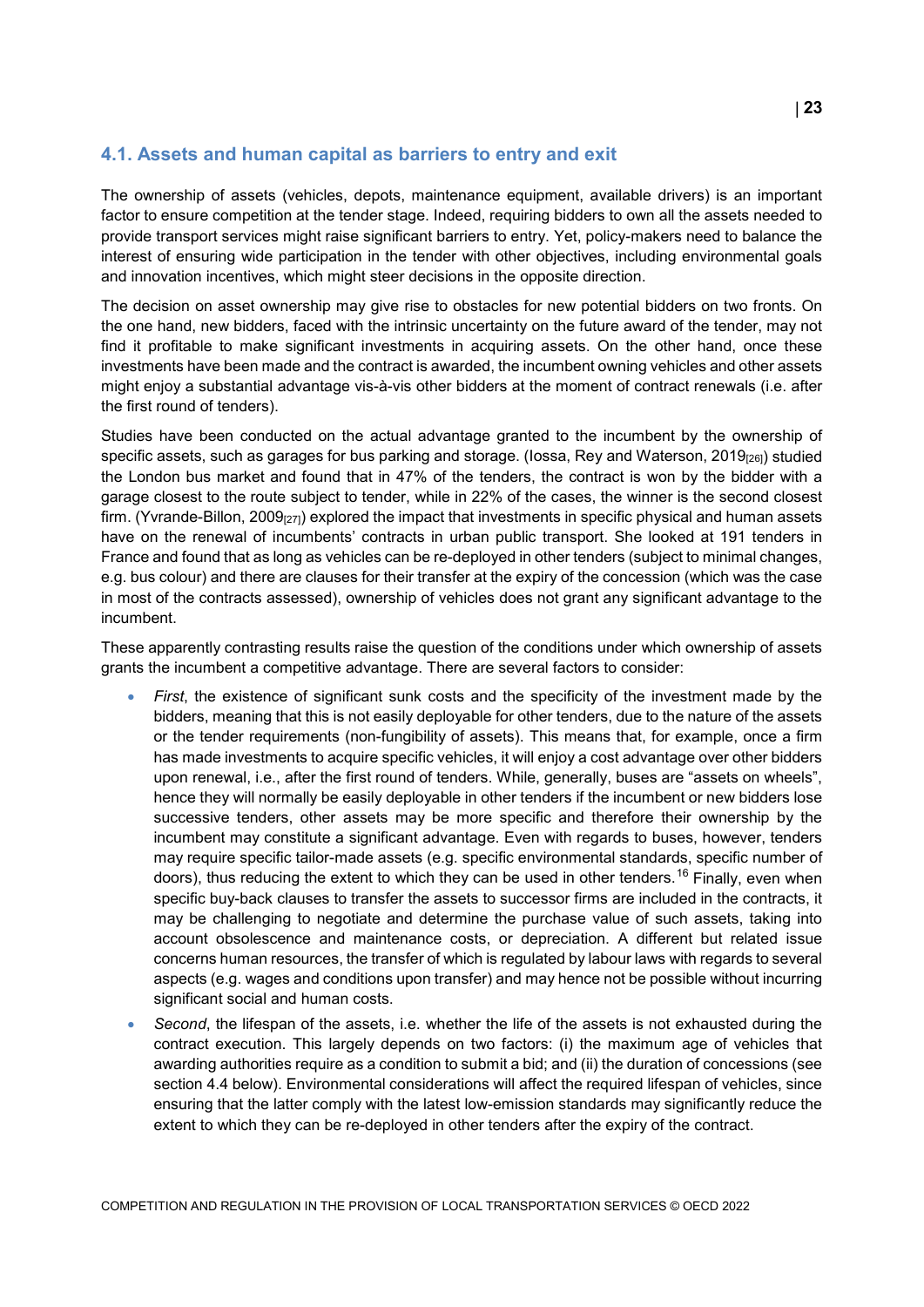• *Finally*, the absence of a well-functioning secondary market that gives new entrants access to cheap vehicles and equipment is also relevant.

The theoretical thinking on the topic of asset ownership has evolved over time, but the debate is not yet settled (Wong and Hensher, 2018<sub>[28]</sub>). Still today, two competing models exist for asset ownership: public or private.

In an effort to structure the debate on the competition issues arising from asset ownership, [Table](#page-23-1) 1 provides an overview of these models by reference to the different assets involved in the provision of transport services.

|                                        | <b>PUBLIC OWNERSHIP</b>                                                                                                                                                                                                                                                                  | <b>PRIVATE OWNERSHIP</b>                                                                                                                                                                                                                                                                                           |
|----------------------------------------|------------------------------------------------------------------------------------------------------------------------------------------------------------------------------------------------------------------------------------------------------------------------------------------|--------------------------------------------------------------------------------------------------------------------------------------------------------------------------------------------------------------------------------------------------------------------------------------------------------------------|
| <b>BUSES/ROLLING</b><br><b>STOCK</b>   | Public authority owns buses and rolling stock and<br>leases them to the winning bidder. It can be less<br>expensive for agencies to purchase in bulk.                                                                                                                                    | Private contractor procures its own assets. Duration of<br>concession must enable the contractor to recover costs.<br>A problem arises upon expiry of the contract, with the<br>private contractor facing the risk of not winning a new<br>contract after purchasing its assets.                                   |
| <b>DEPOTS/GARAGES</b>                  | The public sector owns the real estate and<br>buildings for storing and maintaining assets and<br>lets a single or multiple contractors use them.<br>This helps reduce barriers to entry in regions with<br>high real estate costs and/or high-density<br>population with land scarcity. | The private contractor secures land and buildings to<br>store and maintain its assets. This limits the ability of new<br>transport companies (different from the incumbent) to<br>enter the market.                                                                                                                |
| <b>MAINTENANCE</b><br><b>EQUIPMENT</b> | The public sector owns the tools, parts, and<br>equipment needed to maintain the assets and<br>lets the private contractors use them as part of<br>the contract. This is not strictly dependent on<br>public authority owning the depots.                                                | The private contractor must buy its own equipment. This<br>does increase barriers to entry, but it could also allow the<br>contractor to use more efficient methods of maintaining<br>the vehicles.                                                                                                                |
| <b>INFRASTRUCTURE</b>                  | The public sector owns the road and rail<br>infrastructure, stations, and other assets. This is<br>by far the most common approach in service<br>contracting, as it would be very difficult to for a<br>contractor to own such infrastructure during a 5-<br>to 10-year agreement.       | The private sector would own the infrastructure (or at<br>least be responsible for its maintenance and condition)<br>over a set period of time. There are instances of public-<br>private partnerships when designing and building a new<br>system, but the public sector generally remains the<br>ultimate owner. |

#### <span id="page-23-1"></span>**Table 1. Asset ownership models in transport contracts**

Source: Adapted by OECD Secretariat from (ENO Center for Transportation and TransitCenter, 2017<sub>[11]</sub>).

It is worth noting that this is not necessarily a binary choice, as different hybrid models exist to encourage competition and innovation on the margin (e.g. the public authority only owns some assets, thus operators can provide additional capacity) (Nash and Bray, 2014<sub>[29]</sub>). However, this schematisation can help simplify the discussion while allowing capturing the main trade-offs that authorities and policy-makers need to consider.

#### <span id="page-23-0"></span>*4.1.1. Model with public ownership*

Although other considerations may play a role (e.g. environmental goals and the need to renew the bus fleet towards low-emissions vehicles), the choice of public ownership of assets is mostly driven by the desire to lower barriers to entry and increase the number of interested bidders in competitive tenders. For example, the requirement to own depots for vehicles (or build new ones from scratch) in high-density cities where real estate prices are high may significantly favour incumbents or large operators with capital strength and reduce the number of bidders. Similarly, the need to own buses before submitting a bid may reduce the number of interested bidders, which would face a cost-disadvantage vis-à-vis the incumbents.

#### **24** |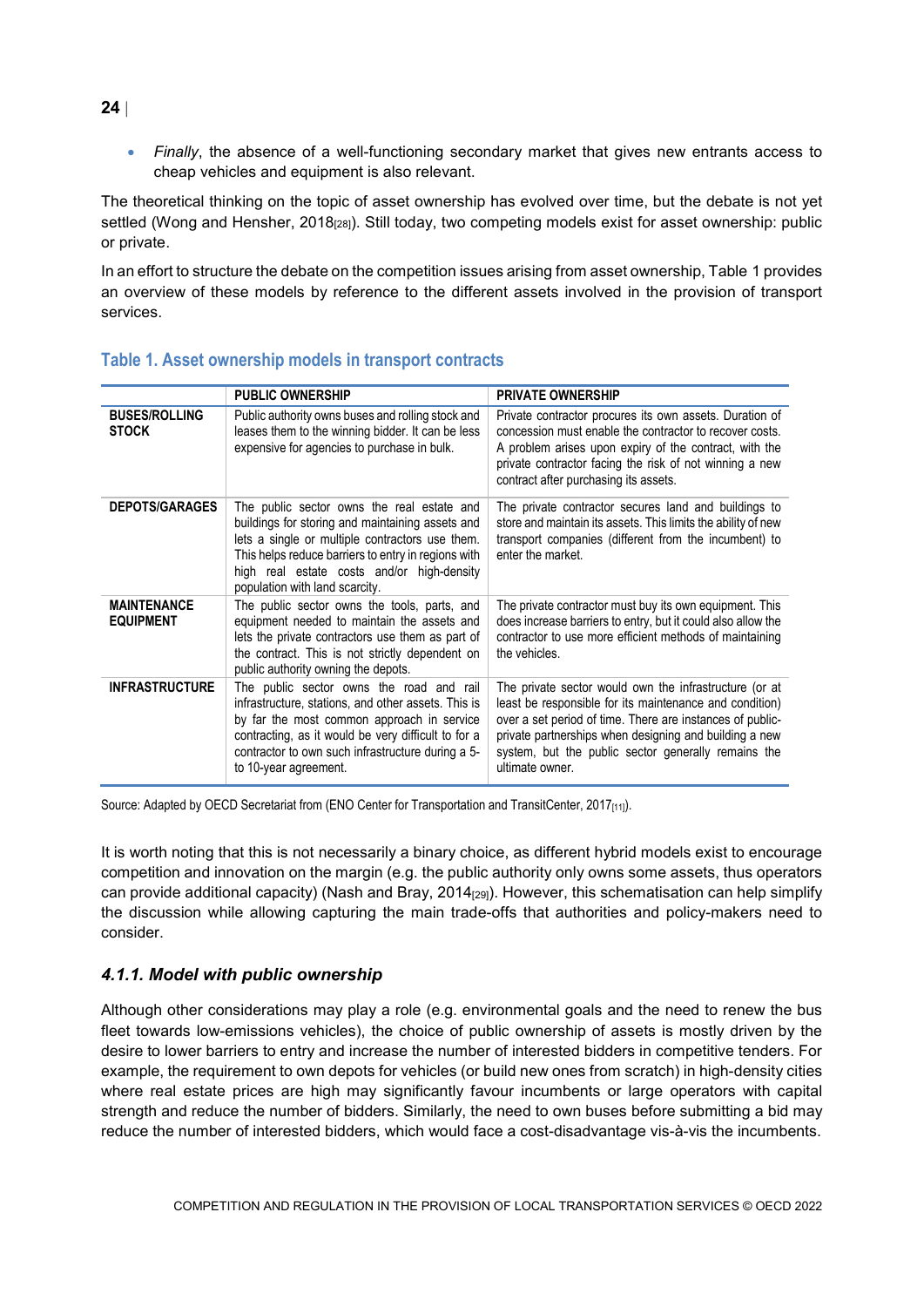This explains the impetus for introducing government asset ownership. For example, in light of these considerations, the French Competition Authority, in a recent opinion (issued upon request of Ile-de-France Mobilités (IDFM)),<sup>[17](#page-36-4)</sup> recommended that IDFM (i) purchase and make available to the winning bidder at least one strategic depot per lot subject to tender; and (ii) purchase from incumbents all vehicles at their net carrying value (Autorité de la concurrence, 2020<sub>[30]</sub>). The *Autorité* extended these considerations also to human resources,<sup>[18](#page-36-5)</sup> whose recruitment and employment can raise barriers to entry. Thus, pursuant to the recent *Loi d'orientation des mobilités*, employees can be automatically transferred from the exiting incumbent to the new operator on the basis of an agreement concluded by employer and worker representatives.<sup>[19](#page-36-6)</sup> As a result, the awarding bidder would not be urged to recruit all the necessary human resources in a short timeframe (i.e., between the award and the launch of the operations).

Since 2016, this is also the new Bus Contracting Model (BCM) adopted in Singapore, where the government owns all buses and bus infrastructure, and bus operators bid to run bus routes at service standards defined by the Land Transport Authority (LTA). One year after the new BCM started, LTA reported the presence of four competing operators, and buses at peak hours 75% less crowded than before (Land Transport Authority, 2018, p. 51[31]).

#### <span id="page-24-0"></span>*4.1.2. Model with private ownership*

Implementing a system with public ownership of assets requires *ex ante* political decisions, strong institutional capability and a precise definition of the criteria for the purchase of assets (e.g. criteria to determine the purchase value, taking into account obsolescence and maintenance costs, or depreciation accounting procedures). To circumvent these issues, while some commentators propose a hybrid model, in which the public authority only owns some assets while operators can provide additional capacity (Nash and Bray, 2014<sub>[29]</sub>), others opt for fully private ownership of assets. However, this latter model raises different concerns. In particular, when the concession held by the incumbent expires, authorities may have to deal with the issue of its physical assets and especially human resources.

Implementing a model with private asset ownership requires some countervailing mechanisms. On the one hand, a model with private asset ownership may create incentives for firms to invest, for example in the renewal of their bus fleet, as long as consumers are in a position to evaluate quality, and gaining reputation as an efficient high-quality service provider entails financial benefits. On the other hand, this model requires introducing mechanisms to ensure that asset ownership does not raise barriers to entry by reducing the number of interested bidders or granting an advantage to the incumbents.

A look at the national experience of Chile with private asset ownership shows the challenges raised by this model and the measures adopted to counteract the risks of raising barriers to entry. The city of Santiago has gone through several reforms [\(Box](#page-24-1) 7).

#### <span id="page-24-1"></span>**Box 7. Santiago (Chile): overview of the historical evolution of bus transport service provision**

The city of Santiago has moved from a decentralised planning system with very limited public intervention to regulated and competitively tendered concessions with precise measures to ensure competition among bidders at the tender stage.

In **1979**, Santiago implemented a system with full liberalisation of bus transport services and very limited public intervention. Private firms were responsible for planning the routes, setting the fares and then delivering the services. While this led to an increase of supply and reduced waiting times, concerns remained as to the low occupancy rates, poor bus quality and high levels of congestion.

In **1990**, the reform granted the government a more prominent role at the planning stage. Concessions were granted following open and competitive tenders. The government determined minimum service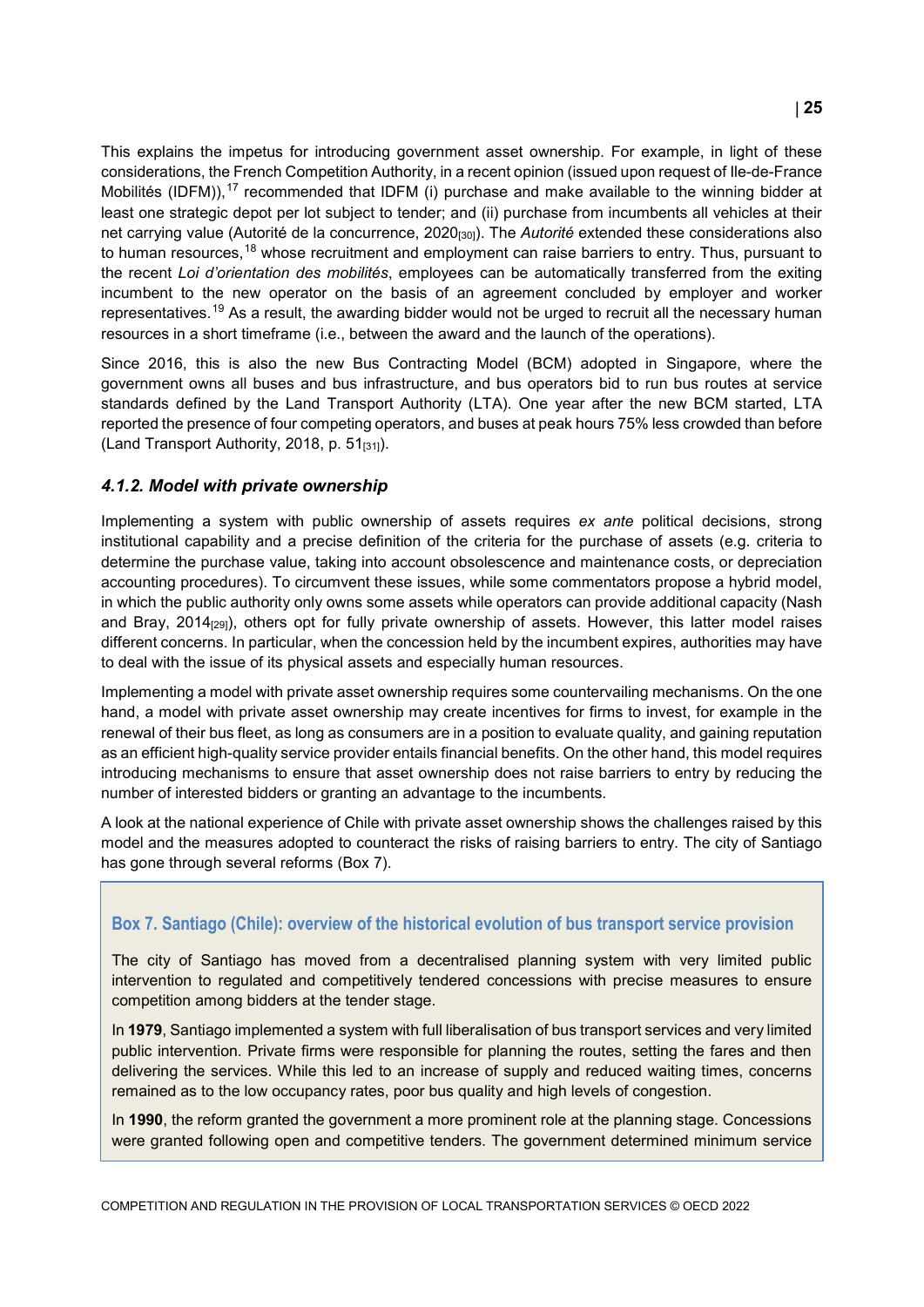frequency, maximum vehicle age as well as a maximum fleet size. Despite competitive tendering, however, on-road competition continued, as the winning bidders were in fact co-operatives that managed their own revenues, thus competing even on the same lines. This yielded uncertainty in waiting and travel times and high accident rates.

A new reform was implemented in **2007**. Its main goal was to replace competition in the market with competition for the market. The Secretariat for Transport Planning within the Ministry of Transport was tasked with determining service structure, fleet and frequencies. However, the tender eventually required the provision of fewer buses than those actually needed, which was justified by the desire to put a truly self-financing system in place (that, despite the attempts, had failed to materialise under the previous system) and put an end to unnecessarily high costs due to overlapping inefficient bus routes. This led to congestion of passengers at stops and long waiting times. Although the reform managed to eliminate on-road competition, it led to huge financial shortfalls (due to minimum and maximum constraints on bid prices as well as fares set at zero for an initial period which then increased subsequent rates of fare evasion), which in turn required public intervention in the form of subsidies (that rose by 69.6% between 2012 and 2018 while covering a relatively stable proportion of the system costs).

Subsequent reforms in **2012** to provide quality and investment incentives did not deliver the results expected. Despite the reforms (e.g. linking contract payments to the number of buses, the number of bus-kilometres travelled and the passenger journeys, and introducing precise performance indexes), deficits continued to increase and the number of passenger trips stagnated.

Santiago seized the opportunity of the expiry of contracts with operators in **2016-2018** to assess these shortcomings and address them in the new call for bids.

Source: (International Transport Forum, 2020(32))

The success of the new tender process launched in 2021 will largely depend on the intensity of competition at the tender stage. In this regard, the existence of barriers to entry for new bidders, in particular those arising from incumbents' ownership of terminals and the obligation to own vehicles, seemed particularly problematic.<sup>[20](#page-36-7)</sup> Following the cancellation of the first tender, as a result of the lawsuit filed by two prospective bidders, a new bidding process was organised in 2021. Taking into account the two abovementioned issues, the new tender rules provided:

- Public ownership (or leasing) of depots and garages. Hence, the State would purchase (or, in the absence of sufficient resources, lease on a long-term basis) terminals from current operators and commissioned real estate appraisal studies for this purpose (Hurtubia and Leonhardt,  $2021_{[33]}$ ); and
- Separation of operations and ownership of buses, with the establishment of the new figure of private providers of buses ("*suministrador de buses*") distinct from the winning bidder that would eventually provide transport services and run the operations. Thus, the incumbent will keep ownership of the assets but will have the possibility to submit bids in a specific tender to become supplier of vehicles ("*suministrador de buses*") to new operators that will run transport services. Winning bidders will sign a contract ("*contrato de suministro*") with the Ministry for the future supply of buses to new operators. The latter will only be able to procure their vehicles from those specific bus suppliers.<sup>[21](#page-36-8)</sup> This avoids the need for public authorities to purchase the vehicles while at the same time ensuring continuity in bus provision.

[Figure](#page-26-1) 3 graphically shows the structure of the new model in Santiago.

**26** |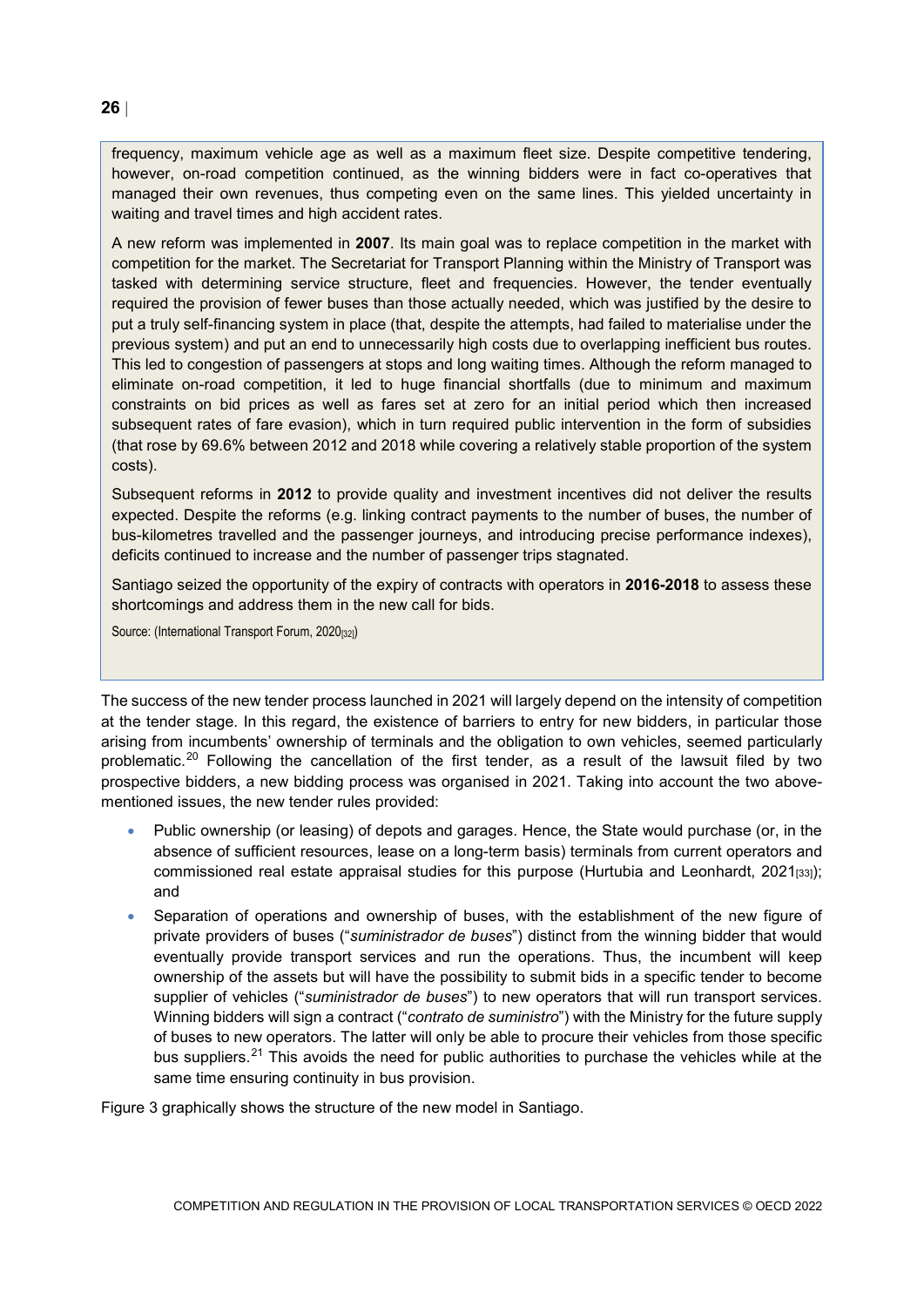

#### <span id="page-26-1"></span>**Figure 3. The new model for the provision of bus transport services in Santiago (Chile) (2021)**

Source: Chilean Ministry of Transport and Telecommunications, Department of public metropolitan transport, *<https://www.dtpm.cl/descargas/licitacion21/Contenido%20Esencial%20de%20Vias%202021.pdf>*

While it is too early to draw conclusions on the success of this model, there is undoubtedly an attempt to address the above-mentioned shortcomings of a model with competitive tendering when an incumbent operator is present. This new set-up shows several advantages:

- It circumvents the need for difficult political and economic decisions *ex ante* under the public ownership model. Yet, it keeps certain advantages of the latter, for example, by enabling flexible adjustments of the number of buses, depending on the operators' needs;
- It guarantees parity among bidders and avoids the issue of incumbents' comparative advantages stemming from the ownership of vehicles. In particular, it avoids the problems raised by the transfer of ownership of the incumbent's assets, whose estimate poses challenges due to information asymmetries between the incumbent and the private acquirer and/or public authority;
- It ensures continuity in bus service provision when there is an incumbent operator (i.e. after the first round of tenders). The vehicles of the existing operator will indeed continue to run with the new bus service provider, if the incumbent manages to win the tender as a "*suministrador de buses*" and thus can transfer the use of its vehicle to the new bus operator.

#### <span id="page-26-0"></span>**4.2. Size of the lots**

The determination of the optimal size of the lots subject to tender can significantly influence the intensity of competition. Different factors come into consideration when public authorities must determine whether a tender will encompass the whole urban network or only sub-sets of it, determined by reference to a specific sub-area or specific routes.

On the one hand, when providing transport services for large lots, operators can arguably benefit from economies of scale. For example, purchasing a bigger number of vehicles may lead to lower prices per unit, or operators may decide to use a depot or maintenance equipment for more buses, thus reducing their average unitary costs. In addition, defining large lots and thus limiting the number of concessions to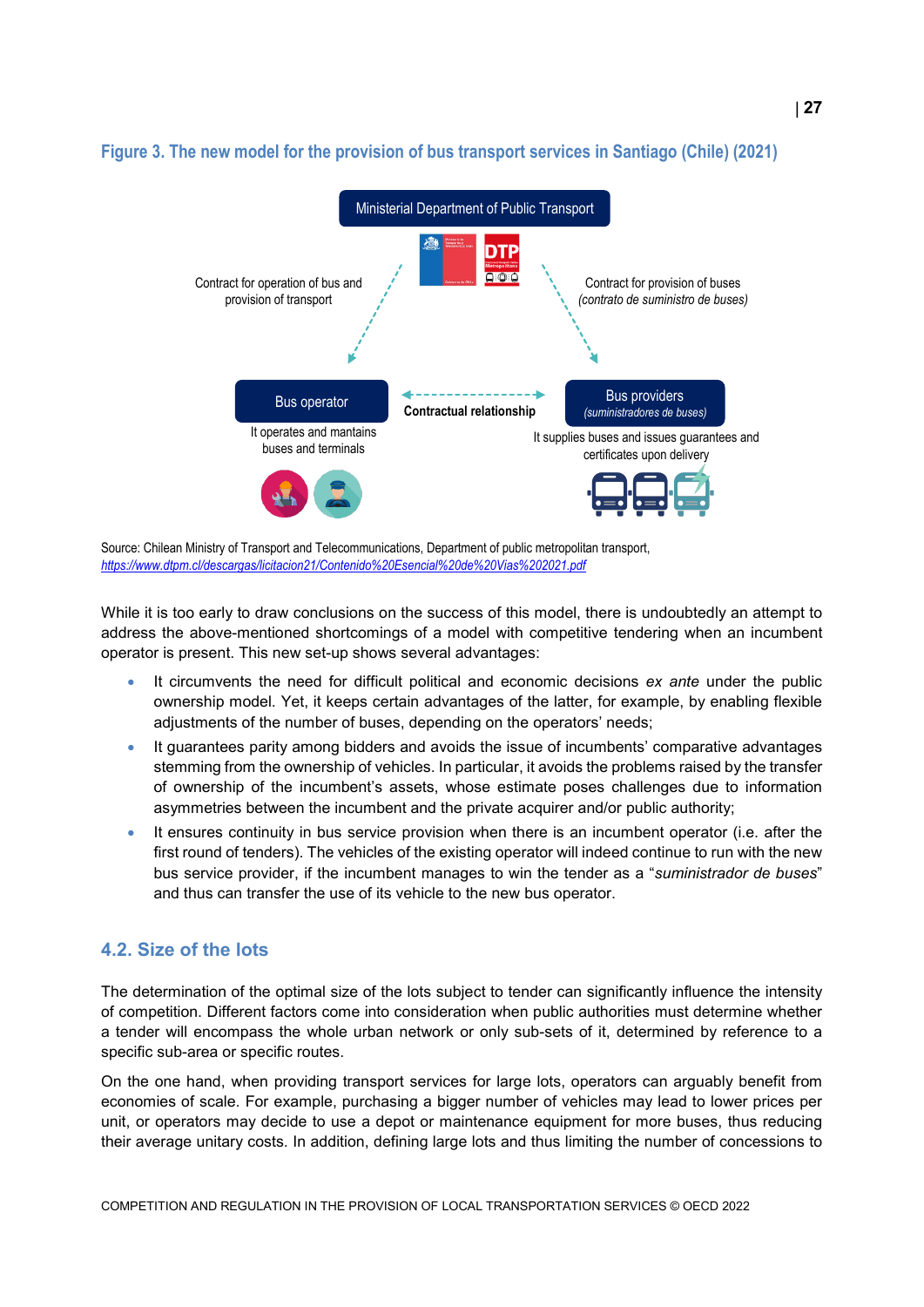#### **28** |

manage and supervise facilitates the tasks of the authorities, leading to lower transaction costs. Operators may also bear lower co-ordination costs, for example, when they need to set an integrated fare system or agree on correspondences and time schedules. Finally, despite the often-observed public transport operators' purely local or regional vocation (AGCM, 2016, p. 16[6]), tendering large network areas (e.g. encompassing multiple small municipalities) may increase the value of the concession and enhance the participation to the bidding process (e.g. by foreign operators) while allowing operators to achieve an efficien scale to provide better services for users at lower costs.

On the other hand, for large metropolitan areas, having an urban network split across several contracts may increase the number of bidders (especially smaller firms) at the tender stage. It may also avoid favouring incumbents that control the necessary physical and human resources and have the financial strength to provide services on larger areas. This applies in both the short- and the long-term, given that the presence of more operators in the present may translate into wider participation in future tenders, thanks to the acquired expertise and assets availability by a larger number of firms. Furthermore, the presence of several operators in different sub-areas of the network may increase the room for yardstick competition, enabling supervising authorities to compare costs and efficiency across operators and, possibly, impose penalties on those that do not meet certain quality thresholds. The presence of more contractors would also increase the credibility of the threat to replace an operator with another in case of breach of contracts (which is often included as a contractual clause), thus working as a further incentive to invest in quality and customer satisfaction.

It is clear from the above that, among the diverse considerations that awarding authorities must consider when determining the optimal size of the lots subject to tender, economies of scale play a particularly crucial role. While urban public transport operators often call for increasing the size of the lots in order to benefit from alleged efficiency gains (Autorité de la concurrence, 2020, p. 19[30]), the advantages of economies of scale arising from tendering larger lots does not find unanimous confirmation in economic studies. Indeed, a review of the economic literature shows a significant agreement on the existence of economies of scale in small and medium-sized cities, whereas it reaches less clear conclusions on their presence on the long run in larger metropolitan areas.

(Boitani, Nicolini and Scarpa, 2013[34]) conducted a study on 77 public transport firms operating in 15 large cities in nine different European countries.<sup>[22](#page-36-9)</sup> With regards to firms only active in ground transportation,  $23$ they found decreasing returns to scale. These conclusions hold true also when considering the larger sample of firms providing both underground and ground transportation services. Subsequent studies conducted in specific countries have also confirmed these findings. In Italy, (Avenali et al., 2014<sub>[35]</sub>) carried out an empirical study focussing on 45 operators active in 13 Italian regions, providing public transport services, either at the urban level only or together with (or exclusively for) extra-urban areas. The econometric model used takes into account specific environmental variables that affect the costs of provision of public transport services, namely (i) traffic congestion (measured in terms of average commercial speed, i.e. number of km driven/total amount of service hours) that affects drivers' productivity and unit costs; and (ii) users' density in relation to kilometres served. They find that the cost function has a U shape, thus first decreasing and then increasing in relation to the increase in kilometres served. Hence, their study shows the presence of economies of scale up to a specific threshold (that they estimate at four million kilometres, i.e., less than the service level in a neighbourhood of Milan or Naples), while the further increase in the area served by one operator leads to diseconomies of scale. More broadly, their findings confirm that economies of scale are not particularly significant and change into diseconomies of scale at relatively low thresholds (Boitani and Ramella, 2017, p. 43<sub>[36]</sub>). According to (Fraquelli, Piacenza and Abrate, 2001 $_{[37]}$ ), a partial explanation can be found in the higher costs linked to the management of larger structures, which steadily increase when passing from a medium to a large-size firm, and the fact that large operators are often tasked by public authorities with delegated planning, control and co-ordination functions.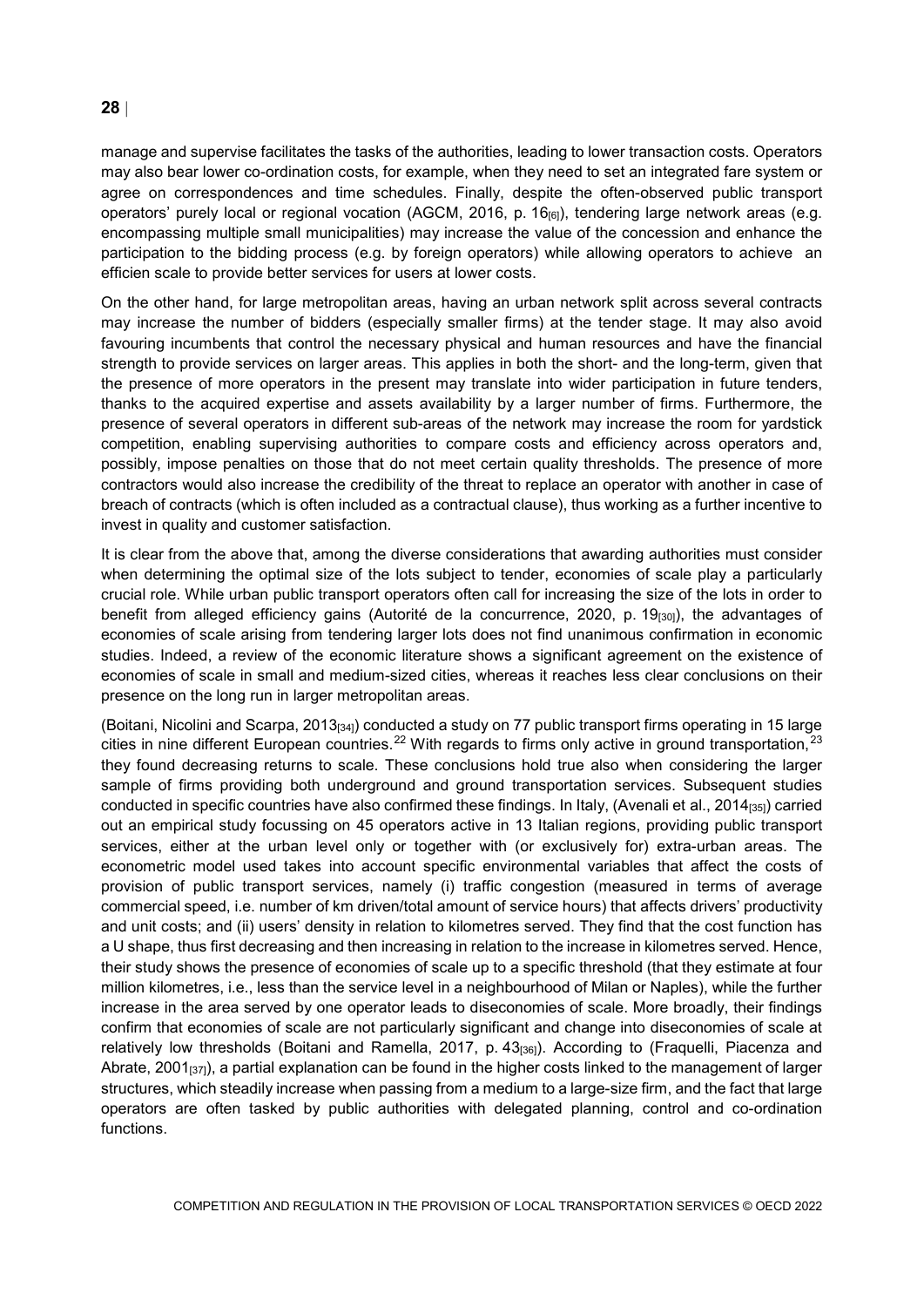By contrast, other studies conclude that economies of scale exist for both small-medium operators as well as large firms serving extended networks. (Cambini et al., 2007<sub>[38]</sub>) conducted a study on 33 local public transport operators, including firms of different size, observed over seven years. As the above-mentioned research, they took into account certain context-related variables that significantly influence operators' productivity (i.e. traffic congestion and users' density) and found evidence of economies of scale and declining unit average costs (in particular for labour) also for operators running large networks. The authors conclude that authorities should tender large transport networks, corresponding to the whole urban network in large metropolitan areas or the urban and extra-urban network in smaller cities, in order to benefit from average production unit costs savings. The study, however, warns authorities about giving too much weight to economies of scale in the definition of lots' size, since the success of tenders in reducing costs also depends on other factors, in particular bidders' wide participation and parity treatment between incumbents and new potential operators, which are both negatively affected by the increase in size of the lots subject to tender.

The lack of conclusive findings in the economic literature may explain the diversity of national experiences when it comes to the definition of the optimal size of concessions. [Table](#page-28-0) 2 provides an overview of the models observable across cities.

|                                                   | <b>CONTRACTOR'S ROLE</b>                                                                          | <b>AUTHORITY'S ROLE</b>                            | <b>RISK IMPLICATIONS</b>                                                                 |
|---------------------------------------------------|---------------------------------------------------------------------------------------------------|----------------------------------------------------|------------------------------------------------------------------------------------------|
| <b>AREA CONTRACT</b>                              | Plans service within specific area                                                                | Approves contractor's<br>plans                     | Operator has more route control and<br>bears higher risk                                 |
| <b>ROUTE CONTRACT</b>                             | Operates service on routes planned by<br>authority                                                | Plans routes and defines<br>service levels thereof | Depending on the payment structure<br>model, contractor or authority bear<br>more risks. |
| <b>PRIVATE OPERATOR</b><br><b>OVER URBAN AREA</b> | Similar to area contract extended to all<br>urban area, operator plans overall<br>network service | Approves contractor's<br>plans                     | Operators has more control and<br>bears higher risk                                      |

#### <span id="page-28-0"></span>**Table 2. Geographic structure models**

Source: Adapted from TransitCenter and ENO Center for Transportation, *A Bid for Better Transit – Improving service with contracted operations*  (2017); and World Bank and Public Private Infrastructure Advisory Facility, Urban Bus Toolkit: Tools and options for reforming urban bus systems, 2011, [<https://ppiaf.org/sites/ppiaf.org/files/documents/toolkits/UrbanBusToolkit/assets/home.html>](https://ppiaf.org/sites/ppiaf.org/files/documents/toolkits/UrbanBusToolkit/assets/home.html)

The experience in London is significant in this regard. The city bus network is unbundled and its 675 bus routes are tendered separately. While operators can submit bids on any number of routes or route packages, they are mostly required to express bids at single route level. Approximately one-sixth of the routes are tendered every year and this has resulted in enhanced pressure on bid prices while giving operators that have lost a tender the opportunity to re-enter the market in the short term (Currie and Fournier, 2021<sub>[39]</sub>). This model was discussed in depth at the OECD WP2 Roundtable in 2013 and more details can be found in the summary of discussion and the United Kingdom's submission.<sup>[24](#page-36-11)</sup>

The city of Stockholm adopted a very different model, splitting the network in sub-areas, so that winning private bidders would be responsible for planning and delivering transport services in a specific area rather than bidding on routes pre-defined by the public authority (ENO Center for Transportation and TransitCenter,  $2017_{[11]}$ ).

Lying in the middle between the two previous models, the city of Paris recently changed the way it tenders out concessions for bus transport. When commenting on the optimal size of lots, the (Autorité de la concurrence, 2020, p. 18[30]) specifically took into account the trade-offs between, on the one hand, the benefits arising from economies of scale and lower co-ordination costs for operators, and, on the other hand, the decline in the intensity of competition as a result of the reduced number of bidders. It supported the reduction in the number of lots from 138 to 39, at an average level that would still be attractive for a majority of operators. The *Autorité* acknowledged that this might potentially reduce the number of bidders,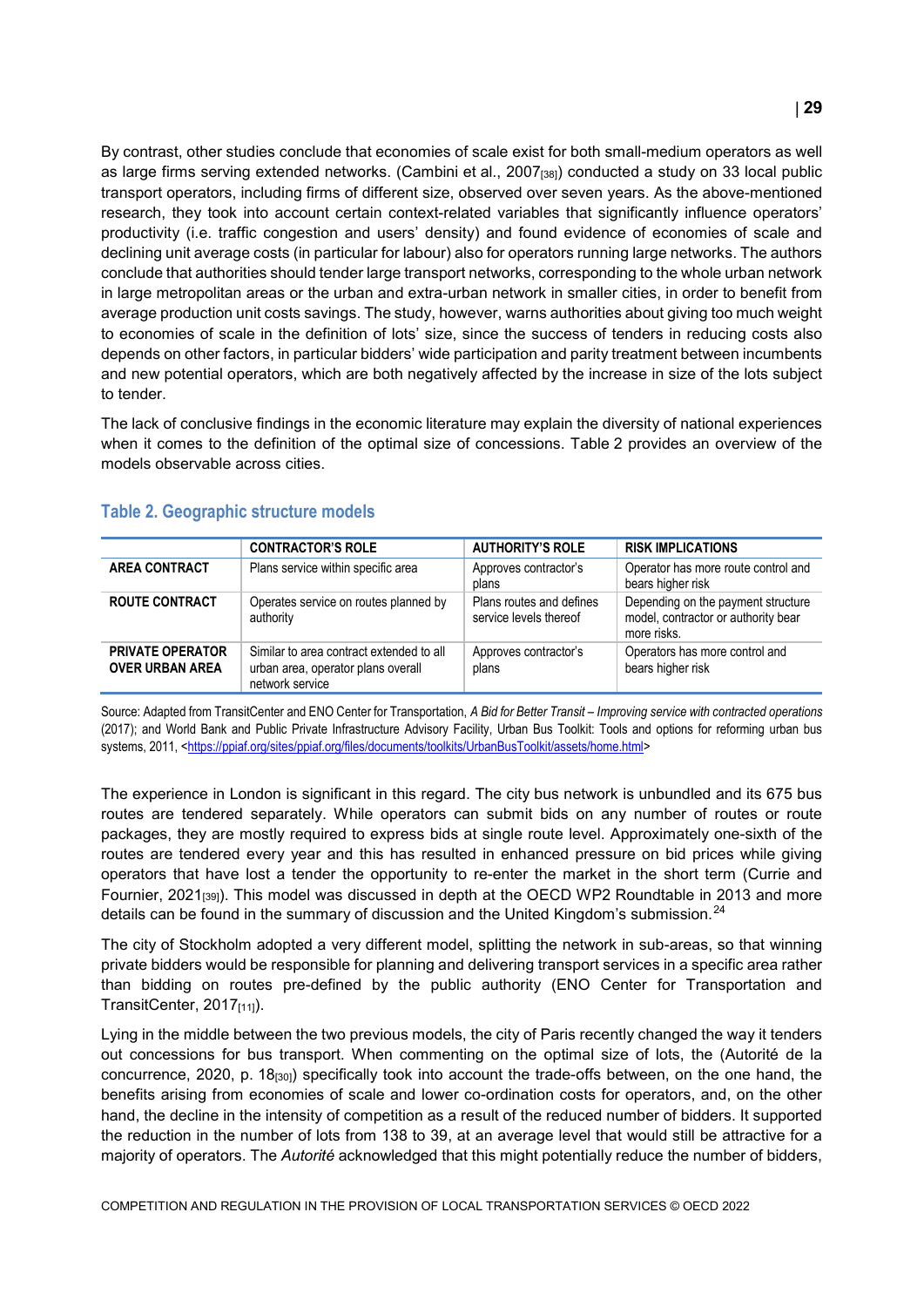excluding smaller operators (albeit not completely, as they could still create temporary associations among smaller operator and submit together a single bid) but potentially attracting foreign bigger firms so as to enhance competition for the market, as it has happened in Stockholm with the entry of French and English operators (ENO Center for Transportation and TransitCenter, 2017, pp. 49-50 $_{[11]}$ ).

#### <span id="page-29-0"></span>**4.3. Timing of the tenders**

Albeit often neglected, when the network is divided in several lots, the distribution of tenders over time can have a significant impact on the intensity of competition. The process for submitting a bid is resourceintensive and time-consuming, especially for new entrants that suffer from information asymmetries and learning disadvantages compared to the incumbents. When resources (e.g. expertise, staff) are scarce, concentrating several tender procedures within a short timeframe may subject smaller or new potential operators to significant pressure and possibly prevent them from taking part in one or more tenders. By contrast, having several contracts tendered out every year in a staggered manner can facilitate participation and, on the long-run, it may be a way to ensure continuous competitive pressure. Indeed, operators that have lost a tender may re-enter the market within a short timeframe, rather than exiting the market and thus reducing the number of potential bidders in successive tenders (Currie and Fournier, 2021, p. 14[39]).

Empirical studies by (Vigren,  $2017_{[40]}$ ) confirm that the number of simultaneous tenders is one of the factors that affects the most the number of bidders. The author conducted a study on 72 tenders and 268 active public bus transport contracts in Sweden. He found a difference of 1.8 bidders between the two extreme scenarios analysed (one with two and one with 15 simultaneous tenders), which is significant when considering that on average 3.4 operators placed a bid for public bus transport tenders over the same period.

Despite the importance of this aspect for competitive tendering, as noted by (Iossa, Rey and Waterson, 2019<sub>[26]</sub>), the relative merits of staggered and synchronous tenders have not been sufficiently explored in the economic literature. In one of the few available recent studies, (lossa, Rey and Waterson, 2019<sub>[26]</sub>) study a model with two markets put up for tender and find that staggered tenders are not always the best solution to enhance competition, given that the optimal distribution of tenders over time depends on specific factors, such as the initial market structure, the tendering regime or the level of sunk costs. They find that synchronous tenders are preferable when monopolisation is expected, since they enhance the pressure that potential new entrants exercise on the incumbent. The prospect of winning both tenders and immediately replacing the incumbent (rather than waiting for the second tender to take place) results in more aggressive bidding. By contrast, when several firms remain active on the market, their study shows that it is preferable to maximise the competitive pressure exercised by each of them over the others by running staggered tenders.

While ascertaining whether a market moves towards monopolisation can be difficult, intuitively the number and size of concessions as well as the importance of the incumbent's advantages play a role.

National experiences in this regards are interesting. One of the major features of the London bus contracting model is the significant number of contracts tendered out yearly, with tenders every 2-4 weeks on a rotating basis and 90-120 routes contracted every year.

In France, following the redefinition of the size of concessions, the (Autorité de la concurrence, 2020[30]) also recommended staggering the award of contracts over time, with waves of no more than four contracts awarded simultaneously. The *Autorité* highlights that the timing of tenders can itself raise barriers to entry, given the scarcity of human assets specialised in the organisation of large transport network. Interestingly, with a view to supporting wide participation, the (Autorité de la concurrence, 2020[30]) also recommends facilitating predictability of tenders, by making available a provisional calendar over a period of six months.

#### **30** |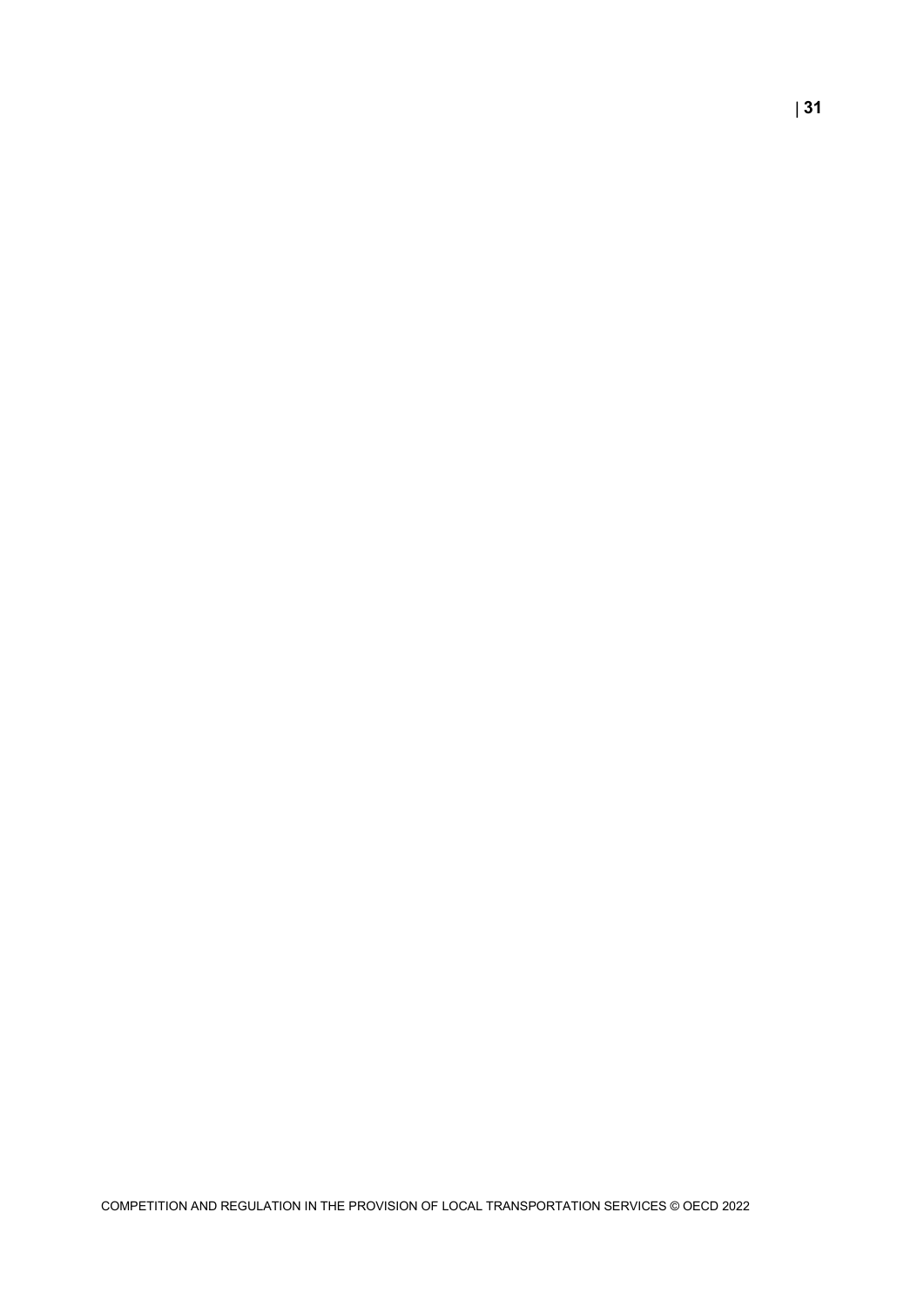#### <span id="page-31-0"></span>**4.4. Determining the right duration of concessions**

Determining the right duration of public transport contracts is crucial to ensure competitive bidding processes and high-quality service delivery.

On the one hand, when sunk costs and costs associated with submitting a bid are low, short-term contracts ensure a higher frequency of competitive tendering and are more likely to bring results similar to competition *in* the market (Heimler, 2007<sub>[41]</sub>). Furthermore, short-term contracts mitigate the risks of incomplete contracts. Indeed, uncertainties as to future local demand and supply conditions, costs, inflation or technology exist in local public transport markets and make it difficult to draft comprehensive contracts that take into account all possible future contingencies. In this regard, short-term contracts have the advantage of facilitating adaptive and sequential decision-making, thus reducing the pressure on authorities to pre-determine all possible contingencies over a long period of time and reducing the risks and consequences of incompleteness.

On the other hand, when sunk costs are significant, longer-term contracts may increase firms' incentives to submit a bid and then invest in quality throughout the duration of the contract. On the latter aspect, however, caution is warranted. Even with long-term contracts, if sunk costs exist, incentives to invest may be high at the beginning of the contract, but they decrease towards the end of it. While some investments in improving quality can be recouped as new entrants may pay them back, others (e.g. non-capital investments, such as staff training) will be harder to recoup in the remaining short timeframe. As explained below, national experiences provide interesting insights on ways to counter declining incentives to invest as the end of the contract approaches.

A study by (lossa, Rey and Waterson, 2019<sub>[26]</sub>) investigated whether price increases are somehow related to contract length. While the authors found a correlation between contract duration and price increases, which were the lowest in relation to 7-year contracts compared to shorter contracts, they concluded that the observed differences were not sufficiently significant. A reason for this correlation may lie in the impact that the duration of contracts has on the advantages of incumbents vis-à-vis new entrants. More specifically, in a model with private ownership of assets (in particular buses), aligning the duration of contracts to the average vehicle life ensures symmetry between new entrants and incumbents, as they will both need to purchase the necessary assets when submitting a bid.

When looking at real-life examples, all these considerations played a crucial role in the reform of the duration of bus concessions in Stockholm (ENO Center for Transportation and TransitCenter, 2017,  $p. 51_{[11]}$ . Initially, bus contracts had a three-year duration, with options of two one-year extensions in order to allow the agency to gain experience with competitive tendering and contracting with private companies. However, such short-term contracts attracted little interest from private firms, in light of the significant costs involved in submitting bids, coupled with the need to purchase vehicles. A subsequent reform extended bus contract length to the current eight-year duration, with a possible four-year extension if the operator meets certain performance targets. This duration was determined by reference to the typical vehicle life of buses in Stockholm, while still allowing the authority to be able to update incentives and adjust to changing factors over time.

As mentioned, in addition to ensuring sufficiently wide participation at the tender stage, authorities have also leveraged contract duration as a tool to provide incentives to operators to invest in quality, especially towards the end of their contract. For example, London provides for two-year extensions of concessions based on the authority's evaluation of agreed performance metrics (ENO Center for Transportation and TransitCenter, 2017[11]). When looking at the effects produced in London, (Currie and Fournier, 2021, p. 14<sub>[39]</sub>) found that this has been a powerful incentive for bus operators, about half of which have managed to achieve the targets to obtain a two-year extension of their 5-year contracts.

Authorities have also other tools at their disposal to provide incentives to invest in quality services. [Box](#page-32-1) 8 below provides an analysis of how authorities may use the allocation of risks and the choice between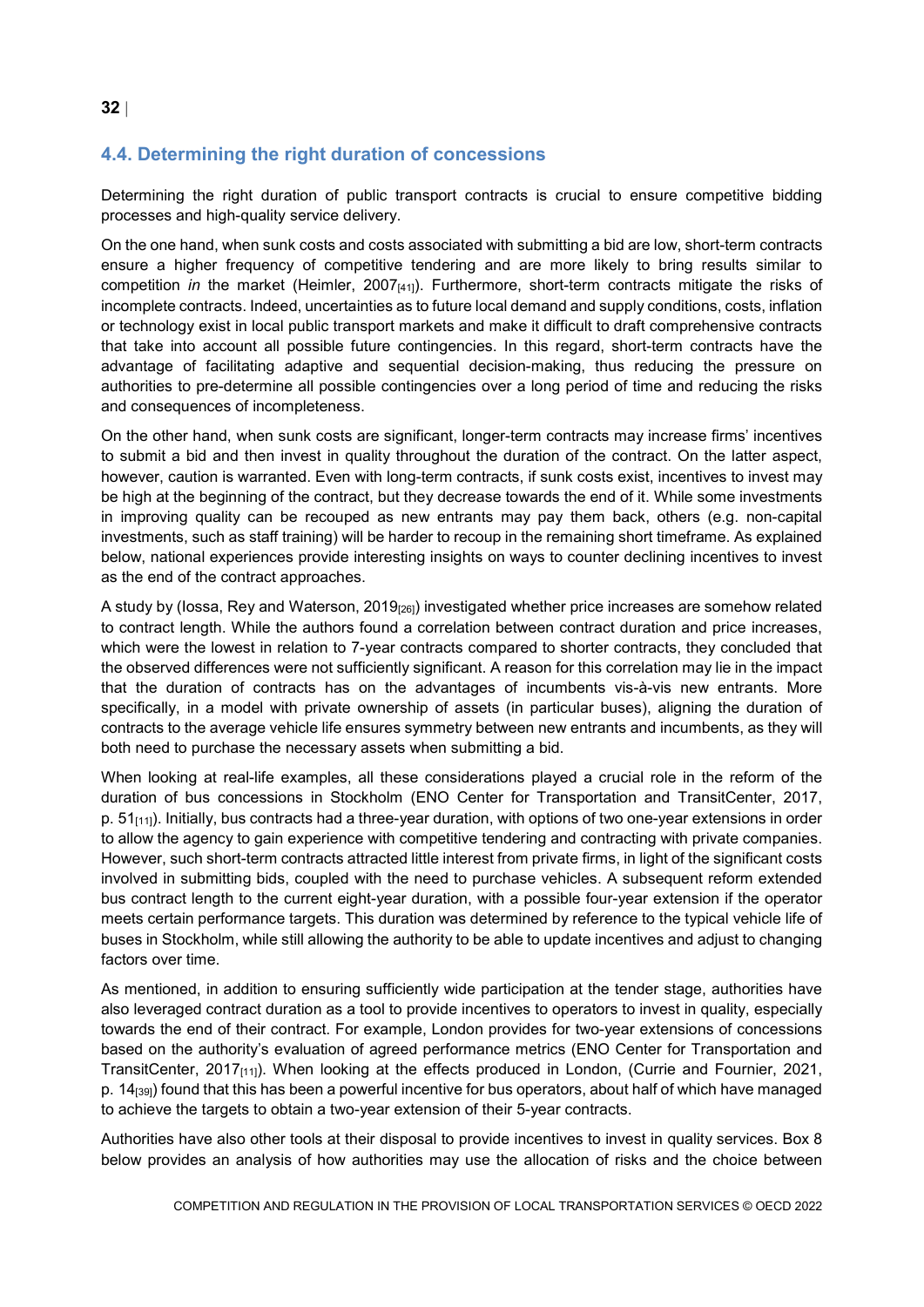gross-cost or net-cost contracts as an additional tool to provide incentives for operators to compete and ensure quality of transport services.<sup>[25](#page-36-12)</sup>

#### <span id="page-32-1"></span>**Box 8. The choice of the contracting model for the provision of high-quality local public transport**

When regulators choose to provide transport services through competitive tendering (see section [3.1\)](#page-12-1), they must determine how best to ensure that selected operators deliver the desired level of service quality. A key choice in this respect concerns the allocation of product (cost) and revenue risks at the stage of contract design. Authorities (possibly with operators) need to determine who will bear the financial consequences of a decline in the number of customers, a reduction in revenues or changes in the price of fuel or other inputs. The allocation of risks (e.g. with regards to a decrease in demand) indeed may have a significant impact on firms' incentives to invest and provide good quality services (e.g. to attract new passengers, increase quality or reduce their costs).

In this regard, based on national experiences and the economic literature, it is possible to identify two main models, namely, gross cost and net cost contracts. [Table](#page-32-0) 3 provides an overview of these models and their respective trade-off.

#### <span id="page-32-0"></span>**Table 3. Payment and risk models**

|                              | <b>CONTRACTOR'S ROLE</b>                                                                                                                               | <b>AUTHORITY'S ROLE</b>                                                                                                                                                                                                                                                      | <b>RISK IMPLICATIONS</b>                                                                                                                                                            |
|------------------------------|--------------------------------------------------------------------------------------------------------------------------------------------------------|------------------------------------------------------------------------------------------------------------------------------------------------------------------------------------------------------------------------------------------------------------------------------|-------------------------------------------------------------------------------------------------------------------------------------------------------------------------------------|
| NET-<br><b>COST</b>          | service;<br>Plans and operates<br>retains all revenue                                                                                                  | Oversees contract and pays fixed subsidy; pays<br>a subsidy if the service is unprofitable (low-<br>density areas, additional services at peak<br>hours). More limited role in service amendment<br>as they have financial consequences on<br>revenues and contract balance. | Revenue<br>operating<br>and<br>cost<br>(maintenance, fuel price, traffic-<br>costs) risks lie<br>related<br>with<br>operator.                                                       |
| <b>GROSS-</b><br><b>COST</b> | Operates the service for a fixed<br>variable<br>and/or<br>fee<br>fee<br>depending on service provided.<br>Limited role in bus circulation<br>planning. | Oversees contract and plans the service; pays a<br>sum to the contractor for the service; receives all<br>revenues (fares and others)                                                                                                                                        | Revenue risk lies with authority.<br>Operator<br>risk<br>bears<br>only<br>associated with operating costs but<br>has no incentives to control that<br>users purchase their tickets. |

Source: Adapted from TransitCenter and ENO Center for Transportation, A Bid for Better Transit – Improving service with contracted operations (2017); World Bank and Public Private Infrastructure Advisory Facility, Urban Bus Toolkit: Tools and options for reforming urban bus systems, 2011, [https://ppiaf.org/sites/ppiaf.org/files/documents/toolkits/UrbanBusToolkit/assets/home.html;](https://ppiaf.org/sites/ppiaf.org/files/documents/toolkits/UrbanBusToolkit/assets/home.html) and Vand de Velde, D.M., W.W. Veeneman and L. Lutje Schipholt, Competitive tendering in The Netherlands: Central planning vs. functional specifications, Transportation Research Part A: Policy and Practice, 2008, vol. 42, p. 1152–1162.

As shown in the table, gross cost contracts reduce the risks borne by the operator and give public authorities a major role in the definition and planning of services. The operator receives a pre-defined compensation for its services calculated in light of its own cost forecasts, while the authority collects all revenues and bears the main risks. While this makes such contracts easier to manage, the public authority must have the human and financial resources as well as the capability and expertise to define transport plans (e.g. routes, areas, service levels) and monitor compliance by operators. Most importantly, unless they include specific performance metrics and penalties attached for noncompliance, purely gross cost contracts provide no incentives to the operator to attract additional customers by means of better quality services, given that this would bring no benefits in terms of higher profits.

This is one of the main arguments to support the use of net cost contracts. Under this model, operators retain cash flows from the collection of fares and bear the revenue and operating risks, for instance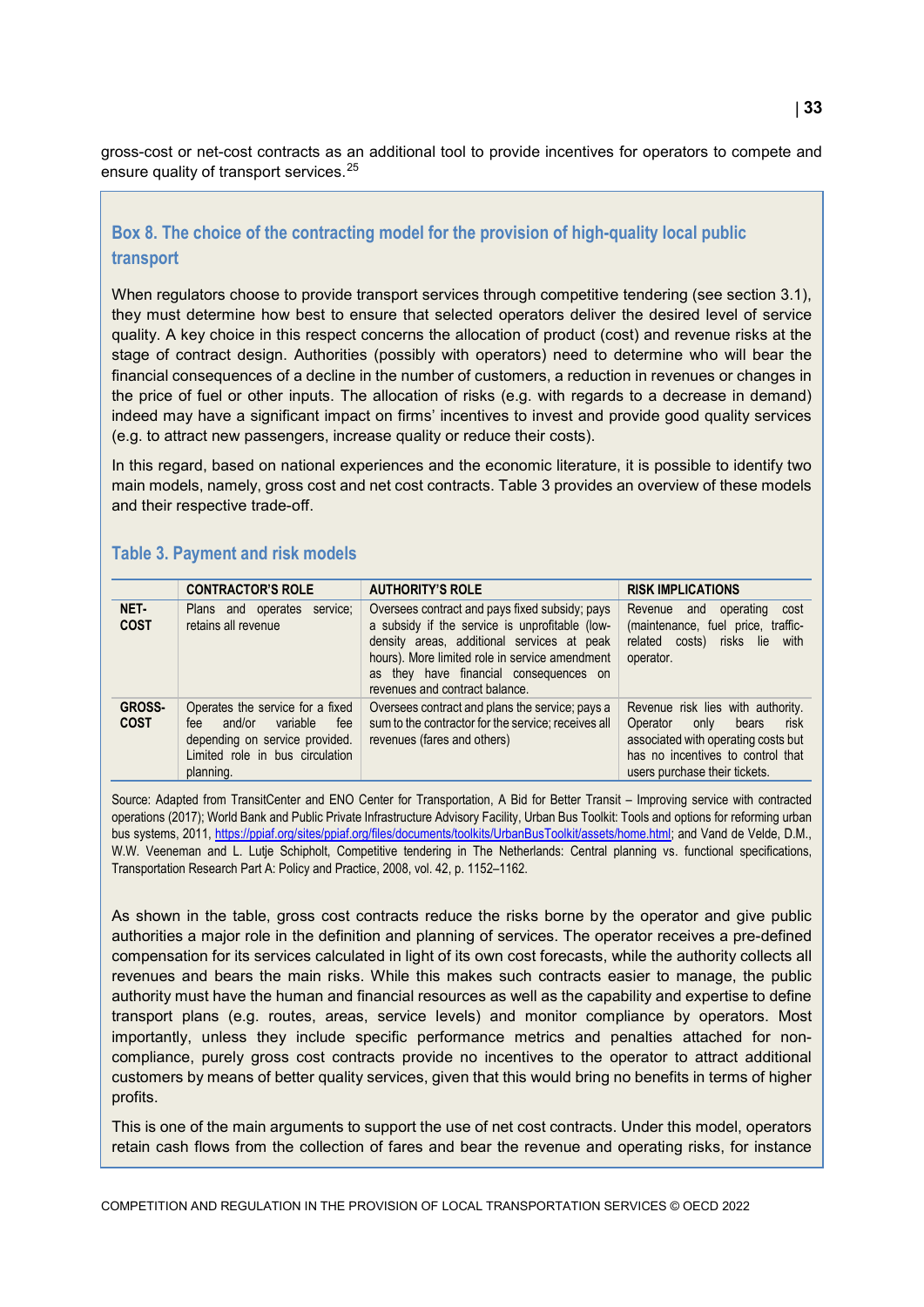those related to demand. On the one hand, such a risk allocation may reduce the number of bidders at the tender stage, as also shown by empirical studies (Aarhaug et al., 2018 $\mu$ <sub>21</sub>). This is because risks such as those related to demand are not entirely under the operator's control and largely depend on exogenous factors (e.g. cities' urban planning policies, environmental policies, traffic congestion). In addition, information asymmetries between new potential entrants and incumbents, for example about revenues and costs, may further reduce participation in tenders. On the other hand, allocating demand risk to the operator creates an incentive to attract additional customers in order to increase revenues. Yet, experiences show that without any specific performance obligations, operators under purely net cost contracts may decide to increase ridership by reducing costs and focussing on captive customers that have no alternative to public transport. In other words, instead of investing in quality services, net cost contracts may create incentives to reduce costs by decreasing quality. This is what happened in London, where the change from gross cost to net cost contracts failed to address service quality issues and created instead incentives for cutting costs and focussing on delivering services to those who had no alternatives to public transport (ENO Center for Transportation and TransitCenter, 2017, p.  $36_{[11]}$ ) (Currie and Fournier,  $2021_{[39]}$ ).

It is worth noting that reality is in fact more complex and the allocation of risks is not a binary choice between purely gross cost and net cost contracts. This means that operators can bear a greater or smaller share of risk rather than all or nothing. Studies have also shown that a greater share of risk does not necessarily and proportionally translate into stronger incentives and, for example, operators can be more innovative and provide higher quality services when bearing certain but not all risks **Invalid source specified.**.

The experience of public transport reforms in London shows that merely relying on risk allocation may not be sufficient to ensure service quality. Under both gross cost contracts introduced in 1984 and net cost contracts adopted in 1993, service quality did not improve and cost reductions remained operators' primary focus (Currie and Fournier, 2021, p. 12<sub>[39]</sub>).

Since the turn of the century the issue of performance incentives has become a major focus of experts and transport authorities, who increasingly try to align operators' goals with their own priorities by setting specific service quality indicators (Wong and Hensher, 2018<sub>[28]</sub>). However, performance incentives need metrics and measurements, and the latter depend again on public authorities' resources, effectiveness and expertise.

Source: OECD Secretariat.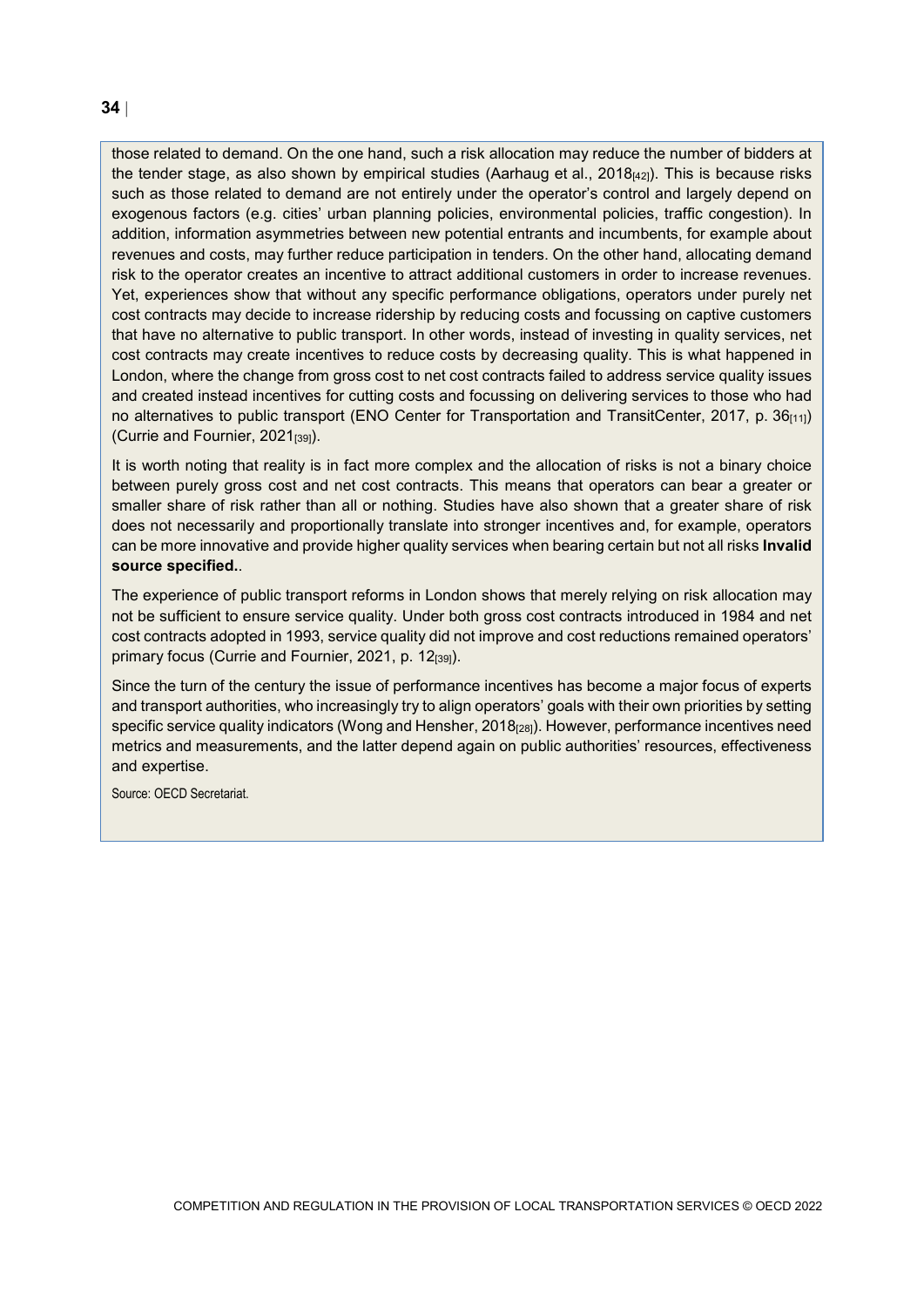# <span id="page-34-0"></span>**5. Conclusions**

While transport is a major contributor to  $CO<sub>2</sub>$  emissions, many cities still struggle to find ways to ensure cost-efficient high-quality services that help meet climate change and environmental goals. Recent policy and technological developments have raised challenges and opportunities for the provision of transportation services at the urban level.

The development of technologies, in particular MaaS platforms, has expanded the room for multimodal and inter-modal competition, widening the scope of competition in the market while partially eroding the reasons justifying the preference for competitive tendering. Their use and integration in overall transport policy planning will be particularly important in the aftermath of the Covid-19 pandemic that has changed transport habits, possibly affecting transportation patterns and congestion of public transport at peak hours. Different models have emerged for the provision of MaaS services, with a more or less strong involvement of public transport authorities and incumbent public transport operators. Given the nascent nature of this market, competition authorities need to be particularly careful to avoid that market entry regulations and anticompetitive practices (especially by incumbents) hamper their development and stifle innovation. In this regard, access to different types of data (static, dynamic and historical) in a machine-readable and interoperable form is essential to ensure competition. This has already prompted certain jurisdictions to introduce regulatory obligations to set up national databases or repositories to facilitate the exchange and re-use of data, thus enabling the provision of multimodal transport information and services.

With regards to urban public transport services, past OECD discussions have showed that competition *for*  the market is often the most appropriate model for the provision of local public transport (OECD,  $2013_{[1]}$ ). However, organising tenders is not sufficient to ensure that competition for the market brings the same intensity of rivalry and the same results as competition in the market. Regulators and public transport authorities need to ensure sufficient competition at the tender stage, by reducing barriers to entry arising from asset ownership, definition of the lots subject to tenders or the duration of concessions. Barriers to entry may be particularly significant when there is already an incumbent public transport operator, prompting the need for stronger intervention.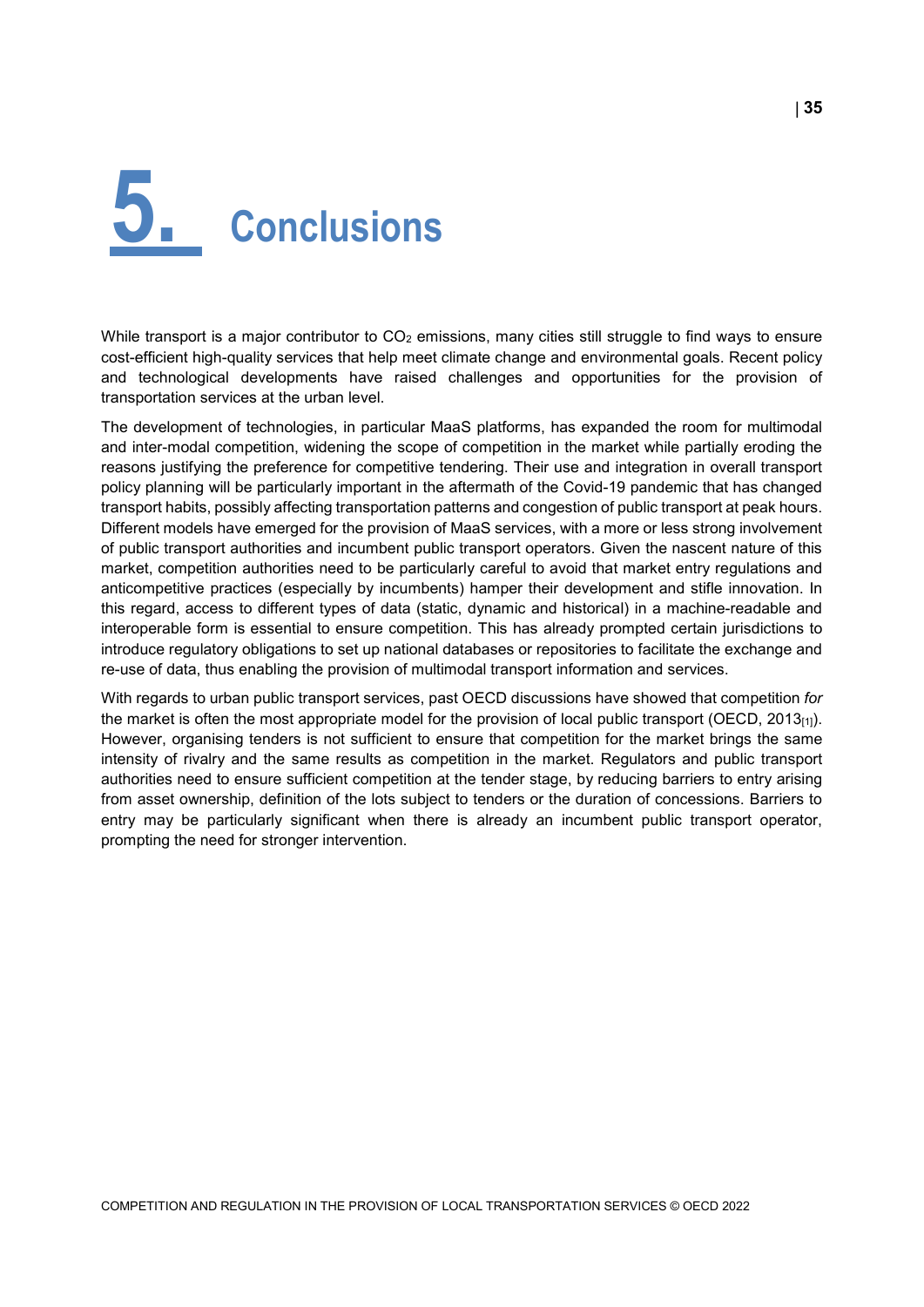<span id="page-35-0"></span>**Endnotes**

<span id="page-35-1"></span><sup>1</sup> The United Nations' Agenda 2030 emphasises the importance of transport for several Sustainable Development Goals, contributing directly to five targets (e.g. energy efficiency or urban access) and indirectly to seven other targets (e.g. sustainable cities and climate change mitigation).

<span id="page-35-2"></span> $2$  The Dublin Transport Authority Act 2008 and the Transport Regulation Act 2009 established the National Transport Authority as the statutory regulator for public passenger land transport services including bus, rail and taxi.

<span id="page-35-3"></span><sup>3</sup> In Italy, the Transport Regulation Authority has the role amongst others to develop model tenders for local transport and identify minimum conditions for public transport services.

<span id="page-35-4"></span><sup>4</sup> For a detailed discussion on MaaS, see Sectio[n 3.](#page-12-0) below.

<span id="page-35-5"></span><sup>5</sup> The continuous relevance of this model in framing and comparing reforms was recently confirmed by (Wong and Hensher, 2018[43]).

<span id="page-35-6"></span><sup>6</sup> Section 113E(7) of the Bus Services Act 2017.

<span id="page-35-7"></span><sup>7</sup> [https://ruter.no/globalassets/kollektivanbud/moter/2016-01-14-supplier-conference-regarding-passenger-counting](https://ruter.no/globalassets/kollektivanbud/moter/2016-01-14-supplier-conference-regarding-passenger-counting-solutions/invitation-to-supplier-conference---passenger-counting.pdf)[solutions/invitation-to-supplier-conference---passenger-counting.pdf](https://ruter.no/globalassets/kollektivanbud/moter/2016-01-14-supplier-conference-regarding-passenger-counting-solutions/invitation-to-supplier-conference---passenger-counting.pdf)

<span id="page-35-8"></span><sup>8</sup> Letter from the CMA to local transport authorities on bus partnerships arrangements (29 February 2016).

<span id="page-35-9"></span><sup>9</sup> For example, in 1979, Santiago (Chile) implemented a system with full liberalisation of bus transport services and limited public intervention. It is only with subsequent reforms in 1990 and 2007 that on-road competition was replaced with competition *for* the market (for further details, see [Box](#page-24-1) 7 below). Japan also had a model with on-road competition and an authorisation system in place (OECD,  $2013_{[1]}$ ).

<span id="page-35-10"></span> $10$  However, the authors note that this might be due to the scope of the study, limited to urban transport where service frequencies in general are likely to be high.

<span id="page-35-11"></span><sup>11</sup> Boston Consulting Group, *How COVID-19 Will Shape Urban Mobility* (2020), [https://www.bcg.com/it](https://www.bcg.com/it-it/publications/2020/how-covid-19-will-shape-urban-mobility)[it/publications/2020/how-covid-19-will-shape-urban-mobility.](https://www.bcg.com/it-it/publications/2020/how-covid-19-will-shape-urban-mobility)

<span id="page-35-12"></span> $12$  There are different levels of integration of mobility services into the MaaS platform. They span from a minimum level (in which the platform only provides information on multimodal transport) to a maximum level (in which the platform allows passengers to purchase tickets or a subscription and also takes into account broader societal objectives when showing passengers the best multimodal transport solution) (CEREMA, 2019<sub>[20]</sub>) (Sochor et al., 2018<sub>[19]</sub>).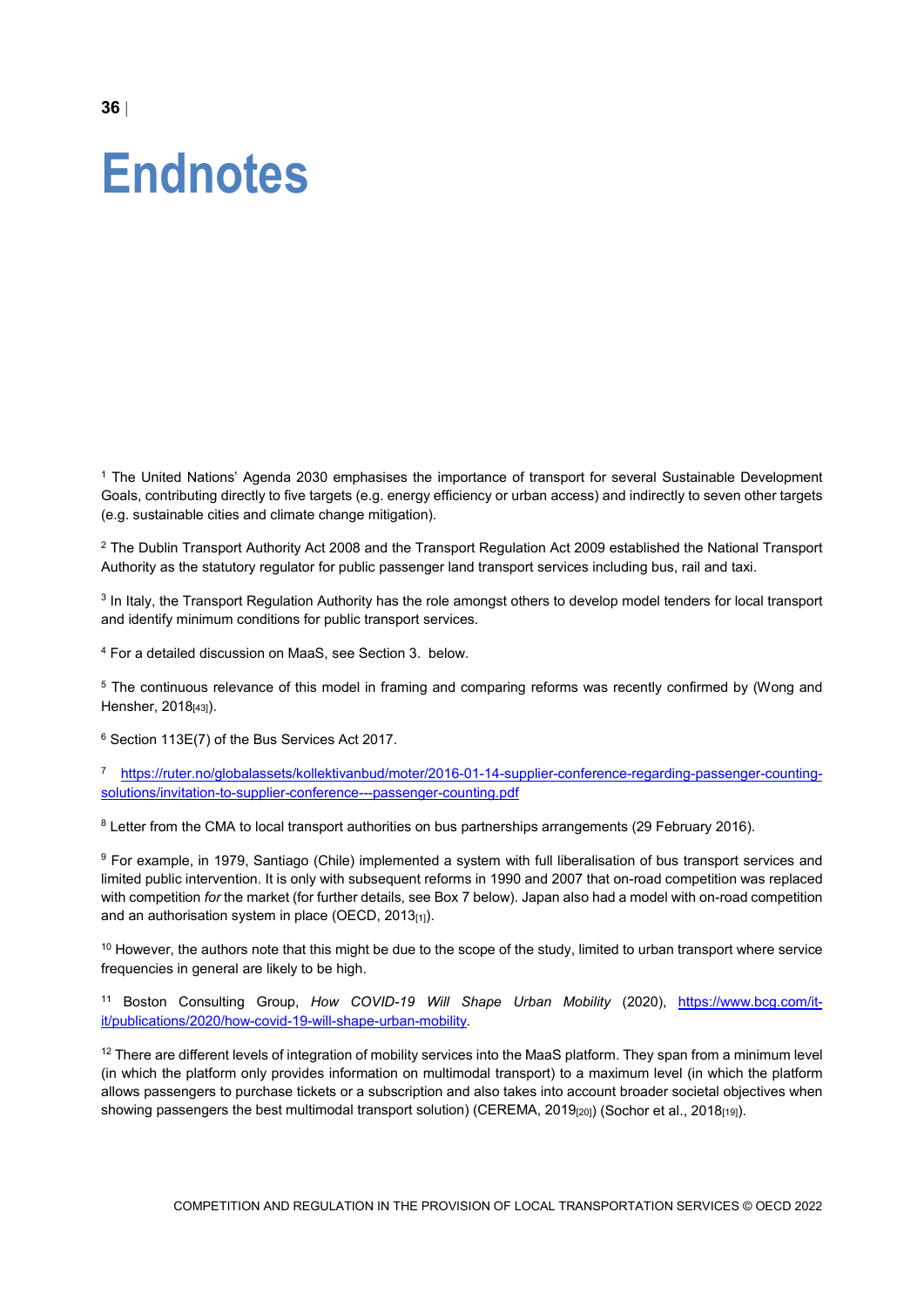<span id="page-36-0"></span><sup>13</sup> European Commission's delegated regulation No. 2017/1926 of 31 May 2017 supplementing Directive 2010/40/EU of the European Parliament and of the Council with regard to the provision of EU-wide multimodal travel information services.

<span id="page-36-1"></span><sup>14</sup> See 2018 Finnish Transport Services Act.

<span id="page-36-2"></span><sup>15</sup> European Commission, Case M.9545 *NS GROEP/PON NETHERLANDS/*JV of 15 January 2020, recital 82.

<span id="page-36-3"></span> $16$  This has been a recurrent criticism by operators in London, complaining that buses are over-specified and operators losing a tender in London cannot easily deploy them elsewhere. For example, London buses have two doors (one for entry and one for exit) which is not usual outside London (lossa, Rey and Waterson, 2019<sub>[26]</sub>). More generally, the specificity of assets must be assessed not only in relation to the nature of the asset, but under different dimensions (e.g. location, temporal dimension) **Invalid source specified.**. These authors provide a concise structured overview of the dimensions of asset specificity in bus operations. These are the following: (i) physical asset specificity (i.e. investments in physical assets tailored to a specific transaction and with few alternative uses due to their design); (ii) site specificity (e.g. the location of depots and garages based on the definition of the lots); (iii) human asset specificity, (iv) dedicated asset specificity (e.g. investments in assets of general purpose but made for a particular tender that result in over-capacity in case of withdrawal of the buyer); (v) brand capital specificity (e.g. reputational investment or advertising expenditure); and (vi) temporal specificity.

<span id="page-36-4"></span><sup>17</sup> IDFM is the authority responsible for organising, coordinating and financing public transport in Ile-de-France.

<span id="page-36-5"></span><sup>18</sup> As long as they are specifically affected to the bus operations by more than 50% of their time.

<span id="page-36-6"></span> $19$  In the absence of such agreements, the provisions of the Labour Code will apply. They provide that the transfer of personnel is automatic when it concerns an incumbent's autonomous economic entity, i.e. an entity with its own specifically dedicated and organised personnel.

<span id="page-36-7"></span><sup>20</sup> As noted by the Department of Public Transport (DPT), the ownership of terminals provided incumbents with a significant competitive advantage in future tenders. A similar issue arose with regards to the ownership of vehicles, since, under previous schemes, operators were required to procure their own buses, which implied a need to have strong capital backing (International Transport Forum, 2020, p. 41<sup>[32]</sup>).

<span id="page-36-8"></span><sup>21</sup> It is interesting to note that the system also provides for specific mechanisms to prevent the creation of market power in the hands of the identified bus suppliers. To this aim, the Ministry maintains the possibility to call new bids for the supply of buses.

<span id="page-36-9"></span> $22$  Large cities are defined as those which either have more than 300 000 inhabitants or which are part of a metropolitan area with more than 1 million inhabitants. The analysis focuses on cities in EU15 countries, considering that East European countries are still in a transition phase and this would reduce comparability of data and findings.

<span id="page-36-10"></span><sup>23</sup> This sub-sample of firms excludes those providing underground (metro) transportation services or both ground and underground services.

<span id="page-36-11"></span><sup>24</sup> [https://www.oecd.org/daf/competition/ContractAllocationforLocalTransportation.pdf.](https://www.oecd.org/daf/competition/ContractAllocationforLocalTransportation.pdf)

<span id="page-36-12"></span> $25$  In essence, under a gross-cost contract, the authority pays the operator a specified sum to provide a specified service for a defined period, while all revenue collected go to the authority. Under a net-cost contract, the operator provides a specified service for a specified period but retains all revenue and thus also certain demand-related risks.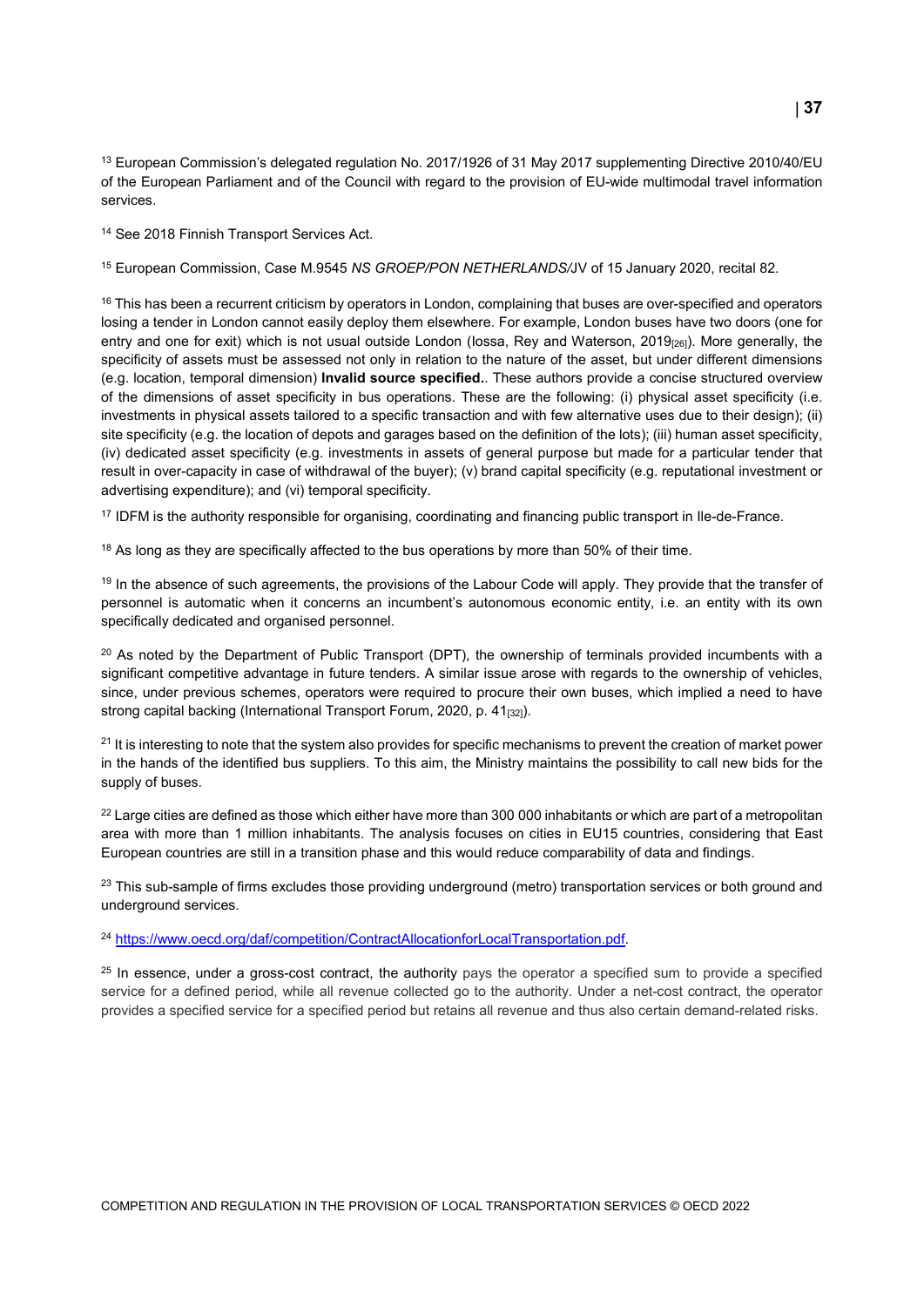### <span id="page-37-0"></span>**References**

| Aarhaug, J. et al. (2018), "20 years of competitive tendering in the Norwegian bus industry -<br>An analysis of bidders and winning bids", Research in Transportation Economics.                                                                    | $[42]$ |
|-----------------------------------------------------------------------------------------------------------------------------------------------------------------------------------------------------------------------------------------------------|--------|
| AGCM (2016), Condizioni concorrenziali nei mercati del trasporto pubblico locale.                                                                                                                                                                   | [6]    |
| Amaral, M., S. Saussier and A. Yvrande-Billon (2009), "Auction procedures and competition in<br>public services: the case of urban public transport in France and London", Utility Policy,<br>Vol. 17/2.                                            | [8]    |
| Authority for Consumers & Markets (2021), Market study 'Mobility as a Service'.                                                                                                                                                                     | $[25]$ |
| Autorité de la concurrence (2020), Avis No. 20-A-08 du 16 septembre 2020 relatif à une<br>saisine de l'Ile-de-France Mobilités concernant l'ouverture à la concurrence du secteur du<br>transport public de personnes par autobus en Ile-de-France. | $[30]$ |
| Avenali, A. et al. (2014), "Un modello per la determinazione del costo standard nei servizi di<br>transport pubblic locale su autobus in Italia", Economia e Politica Industriale,<br>https://doi.org/DOI: 10.3280/POLI2014-004009.                 | $[35]$ |
| Boitani, A., M. Nicolini and C. Scarpa (2013), "Do competition and ownership matter?<br>Evidence from local transport in Europe", Applied Economics, pp. 1419-1434,<br>https://doi.org/DOI: 10.1080/00036846.2011.617702.                           | [34]   |
| Boitani, A. and F. Ramella (2017), Competizione e aggregazioni nel TPL.                                                                                                                                                                             | $[36]$ |
| Cambini, C. et al. (2007), "Struttura di costo e rendimenti di scala nelle imprese di trasporto<br>pubblico locale di grandi dimensioni", Rivista Italiana degli Economisti.                                                                        | $[38]$ |
| CEREMA (2019), MaaS in Europe: Lessons from the Helsinki, Vienna and Hannover<br>experiments.                                                                                                                                                       | $[20]$ |
| CMA (2016), Competition, co-operation and partnership working in local bus markets - Letter<br>from the CMA to local transport authorities on bus partnerships arrangements.                                                                        | $[12]$ |
| Crozet, Y. (2020), "Mobility as a Service - A New Ambition for Public Transport Authorities",<br>International Transport Forum Discussion Papers 16.                                                                                                | $[7]$  |
| Currie, G. and N. Fournier (2021), "Good Practice Public Transport Concessions: the Cases of<br>London and Melbourne", Discussion Paper No. 2021-10 Prepared for the Working Group<br>on Public Transport Market Organisation and Innovation.       | $[39]$ |
| Demesetz, H. (1968), "Why Regulate Utilities?", Journal of Law and Economics, Vol. 11/1,                                                                                                                                                            | $[3]$  |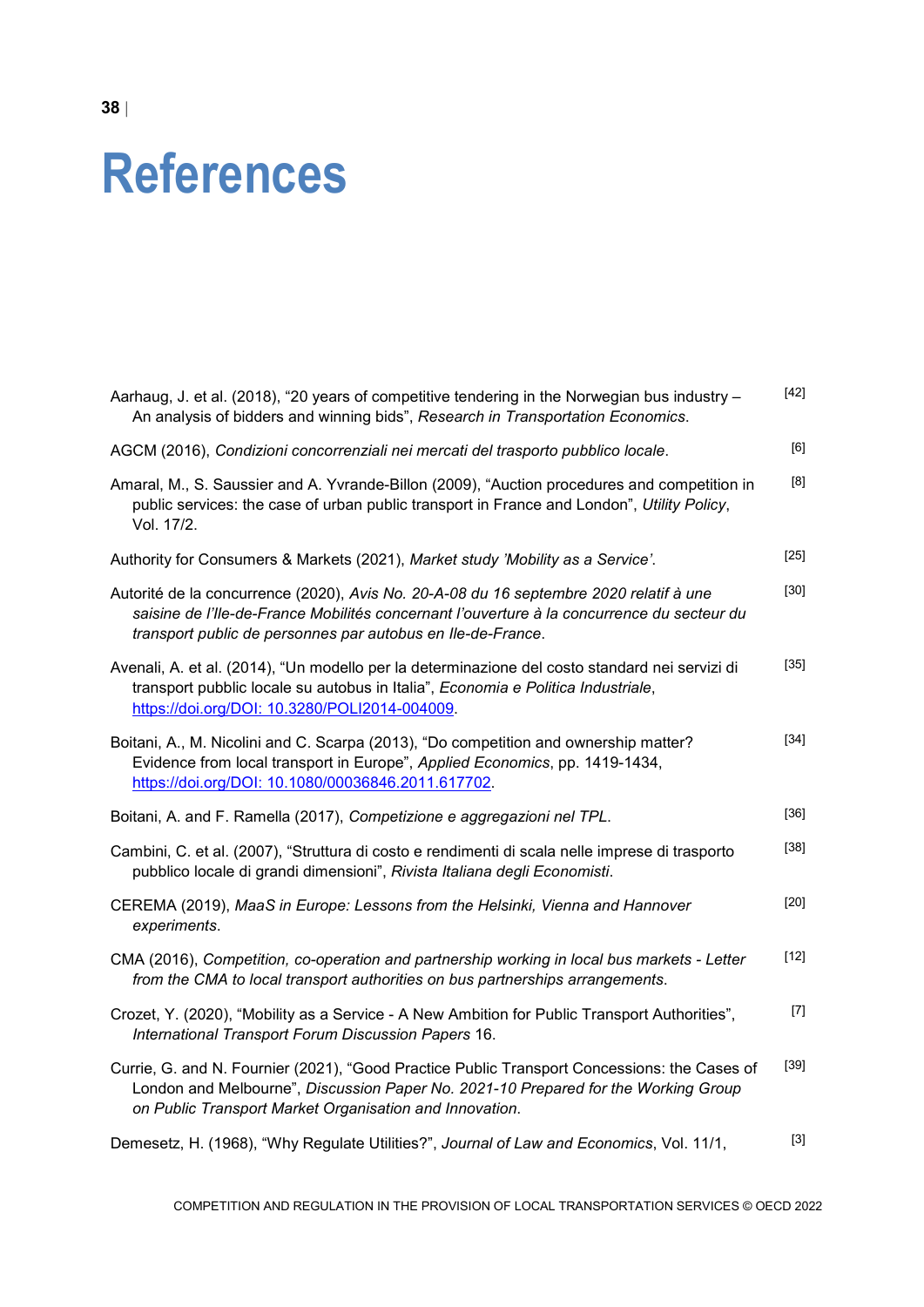pp. 55-65.

| Department for Transport (2020), Future of Transport Regulatory Review - Summary of<br>Responses.                                                                                                                                                              | $[24]$ |
|----------------------------------------------------------------------------------------------------------------------------------------------------------------------------------------------------------------------------------------------------------------|--------|
| ENO Center for Transportation and TransitCenter (2017), A bld for Better Transit - Improving<br>service with contracted operations.                                                                                                                            | $[11]$ |
| Fearnley, N. et al. (2018), "Competition and substitution between public transport modes",<br>Research in Transportation Economics, Vol. 69, pp. 51-58.                                                                                                        | $[15]$ |
| Fraquelli, G., M. Piacenza and G. Abrate (2001), "Il trasporto pubblico locale in Italia: variabili<br>esplicative dei divari di costo tra le imprese", Economia e Politica Industriale.                                                                       | $[37]$ |
| Heimler, A. (2007), "Servizi pubblici locali: concorrenza regolazione e gare", Economia italiana<br>3, pp. 669-689.                                                                                                                                            | $[41]$ |
| Hollingsworth, J., B. Copeland and J. Johnson (2019), "Are e-scooters polluters? The<br>environmental impacts of shared dockless electric scooters", Environmental Research<br>Letters, Vol. 14/8.                                                             | $[17]$ |
| Hurtubia, R. and J. Leonhardt (2021), The Experience of Reforming Bus Concessions in<br>Santiago de Chile.                                                                                                                                                     | $[33]$ |
| International Transport Forum (2021), Developing Innovative Mobility Solutions in the<br>Brussels-Capital Region, https://www.itf-oecd.org/developing-innovative-mobility-brussels-<br>capital-region.                                                         | $[18]$ |
| International Transport Forum (2021), Integrating Public Transport into Mobility as a Service -<br>Summary and Conclusions, https://www.itf-oecd.org/public-transport-mobility-service.                                                                        | $[22]$ |
| International Transport Forum (2020), Reforming Public Transport Planning and Delivery,<br>https://www.itf-oecd.org/reforming-public-transport-planning-and-delivery.                                                                                          | $[32]$ |
| lossa, E., P. Rey and M. Waterson (2019), "Organising Competition for the Market", TSE<br><b>Working Papers 984.</b>                                                                                                                                           | $[26]$ |
| Land Transport Authority (2018), Annual Report - Smart transport: future of our commute.                                                                                                                                                                       | $[31]$ |
| Liao, F. and G. Correira (2020), "Electric carsharing and micromobility: A literature review on<br>their usage pattern, demand, and potential impacts", International Journal of Sustainable<br>Transportation, https://doi.org/10.1080/15568318.2020.1861394. | $[16]$ |
| Mocetti, S. and G. Roma (2021), "Il trasporto pubblico locale: passato, presente e futuro",<br>Occasional paper series of the Bank of Italy - Questioni di Economia e Finanza.                                                                                 | $[14]$ |
| Nash, C. and D. Bray (2014), "Workshop 5 Report: The Roles and responsibilities of<br>government and operators", Research in Transportation Economics 48, pp. 286-289,<br>http://dx.doi.org/10.1016/j.retrec.2014.09.054.                                      | $[29]$ |
| OECD (2019), Competition Assessment Toolkit: Volume 1. Principles,<br>https://www.oecd.org/competition/assessment-toolkit.htm.                                                                                                                                 | $[23]$ |